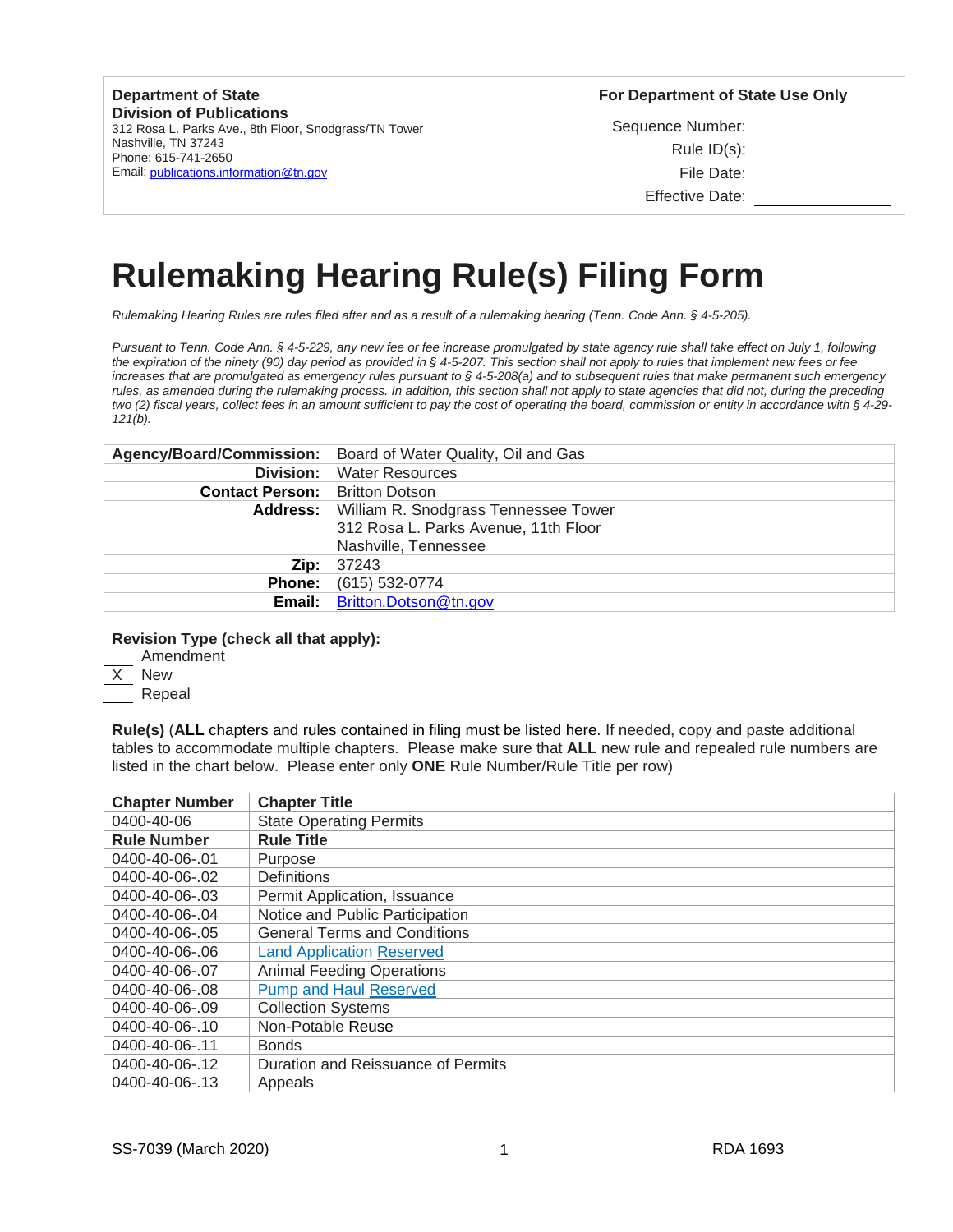Place substance of rules and other info here. Please be sure to include a detailed explanation of the changes being made to the listed rule(s). Statutory authority must be given for each rule change. For information on formatting rules go to

[https://sos.tn.gov/products/division-publications/rulemaking-guidelines.](https://sos.tn.gov/products/division-publications/rulemaking-guidelines)

New Rules

Chapter 0400-40-06 State Operating Permits

Table of Contents

0400-40-06-.01 Purpose **0400-10-06-08 Pump and Haul Reserved** 0400-40-06-.02 Definitions<br>0400-40-06-.03 Permit Application, Issuance 0400-40-06-.10 Non-Potable Reuse 0400-40-06-.03 Permit Application, Issuance 0400-40-06-.10 Non-Potable 0400-40-06-.11 Bonds 0400-40-06-.04 Notice and Public Participation<br>0400-40-06-.05 General Terms and Conditions 0400-40-06-.06 Land Application Reserved 0400-40-06-.07 Animal Feeding Operations

0400-40-06-.12 Duration and Reissuance of Permits 0400-40-06-.13 Appeals

0400-40-06-.01 Purpose.

State Operating Permits (SOPs) authorize the operation of non-discharging treatment works and sewerage systems in compliance with permit conditions. SOPs issued pursuant to this chapter impose such conditions, including effluent standards and conditions and terms of periodic review, as are necessary to prevent pollution of waters from the operation of non-discharging wastewater systems, including but not limited to: land application; animal feeding operations; pumping and hauling; collection and conveyance; and non-potable reuse of reclaimed wastewater. SOPs are not required for the use of a septic tank connected only to a subsurface drainfield covered by subject to regulation under Chapter 0400-48-01. SOPs do not authorize discharges to waters or alterations of the properties of waters. In addition to any standards imposed by this chapter, construction of SOP facilities that collect and treat wastewater are governed by Chapter 0400-40-02.

Authority: T.C.A. §§ 69-3-101 et seq. and 4-5-201 et seq.

0400-40-06-.02 Definitions.

All terminology not specifically defined herein shall be defined in accordance with the Water Quality Control Act, T.C.A. §§ 69-3-101 et seq through -148. When used in this chapter and in permits issued pursuant to this chapter, the following terms have the meanings given below unless otherwise specified:

The "Act" means the Water Quality Control Act (TWQCA), T.C.A. \$\$ 69-3-101 et seq Title 69, Chapter 3, Part 1.

"Agricultural reuse for food crops" is the non-potable reuse of reclaimed wastewater to irrigate food crops that are intended for human consumption.

"Agricultural reuse for processing food crops and non-food crops" is the non-potable reuse of reclaimed wastewater to irrigate crops that are processed by humans before human consumption.

"Agronomic application rate" (with respect to categories of Urban or Agricultural Reuse) as used in this chapter: the application of reclaimed wastewater to meet nutrient or hydraulic uptake needs of food crops, feed crops, fiber crops, cover crops or vegetation grown on land, the latter category including but not limited to athletic fields and ornamental landscaping. Agronomic application rates vary with the type and density of the crops, the seasonal and ambient weather conditions, shade coverage, and characteristics of the reclaimed wastewater.

An "animal feeding operation" or "AFO" is a facility that (1) stables, confines, and feeds or maintains animals (other than aquatic animals) for a total of 45 days or more in any 12-month period, and (2) does not sustain crops, vegetation, forage growth, or post-harvest residues in the normal growing season over any portion of the facility. Two or more AFOs under common ownership are considered to be a single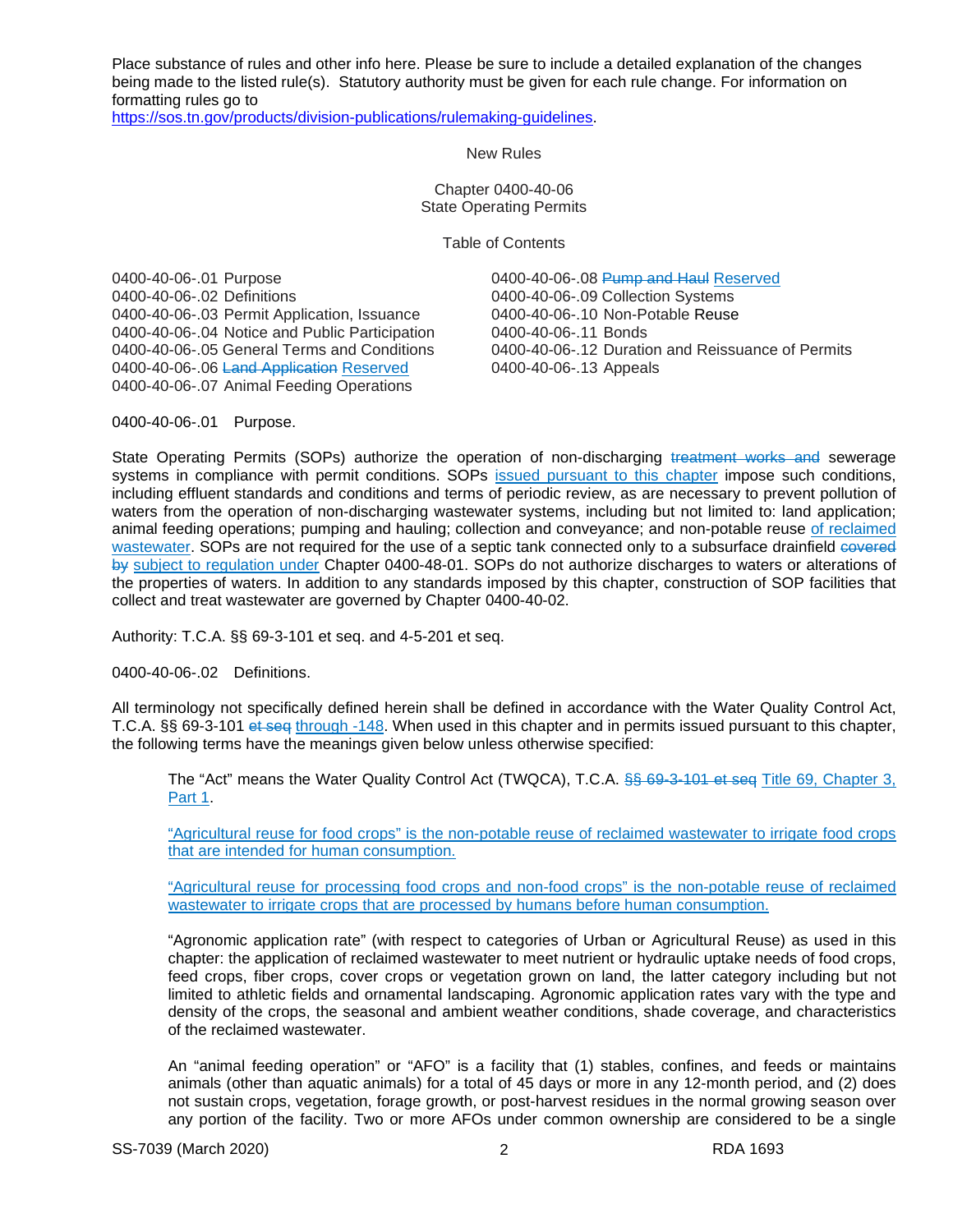AFO for the purposes of determining the number of animals at an operation, if they adjoin each other or if they use a common area or system for the disposal of wastes.

"Complete hydraulic infiltration within the soil profile" means the movement of all applied, partially-treated effluent into and through the soil.

"Continuous monitoring" means collection of samples using a probe and a recorder with at least one data point per dosing cycle.

"Discharge of a pollutant," "discharge of pollutants," and "discharge" when used without qualification, each refer to the addition of pollutants to waters from a source.

"Dry-weather intermittent ponding" is ponding that occurs at least 24 hours after a ½ inch or greater rain event, results from dosing by drip hose or spray irrigation, and does not last longer than the rest period between dosing cycles.

"Dry-weather persistent ponding" is ponding that occurs at least 24 hours after a ½ inch or greater rain event, results from drip hose or spray irrigation, and lasts longer than the rest period between dosing cycles.

The "end user of reclaimed wastewater" is the recipient and user of reclaimed wastewater from a permitted provider at the end of a distribution network who is engaging in beneficial reuse. Any individual who engages in the sale or resale of reclaimed wastewater is not an end user.

"Environmental reuse" is the non-potable reuse of reclaimed wastewater that is such quality that it could be reused to create, enhance, sustain, or augment water bodies including wetlands, aquatic habitats, or stream flow.

"Feed crops" are crops produced primarily for consumption by animals.

"Fiber crops" are crops produced primarily for harvesting fibers such as flax or cotton.

"Food crops" are crops produced primarily for consumption by humans. These include, but are not limited to, fruits, vegetables, and tobacco.

"Full utilization of the land application area" means proper spatial distribution of partially-treated effluent such that it is dispersed uniformly throughout the disposal area to maximize the use of the available soil profile.

A "grab sample" is a single sample collected at a particular time.

"Groundwater recharge for non-potable reuse" is the non-potable reuse of reclaimed wastewater of such quality that it is suitable to recharge aquifers that are not used as potable water sources.

"Industrial reuse" is the non-potable reuse of reclaimed wastewater of such quality that it is acceptable for specific industrial purposes such as power production or extraction of fossil fuels.

"Irrigation" is the beneficial application of reclaimed wastewater to land or soil to assist with the growing of agricultural crops and maintenance of landscapes during periods of insufficient rainfall.

"Land application" means the intentional disposal of treated wastewater into a soil matrix having depth and structure sufficient to assimilate the designed hydraulic and pollutant loading rates.

"Land application area" means an area of suitable soil used for the application of treated wastewater for the purpose of maximizing the disposal of partially-treated wastewater.

"Land application area for AFOs" means the land under the control of an AFO owner or operator to which manure, litter, or process wastewater from the AFO production area is, or may be, applied.

"Major precipitation event" means a two-inch or greater precipitation event within a 24-hour period.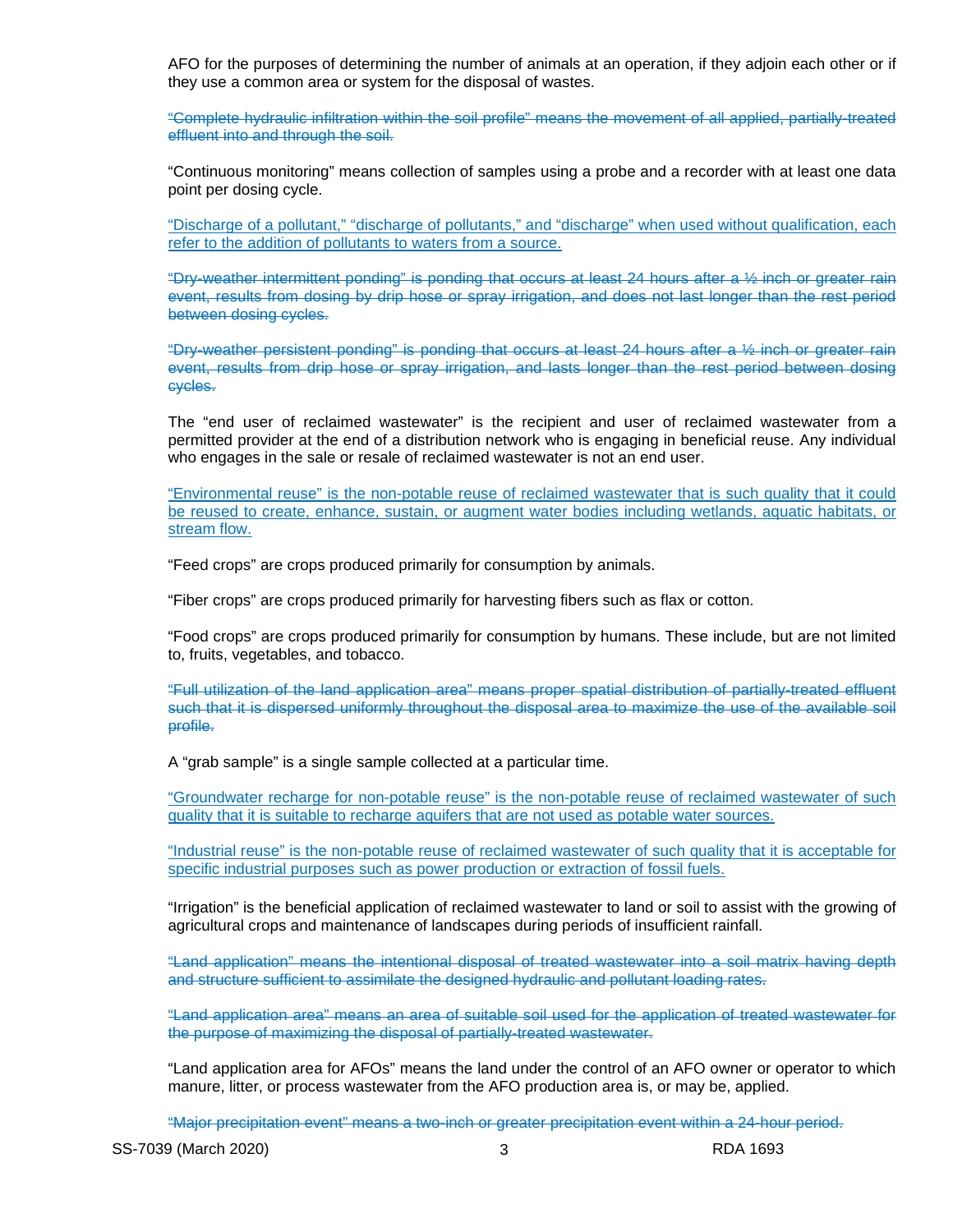"Monthly average concentration" is the arithmetic mean of all samples collected in a calendar-month, expressed in units of mass per volume, for any pollutant.

"Non-potable reuse of reclaimed wastewater" is the planned and intentional reuse of reclaimed wastewater that does not involve direct production of potable water.

"NPDES" means National Pollutant Discharge Elimination System.

"Pasture" is the land on which animals feed directly on feed crops such as legumes, grasses, grain stubble, or clover.

"Ponding" means standing water on the surface on the ground.

"Potable reuse of reclaimed wastewater" is the planned augmentation of a drinking water source with reclaimed wastewater.

A "quarter" is any one of the following three-month periods: January 1 through March 31, April 1 through June 30, July 1 through September 30, and/or October 1 through December 31.

"Reclaimed wastewater" is wastewater that has been treated to meet minimum criteria with the intent of being used for non-potable purposes in a non-discharging wastewater system.

"Restricted urban reuse" is the non-potable reuse of reclaimed wastewater in municipal or suburban settings and of such quality that public access is controlled or restricted by physical or institutional barriers, such as fencing, advisory signage, and/or temporal access restrictions.

"Reuse in impoundments with restricted access" is the non-potable reuse of reclaimed wastewater in an impoundment that is of such quality that bodily contact is restricted.

"Reuse in impoundments with unrestricted access" is the non-potable reuse of reclaimed wastewater in an impoundment that is of such quality that there are no limitations imposed on bodily contact for recreational activities.

"Reuse of reclaimed wastewater" is the application of reclaimed wastewater effluent in quantities such that the minimum amount water is applied to meet, but not exceed, the agronomic need or uptake of a crop, landscaping, athletic fields, or other beneficial sites of sufficient quality to be reused in a nondischarging wastewater system in a manner protective of human health and the environment.

"Setback" means a specified distance from surface waters, potential conduits to surface waters, property lines, public use areas, or other specific features as established by the Commissioner.

"Sewerage system" means the conduits, sewers, and all devices and appurtenances by means of which sewage and other waste is collected, treated, or disposed.

"STEG" means septic tank effluent gravity.

"STEP" means septic tank effluent pump.

"Surface impoundment" or "impoundment" means a facility or part of a facility which is a natural topographic depression, man-made excavation, or diked area formed primarily of earthen materials (although it may be lined with man-made materials), which is designed to hold an accumulation of liquid wastes or wastes containing free liquids, and which is not an injection well.

"Surface saturation" means the condition in which voids in the soil immediately below the surface of a drip disposal area are saturated.

"Unrestricted urban reuse" is the non-potable reuse of reclaimed wastewater in municipal or suburban settings and of such quality that public access is not restricted, such as irrigation for athletic fields, landscaping, or other approved "purple pipe" residential uses.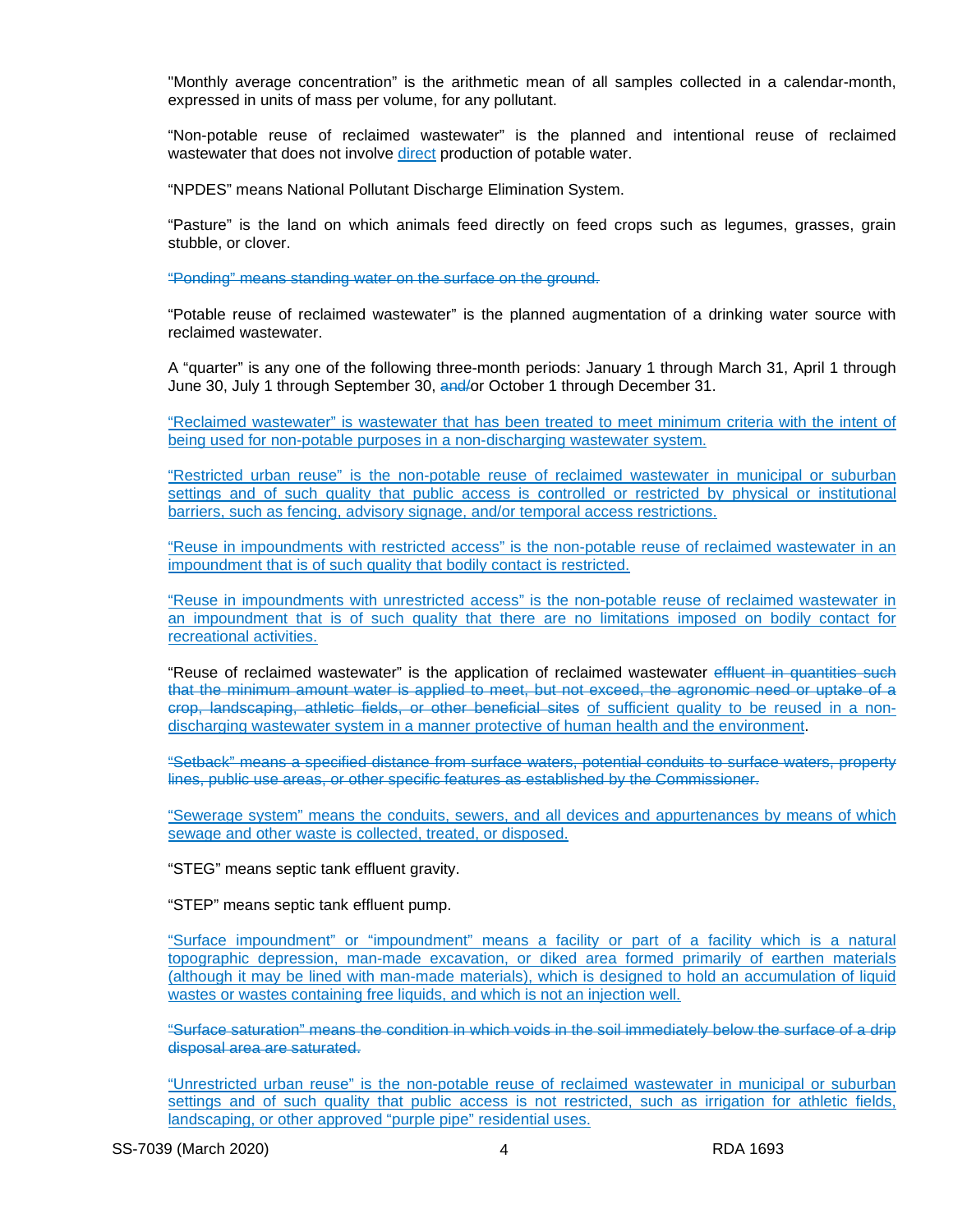"Wastewater" means "sewage" as defined in T.C.A. § 69-3-103.

A "wastewater facility" is any facility, including the reserve capacity thereof, whose purpose is to collect, store, treat, neutralize, stabilize, recycle, reclaim, or dispose of wastewater. Wastewater facilities include treatment or disposal plants, interceptors, outfalls, and pumping stations, including equipment and furnishings thereof and appurtenances thereto.

"Wastewater reclamation" is the treatment of wastewater or effluent to produce reclaimed wastewater such that it is acceptable for reuse that would not otherwise occur.

"Waters" means any and all water, public or private, on or beneath the surface of the ground, that are contained within, flow through, or border upon Tennessee or any portion thereof, except those bodies of water confined to and retained within the limits of private property in single ownership that do not combine or effect a junction with natural surface or underground waters.

Authority: T.C.A. §§ 69-3-101 et seq. and 4-5-201 et seq.

0400-40-06-.03 Permit Application, Issuance.

- (1) Any person who plans to operate a non-discharging wastewater system, other than an exempt septic system discharging only to a subsurface drain field, shall apply in writing for a state operating permit on forms provided by the Commissioner and secure such a permit prior to operation or expiration of an existing permit. The Commissioner may make these application forms available electronically and, if submitted electronically, then that electronic submission shall comply with the requirements of Chapter 0400-01-40. Completed applications shall be submitted no later than 180 days in advance of the date on which a new or expanded activity will begin operation or the date of expiration of an existing permit for an ongoing activity.
- (2) Applicants shall complete and submit standard application forms supplied by the Commissioner together with such engineering reports, plans, and specifications as are required. The Commissioner may subsequently request additional reasonable information as required to make the permit decision. Processing of an the application shall not be completed until all requested information has been submitted. The applicant will be provided notice of completion of the application and re-submitted material within 30 days of a determination that such material constitutes a complete application Within 30 days of receipt of the application, the Commissioner will notify the applicant of any deficiencies or that the application is complete. This provision does not preclude the Commissioner from later requesting additional material information that subsequent to the notice of completeness is determined to be necessary for permit processing.
- (3) Non-discharging large AFOs, as defined by TABLE 0400-40-05-.14.1 of Rule 0400-40-05-.14, which utilize liquid waste management systems, shall seek and obtain coverage under a SOP prior to commencing operation. Other non-discharging AFOs may seek and obtain coverage under a SOP. All AFOs seeking to obtain permit coverage shall submit an application with copies of the initial application and the approved application and nutrient management plan to the Commissioner. All AFOs seeking to obtain permit coverage shall submit a nutrient management plan as outlined in subparagraphs  $(9)(10)(a)$ and (b) of Rule 0400-40-05-.14.
- (4) Applications shall be submitted in accordance with the following:
	- (a) For a corporation:
		- 1. By a responsible corporate officer, i.e., a president, secretary, treasurer, or vice-president of the corporation in charge of a principal business function, or any other person who performs similar policy- or decision-making functions for the corporation;
		- 2. By a manager of one or more manufacturing, production, or operating facilities, provided, the manager is authorized to make management decisions which govern the operation of the regulated facility to assure long term environmental compliance with environmental laws and regulations; or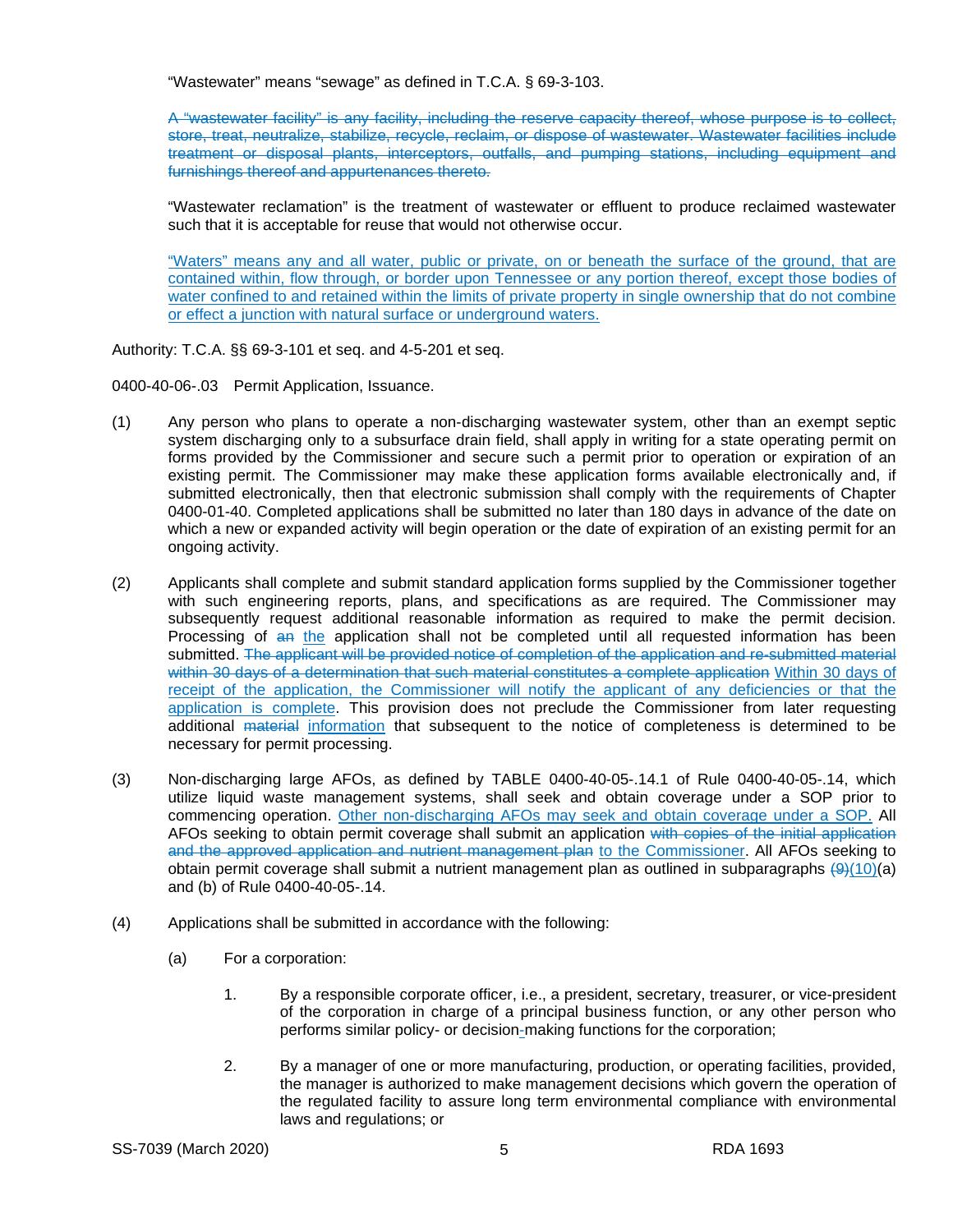- 3. By a person in a corporate position to which signatory authority has been delegated by a corporate officer.
- (b) For a partnership or sole proprietorship: by a general partner or the proprietor, respectively.
- (c) For a municipality, state, federal, or other public agency:
	- 1. A By a principal executive officer (i.e., the chief executive officer of the agency, or a senior executive officer having responsibility for the overall operations of a principal geographic unit of the agency); or
	- 2. A By a ranking elected official.
- (5) The Commissioner will not authorize the construction, installation, or modification of a treatment works sewerage system, or part thereof, or any extension or addition thereto, until after the end of the public comment period as outlined in Rule 0400-40-06-.04.
- (6) The Commissioner shall issue permits only to a person or persons. No permit shall be issued to a corporation, limited liability company, or limited liability partnership that has been administratively dissolved by the Tennessee Secretary of State or to an out-of-state corporation, limited liability company, or limited liability partnership that has not registered with the Tennessee Secretary of State. Corporations, limited liability companies, or limited liability partnerships must be in good standing with the Tennessee Secretary of State to be eligible for permit coverage. Out-of-state corporations, limited liability companies, or limited liability partnerships must be registered with the Tennessee Secretary of State to be eligible for permit coverage.
- (7) The Commissioner shall not issue a permit or a renewal of a permit to an applicant unless all fees required by T.C.A. Title 68, Chapter 203 have been paid in full.
- (8) Public sewerage system applicants shall be a municipality, a public utility, a wastewater authority, or a privately owned public utility (having a Certificate of Convenience and Necessity from the Tennessee Public Utility Commission), or another public agency.
- (9) Reserved. No land application system shall be approved or certified by the Commissioner which proposes to use land having a water table at an elevation which would preclude adequate treatment of the wastewater and which may result in surfacing of groundwater pollution.
- (10) This chapter requires the submission of forms developed by the Commissioner to comply with certain requirements, including, but not limited to, making reports, submitting monitoring results, and applying for permits. The Commissioner may make these forms available electronically and, if submitted electronically, then that electronic submission shall comply with the requirements of Chapter 0400-01-40.

Authority: T.C.A. §§ 69-3-101 et seq. and 4-5-201 et seq.

0400-40-06-.04 Notice and Public Participation.

- (1) Each completed permit application shall be evaluated and a tentative determination of whether to issue or deny a permit shall be made. If a tentative determination is made to issue a permit, then a draft permit shall be prepared for public notice that includes the proposed conditions.
- (2) For each application for which a tentative determination is made to issue a permit, the Commissioner shall prepare a rationale to be published with the draft permit that includes or considers as appropriate:
	- (a) The type and quantity of wastes, fluids, or pollutants which are proposed to be or are being treated, conveyed, pumped and hauled, land applied, or reused used;
	- (b) A brief summary of the basis for the draft permit conditions;
	- (c) The location of the activity or activities described in the application;

SS-7039 (March 2020) 6 RDA 1693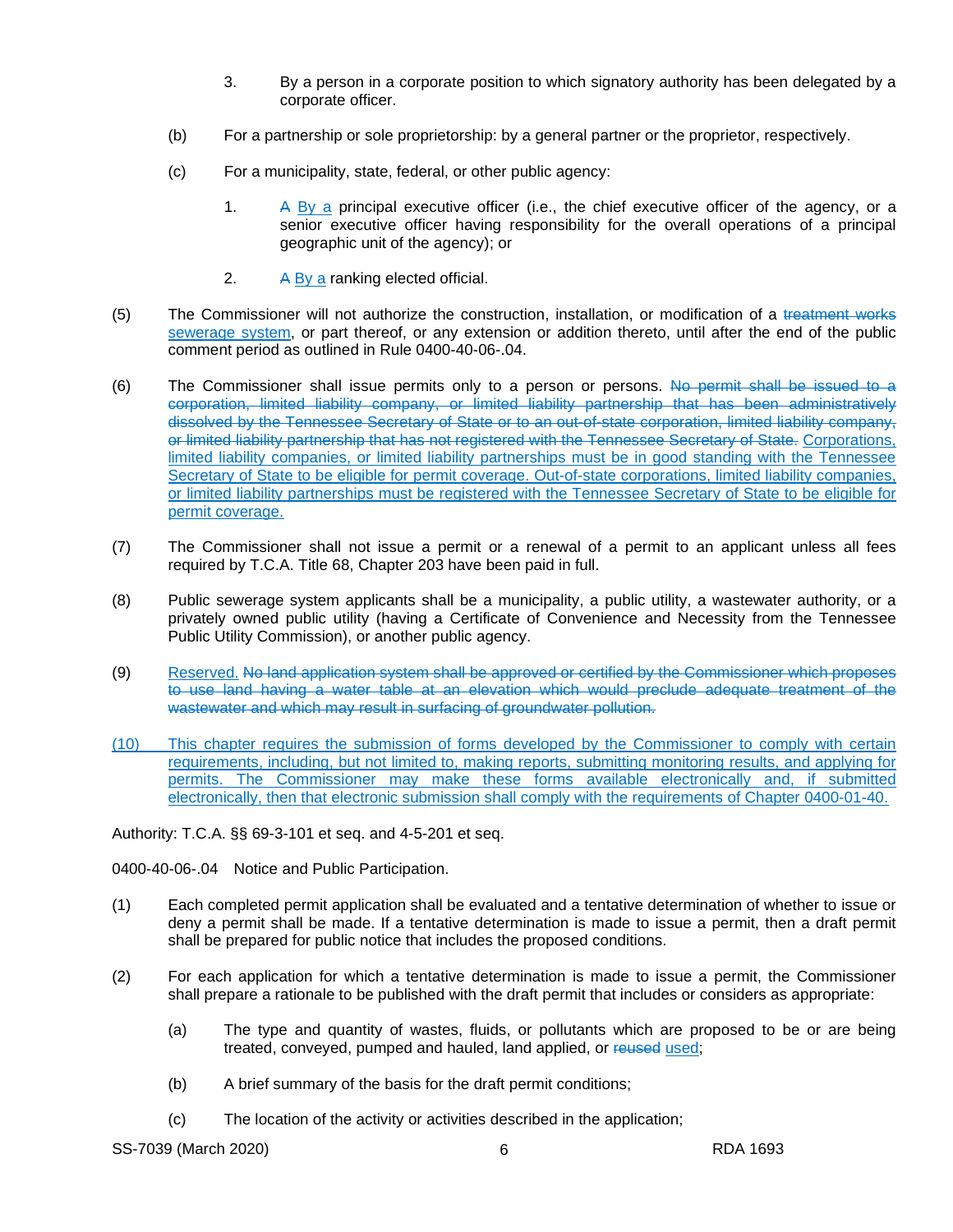- (d) The tentative determination regarding the proposed activity; and
- (e) Name, telephone number, and electronic mail address of a person to contact for additional information.
- (3) No public notice is required:
	- (a) When a request for permit modification, revocation and reissuance, or termination is denied based on the Commissioner's determination that the request was not justified (written notice of that denial shall be given to the requester and to the permittee); or
	- (b) For minor permit modifications, which include corrections of typographical errors, requiring more frequent monitoring or reporting, changing an interim compliance date, or allowing a change of ownership.
- (4) Public notices may describe more than one permit or permit actions.
- (5) Public notice of a draft permit (including a notice of intent to deny a permit application for a new or expanded activity) required under this rule shall allow at least 30 days for public comment.
- (6) Public notice of a public hearing shall be given at least 30 days before the hearing. Public notice of the hearing may be given at the same time as public notice of the draft permit, and the two notices may be combined.
- (7) To inform interested and potentially interested persons of the proposed activity and of the tentative determinations regarding it, public notice shall be circulated within the geographical area of the proposed discharge by the following means:
	- (a) By mailing (either electronically and/or physically) a copy of the notice to the following persons:
		- 1. The applicant;
		- 2. Any other agency which the Commissioner knows has issued, or is required to issue, other permits for the same facility or activity;
		- 3. Persons on a mailing list for permit actions developed by:
			- (i) Including those who request in writing to be on the list; and
			- (ii) Notifying the public of the opportunity to be put on the mailing list through periodic publication in the public press, newsletters, environmental bulletins, or state law journals. The Commissioner may update the mailing list from time to time by requesting written indication of continued interest from those listed. The Commissioner may delete from the list the name of any person who fails to respond to such a request;
		- 4. To any unit of local government having jurisdiction over the area where the facility is proposed to be located; and
		- 5. To each state agency having any authority under state law with respect to the construction or operation of such facility.
	- (b) The applicant shall post a sign within view of a public road in the vicinity of the proposed SOP activity as specified by the Commissioner. The sign shall contain those provisions as specified by the Commissioner. The sign shall be of such size that it is readily visible from the public road. Also, the sign shall be maintained for at least 30 days following distribution of the approved public notice.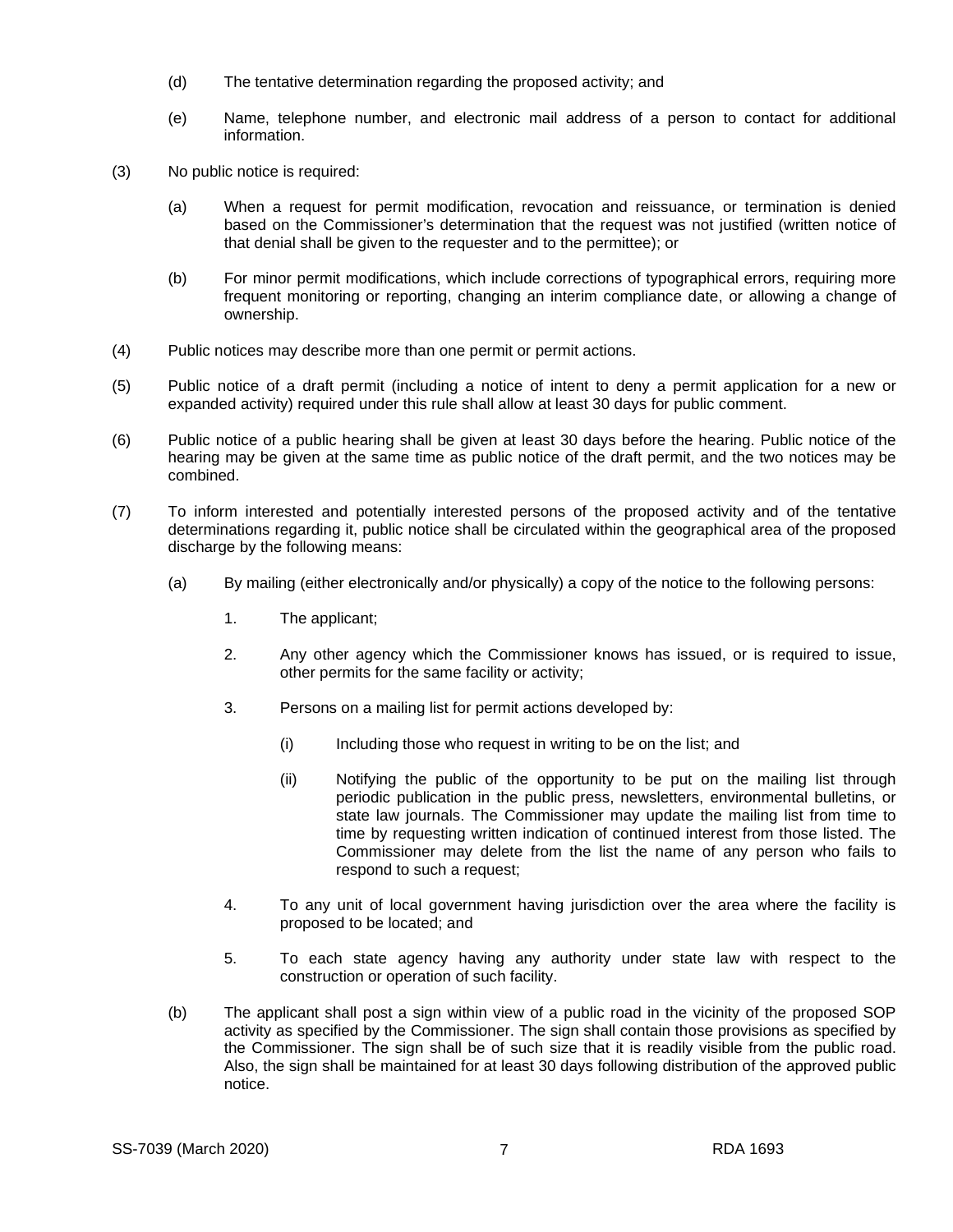- (c) If determined necessary by the Commissioner, any other method reasonably calculated to give actual notice of the action in question to the persons potentially affected by it, including press releases, website postings, or any other forum or medium to elicit public participation, may be utilized.
- (8) Public notice of applications shall include the following:
	- (a) Name, address, and phone number of the Division;
	- (b) Name and location address of each applicant;
	- (c) Brief description of each applicant's wastewater activities or operations;
	- (d) Name of any surface waters adjacent to, or within 0.25 miles of, the proposed activity;
	- (e) A statement of the tentative determination to issue or deny a permit for the activity described in the application;
	- (f) A brief description of the procedures for the formulation of final determinations, including the minimum 30-day comment period required by this rule and any other means by which interested persons may influence or comment upon those determinations;
	- (g) Instructions for finding additional information online;
	- (h) Address and phone number of the premises at which interested persons may obtain further information, request a copy of the draft permit, request a copy of the rationale and inspect and copy forms and related documents; and
	- (i) Any other information that the Commissioner deems necessary.
- (9) Interested persons may submit written comments on the tentative determinations within either 30 days of public notice or such greater period as the Commissioner allows in writing. All written comments submitted shall be retained and considered in the final determination.
- (10) Interested persons may request in writing that the Commissioner hold a public hearing on any application. The request shall be filed as soon as practicable within the period allowed for public comment and shall indicate the water quality interest of the party filing it and the water quality reasons why a hearing is warranted. If there is a significant public interest in having a hearing, to address water quality concerns or other requirements of the Tennessee Water Quality Act, the Commissioner may shall hold one a hearing in the geographical area of the proposed discharge activity. Instances of doubt should be resolved in favor of holding the hearing.
- (11) Special provisions regarding public notices for public hearings.
	- (a) In addition to the public notice procedures of paragraph (7) of this rule, notice of public hearing shall be sent to all persons who received a copy of the notice or rationale for the application, any person who submitted comments on the draft permit action, all persons who requested the public hearing, and any person who specifically requests a copy of the notice of hearing.
	- (b) Each notice of a public hearing shall include at least the following contents:
		- 1. Name, address, and phone number of the Division;
		- 2. Name and address of each applicant whose application will be considered at the hearing;
		- 3. Name of, and approximate distance to, the nearest stream;
		- 4. A brief reference to the public notice issued for each application, including identification number and date of issuance;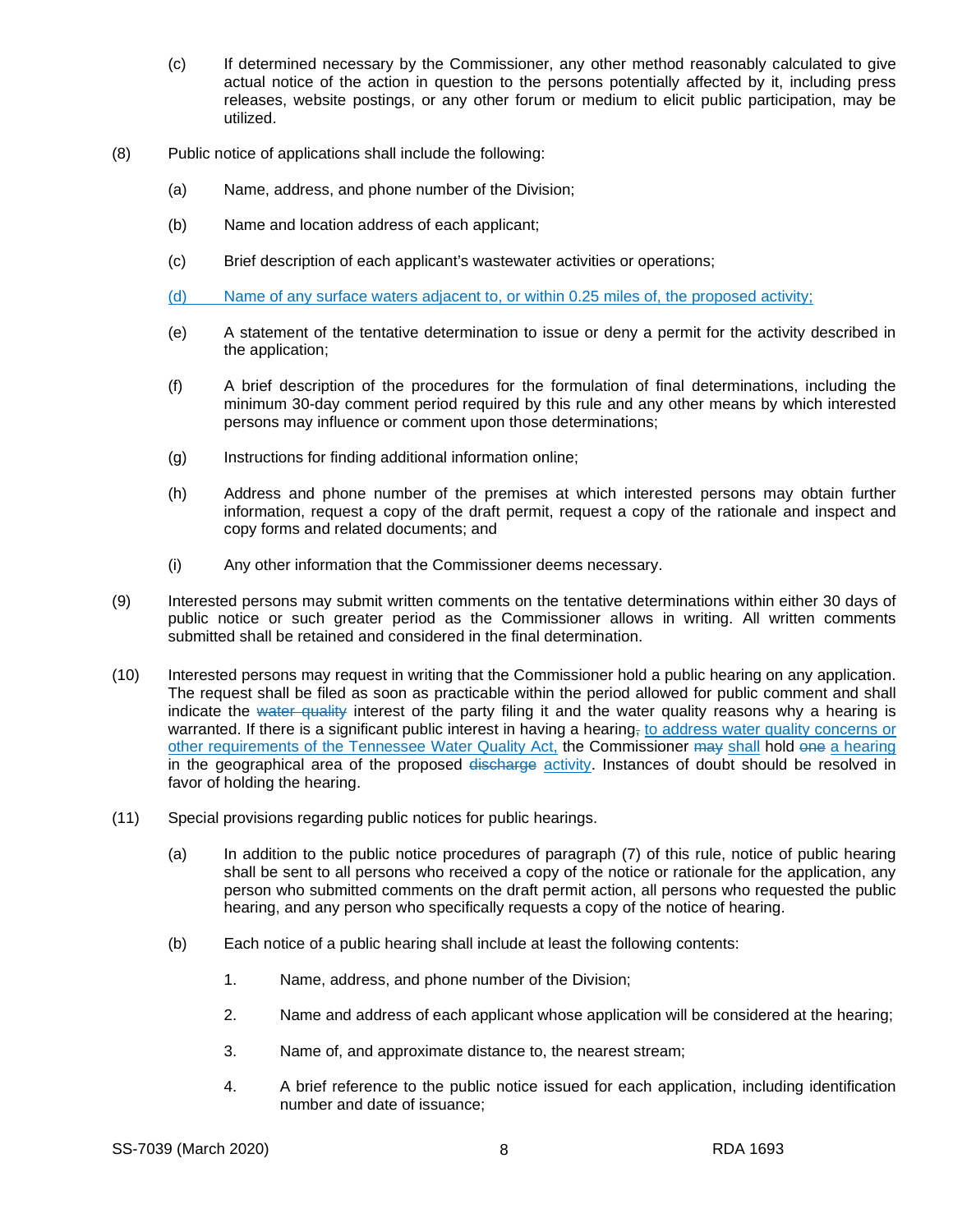- 5. Information regarding the time and location for the hearing;
- 6. The purpose of the hearing;
- 7. A concise statement of the issues raised by the persons requesting the hearing;
- 8. Address and phone number of premises at which interested persons may obtain further information, request a copy of each draft permit, request a copy of each fact sheet, and inspect and copy forms and related documents;
- 9. A brief description of the nature of the hearing, including the rules and procedures to be followed; and
- 10. Any other information deemed necessary by the Commissioner.

Authority: T.C.A. §§ 69-3-101 et seq. and 4-5-201 et seq.

0400-40-06-.05 General Terms and Conditions.

- (1) When a permit is granted, the permit  $\ddot{\textbf{a}}$  shall be subject to the provisions of the Act, these rules, and any special terms or conditions the Commissioner determines are necessary to fulfill the purposes, or enforce the provisions, of the Act. The Commissioner may impose conditions concerning the quality of treated wastewater other than those specified herein as needed based on the quality of the raw wastewater.
- (2) Permits shall impose monitoring, recording, reporting, and inspection requirements as determined necessary by the Commissioner to assure adequate treatment of wastewater and proper operation of the sewerage system to meet the requirements of the Act and of this chapter. All monitoring conducted pursuant to permits issued under this chapter shall be representative of the wastewater being sampled. The Commissioner may make monitoring, recording, reporting, and inspection forms available electronically and, if submitted electronically, then that electronic submission shall comply with the requirements of Chapter 0400-01-40.
- (3) Permits may require best management practices to carry out the purposes and intent of the Act.
- (4) The following terms and conditions shall apply to all state operating permits:
	- (a) The standard conditions established by paragraph (2) of Rule 0400-40-05-.07, as applicable.
	- (b) There shall be no discharge to any surface waters or to any location where it is likely to enter surface waters, except as separately authorized by an NPDES permit.
	- (c) There shall be no discharge of wastewater to groundwater, except as separately authorized by an underground injection control permit.
	- (d) The system shall be operated in a manner preventing the creation of a health hazard or a nuisance.
	- (e) Nothing in this permit shall be construed to relieve the permittee from civil or criminal penalties for noncompliance. Notwithstanding this permit, the permittee shall remain liable for any damages sustained by the State of Tennessee, including but not limited to fish kills and losses of aquatic life and/or wildlife, as a result of the discharge of wastewater to any surface or subsurface waters.
	- (f) Nothing in this permit shall be construed to preclude the institution of any legal action or relieve the permittee from any responsibilities, liabilities, or penalties established pursuant to any applicable state or federal law.
	- (g) The permittee may not add wasteloads to the permitted system in a quantity or quality not currently permitted without prior notice to, and written approval from, the Commissioner.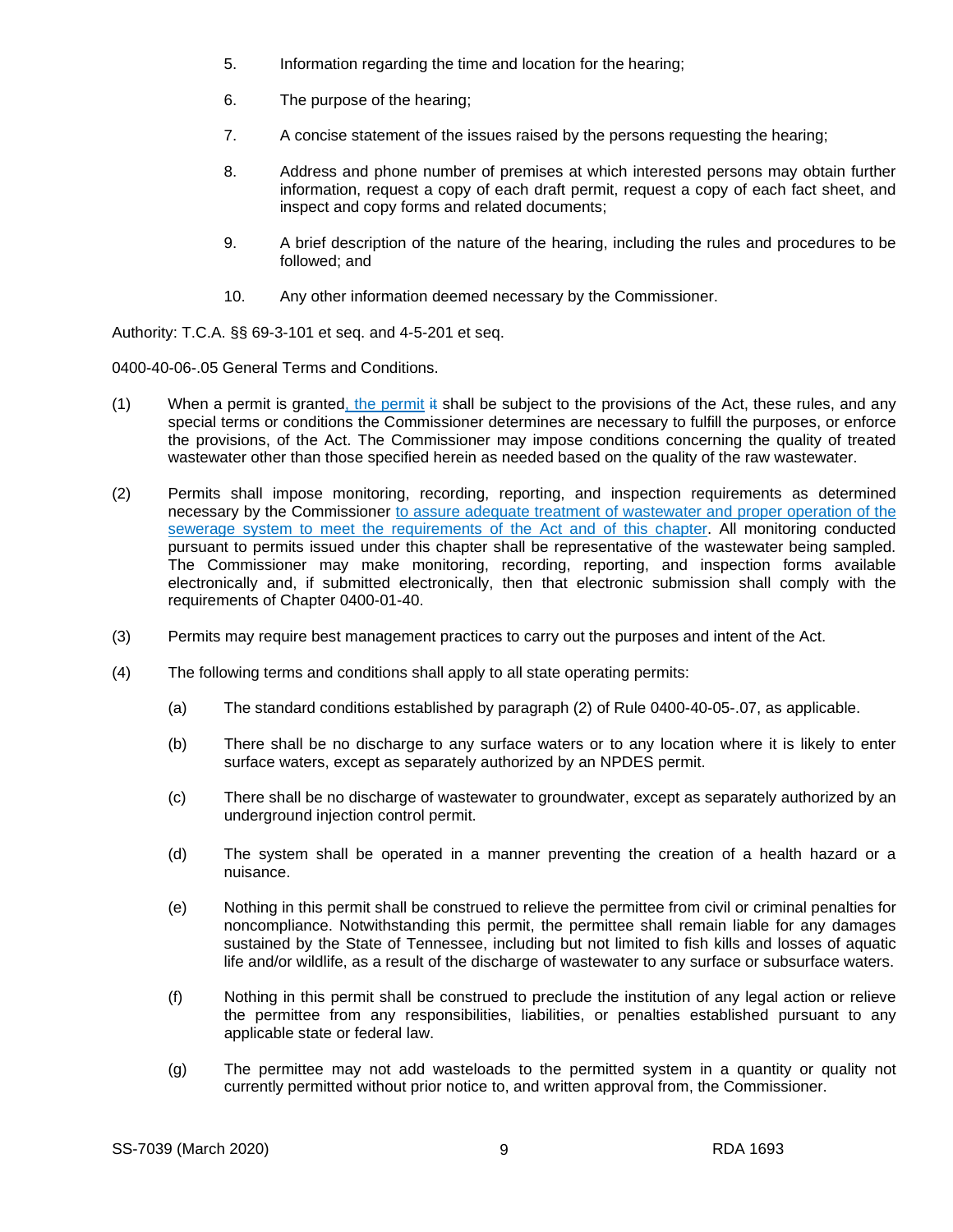(h) The permittee shall own the sewerage system, including treatment works, collection systems, and land application areas, including any parts thereof and extensions thereto (except as provided in paragraph (2) of Rule 0400-40-06-.09), as applicable. A recorded perpetual easement in a form approved by the Commissioner may be provided in lieu of fee title. Evidence of such ownership or access rights must be provided to, and approved by, the Commissioner prior to commencement of operation. This provision does not apply to land application areas for AFOs.

Authority: T.C.A. §§ 69-3-101 et seq. and 4-5-201 et seq.

0400-40-06-.06 Land Application Reserved.

(1) In addition to any applicable general conditions identified in Rule 0400-40-06-.05, the following special conditions apply to permits authorizing land application of treated wastewater:

(a) Treatment.

1. Domestic and/or municipal wastewater disposed of by land application using drip dispersal shall achieve the following effluent quality, or better, prior to land application:

| Parameter                              | <b>Daily Maximum</b> |
|----------------------------------------|----------------------|
|                                        | (mg/l)               |
| BOD <sub>5</sub> -or-CBOD <sub>5</sub> | 45/40                |
| <b>TSS</b>                             | 45                   |
| ₽Ħ                                     | 6-9                  |
| NH <sub>3</sub> -N                     | 22                   |

2. Large community septic systems shall meet the construction standards of Chapter 0400- 48-01. In addition, large community septic systems shall achieve the following effluent quality, and any other limitations established on a case-by-case basis through best professional judgment:

| Parameter  | <b>Daily Maximum</b> |
|------------|----------------------|
|            | (mn/l)               |
| <b>BOD</b> | 200                  |
| ISS        | ഛ                    |

3. Industrial dischargers shall comply with the limitations of subparagraph (a) of this paragraph and any other limitations established by the Division through best professional judgment.

## (b) Ponding.

- 1. Land application systems shall be operated and maintained to ensure complete hydraulic infiltration within the soil profile such that there are no instances of dry weather persistent ponding.
- 2. Instances of dry weather persistent ponding as a result of system operation are prohibited. Instances of dry weather persistent ponding shall be promptly investigated and noted on the Monthly Operations Report. The report shall include details regarding location(s), determined cause(s), action(s) taken to eliminate the issue, and the date the corrective actions were made. Any instances of dry weather persistent ponding not corrected within three days of discovery shall be reported to the local Environmental Field Office at that time for investigation.
- (c) Fencing and Signage.

All dripfields shall be fenced sufficiently to prevent or impede unauthorized entry. Gates shall be designed and constructed in a manner to prevent or impede unauthorized entry.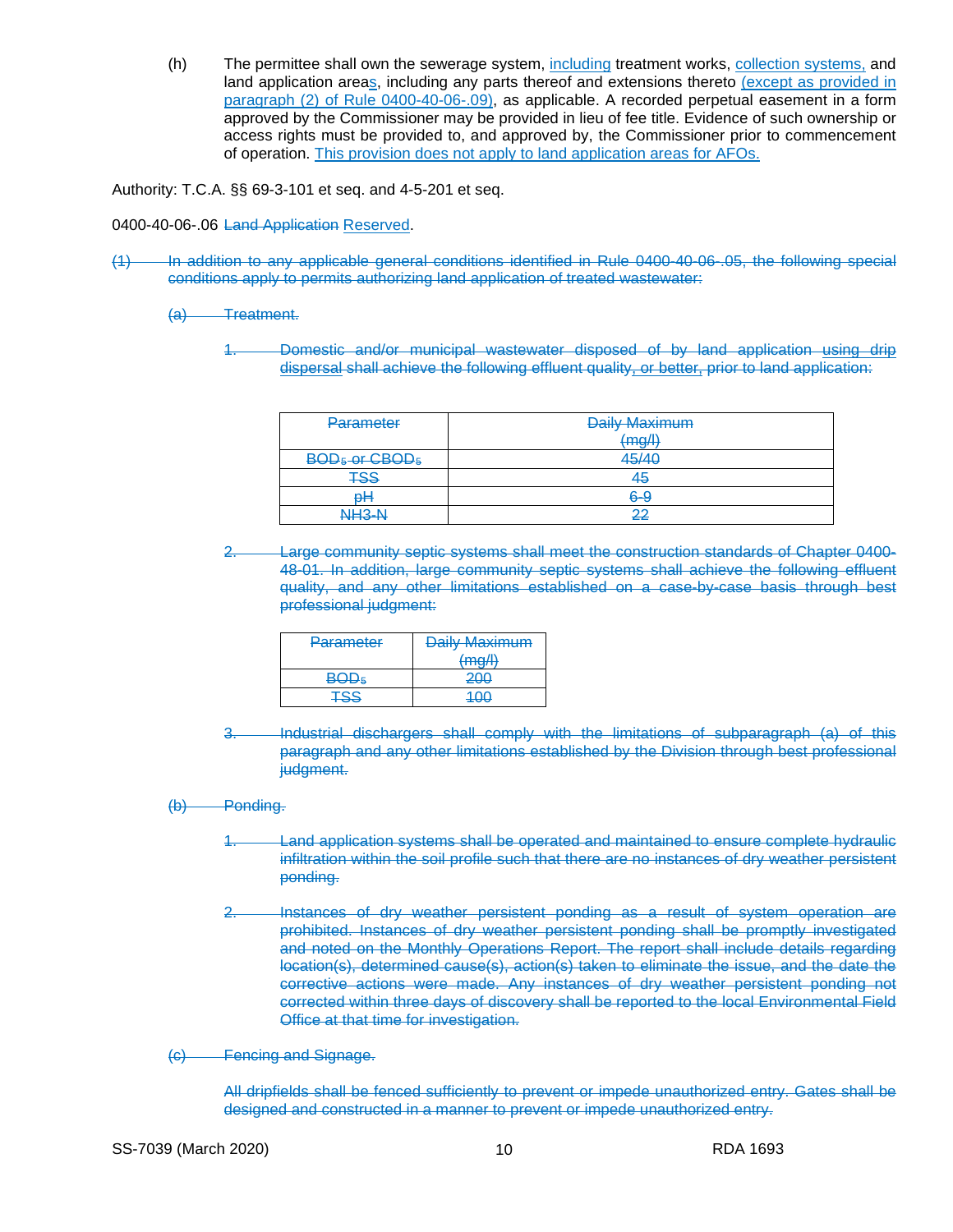The permittee shall place a sign at the entrance to the land application area and at regularly spaced intervals not to exceed 200 feet on the fence surrounding the land application area. The minimum sign size should be two feet by two feet  $(2' \times 2')$  with one inch  $(1'')$  letters. The sign should be made of durable and waterproof material.

(d) Inspections.

The wastewater facility and land application area, shall be inspected by a certified operator or his/her designee at least once per 14 days unless a site-specific alternative monitoring schedule has been submitted to the Division and approved in writing by the Commissioner on or before the effective date of the permit. However, in no case shall the physical inspection frequency be less than once per 30 days. The inspection report shall identify the name of the inspector and address the condition of fencing and signage, operational status of the mechanical parts of the treatment system, and the condition of the land application area including the location of any ponding if applicable.

#### (2) Land Application Area.

This paragraph (2) shall apply to new land application facilities approved after June 1, 2019. The primary land application area shall contain suitable soils area(s) of sufficient size to accommodate at least 150% of the daily design flow. Soil suitability shall be demonstrated through an extra high-intensity soils map as defined in Rule 0400-48-01-.02 and supported by soil pedon descriptions prepared in accordance with the Soils Handbook of Tennessee or equivalent soil pedon description development practice as approved by the Commissioner.

- (a) The soil profile shall be described to a minimum depth of 36 inches or to rock or fragipan. There shall be a minimum of two pedon descriptions per acre with at least one description in any soil unit intended for use, unless a different frequency is specified by the Commissioner.
- (b) Application rates or soil area loading rates shall be such that long-term acceptance of treated wastewater is achieved and aerobic status of the soil column is maintained.
	- 1. The maximum design loading rate cannot exceed the lower of the maximum hydraulic loading rate from the table below, or the maximum pollutant loading rate. For municipal wastewater, the maximum nutrient loading rate is based on calculations for nitrogen loading to ensure groundwater concentrations of nitrate do not exceed 10 mg/L. For industrial wastewater, additional constituents may need to be addressed as applicable.
	- 2. The following table should be used to determine the maximum hydraulic loading rate.

| <b>Maximum Hydraulic Loading Rates</b>                                |                     |                      |                                                                   |  |
|-----------------------------------------------------------------------|---------------------|----------------------|-------------------------------------------------------------------|--|
|                                                                       | <b>STRUCTURE</b>    |                      |                                                                   |  |
|                                                                       |                     |                      |                                                                   |  |
| <b>TEXTURE</b>                                                        | <b>SHAPE</b>        | GRADE                | <b>HYDRAULIC</b><br><b>LOADING RATE</b><br>(GPD/ft <sup>2</sup> ) |  |
| <b>Coarse Sand,</b>                                                   |                     |                      |                                                                   |  |
| <b>Loamy Coarse</b>                                                   | NА                  | NА                   | $NA^*$                                                            |  |
| Sand                                                                  |                     |                      |                                                                   |  |
| Sand                                                                  | NА                  | NА                   | $AA^*$                                                            |  |
| Loamy Sand,<br>Fine Sand,                                             |                     | Moderate, Strong     | 0.50                                                              |  |
| Loamy Fine Sand,<br>Very Fine Sand,<br><b>Loamy Very Fine</b><br>Sand | <b>Single Grain</b> | Massive, Weak        | 0.40                                                              |  |
| <b>Goarse Sandy</b>                                                   | <b>Massive</b>      | <b>Structureless</b> | 0.30                                                              |  |
| Loam.                                                                 | <b>Platy</b>        | Weak                 | <del>0.20</del>                                                   |  |
| $\sim$ $\sim$ $\sim$ $\sim$ $\sim$ $\sim$                             |                     |                      |                                                                   |  |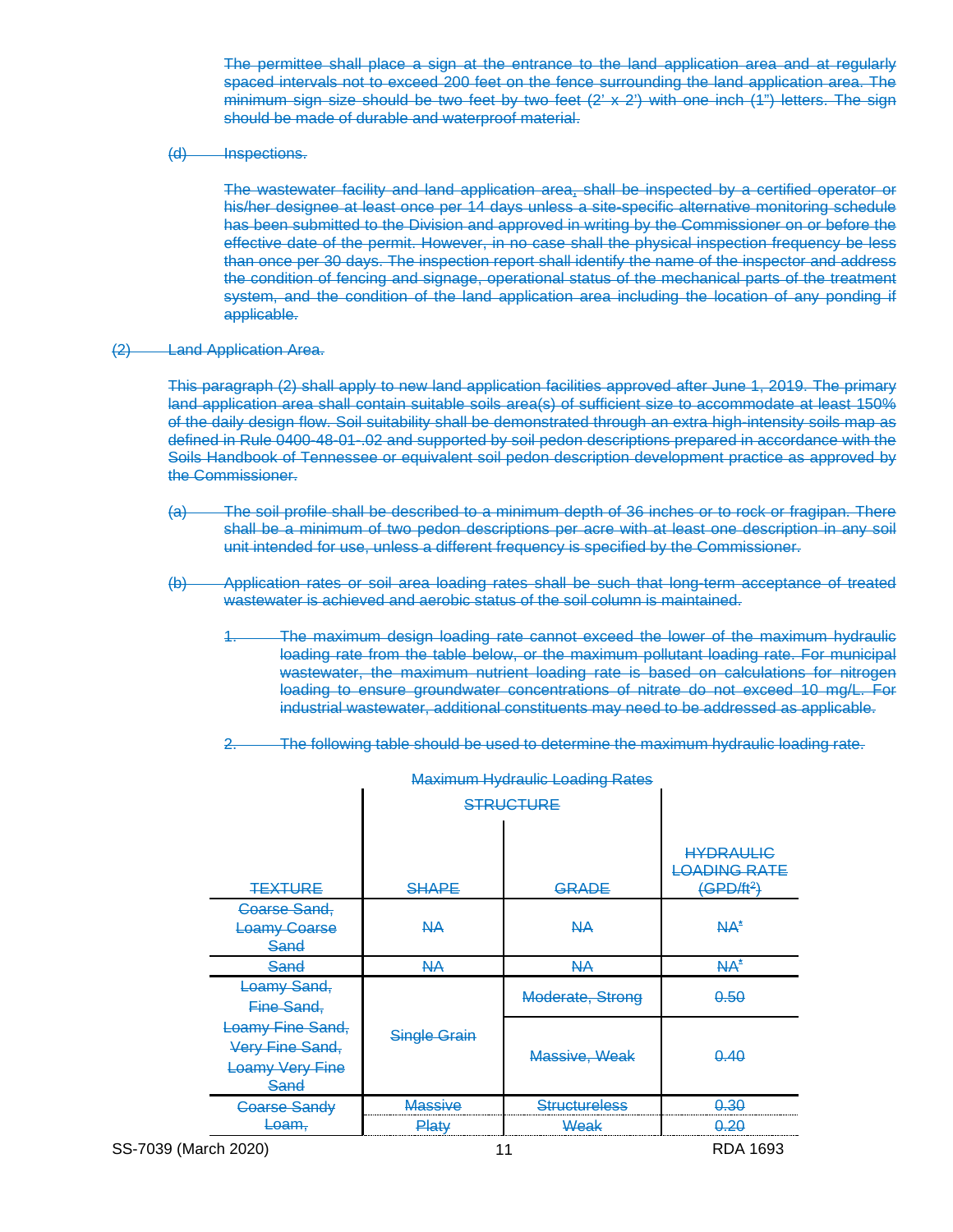| Sandy Loam    |               | Moderate, Strong                 | Not Used |
|---------------|---------------|----------------------------------|----------|
|               | Blocky,       | عاجماللا                         | 0.40<br> |
|               | Granular      | Moderate, Strong                 | 0.50     |
|               | Massive       | <b>Structureless</b>             |          |
| oam           | Plat∖         | Weak, Moderate,<br><b>Strong</b> | Not Used |
|               | <b>Blocky</b> | Weak                             |          |
|               | Granular      | Moderate, Strong                 | 0.40     |
|               | Maccivo       | Structuralace                    |          |
| <u>t Loom</u> | 4at∖          | Weak, Moderate.<br>trona         | Not Head |
|               | Blocky,       | عاجماليا                         |          |
|               |               | Moderate, Strong                 |          |

|                                                      | laeeiwa            | <u>Structureless</u>              |          |
|------------------------------------------------------|--------------------|-----------------------------------|----------|
| <del>Sandy Clay Loam.</del><br><del>Clav Loam.</del> | ર ⊟at              | Weak, Moderate,<br><u> Strona</u> | Not Used |
| <del>Silty Clav Loam</del>                           | <del>Blocky,</del> | Weak                              |          |
|                                                      | Granular           | Moderate, Strong                  |          |
| Sandy Clay,<br><del>Clav.</del><br>Silty Clay        | laeeiwa            | Structuralace                     |          |
|                                                      | યat∖               | Weak, Moderate,<br>Strona         |          |
|                                                      | <del>Blocky,</del> | بادها                             |          |
|                                                      |                    | Moderate, Strong                  |          |

**\*** Requires a special site investigation

- (c) There shall be a minimum soil depth of 20 inches above the restrictive horizon or seasonal water table.
- (d) The land application area shall be protected from unauthorized vehicles and equipment. No physical structure shall be built within the land application area. No construction activity shall be allowed within the land application area that has the potential to alter soil suitability.
- (e) Non-forested land application areas with slopes greater than 30 percent are prohibited. Forested land application sites with slopes greater than 30 percent are prohibited unless authorized by the Commissioner through a special investigation. Special investigations for steep slopes shall be in accordance with the Soils Handbook of Tennessee or equivalent investigation process as determined by the Commissioner.
- (f) The land application area shall be closed to public access. The use of the primary disposal site as a park, golf course, cemetery, institutional use, recreational use, or other public use is prohibited.

#### (3) Construction.

For new land application facilities approved after June 1, 2019, the following construction standards shall apply:

- (a) Drip disposal lines shall be installed at a depth of six to ten inches below the natural soil surface.
- (b) Drip lines shall be installed at an elevation conforming generally to the natural ground surface contour of the site.
- (c) All components of the system shall be designed and manufactured for the purpose of managing wastewater.

SS-7039 (March 2020) 12 12 RDA 1693 (4) Design Basis.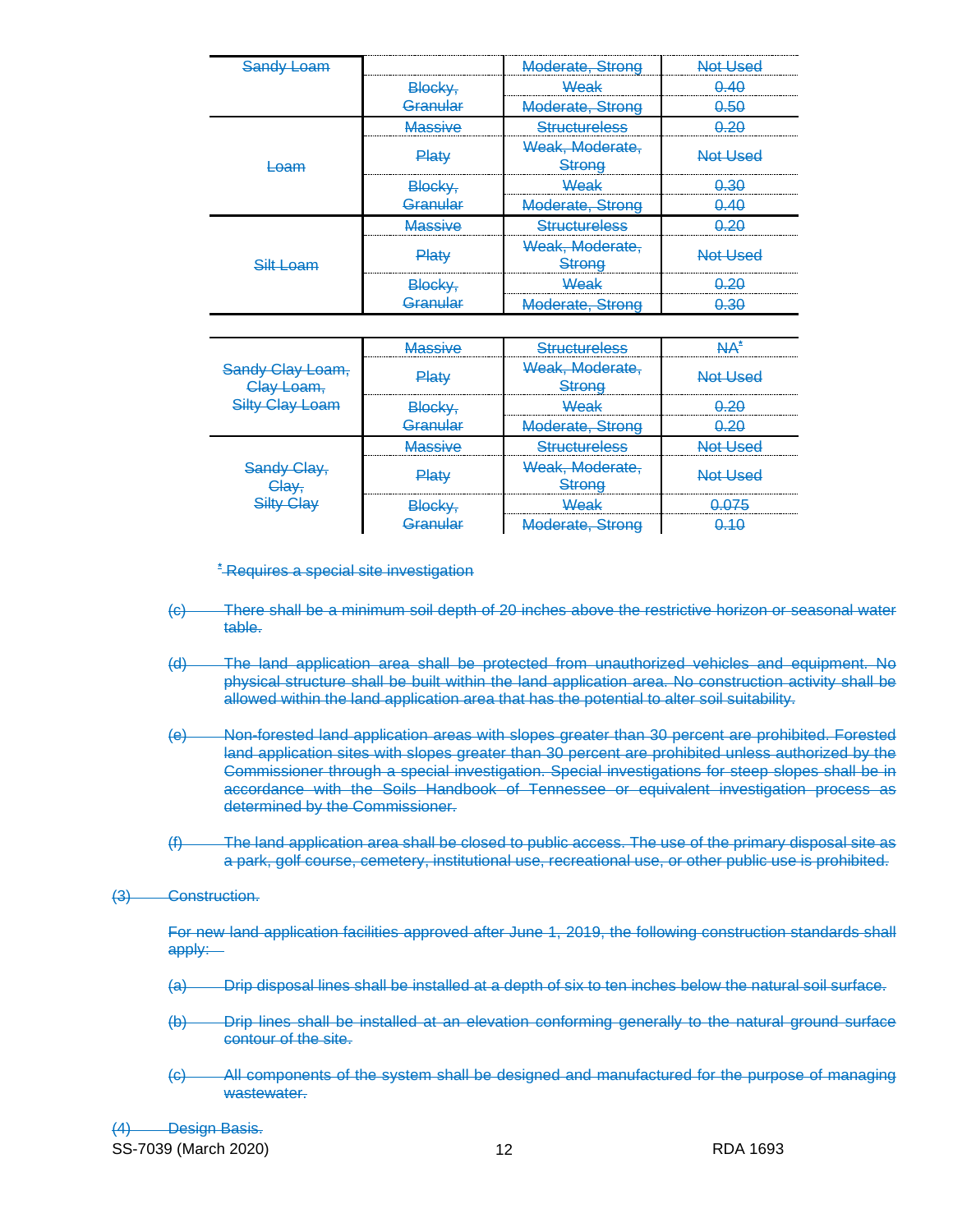For new land application facilities approved after June 1, 2019, the following design standards shall apply:

- (a) Design flows for residential developments shall be based on the higher of 300 GPD per single family dwelling unit or 65 GPD per person. For vacation rental units the design flow shall be based on 65 GPD per person for the maximum number of occupants. For other uses, design flow shall be based on the Division's design criteria or other accepted engineering practice.
- (b) Land application shall be designed and installed such that the area of influence of the drip emitters or spray pattern covers the minimum square footage calculated for the application area. For drip dispersal system design, one emitter represents four square feet of application area, provided the emitters are not spaced more closely than two feet along the drip tubing or perpendicular to the drip tubing unless otherwise approved by the Commissioner.
- (c) Adequate storage must be provided to allow for crop management (if applicable), system operation, emergency storage, and routine maintenance.
- (d) The following setbacks apply in the determination of available land application area.

| <b>Land Application Area Setback (Feet)</b> |                  |                 |             |  |
|---------------------------------------------|------------------|-----------------|-------------|--|
| <u>Feature</u>                              | <del>Spray</del> |                 | <b>Drip</b> |  |
|                                             | <del>Open</del>  | <u>Forested</u> |             |  |
| <b>Property Line or</b>                     |                  |                 |             |  |
| <b>Easement Boundary</b>                    | 300              | 450             | 40          |  |
| Gullies, Ravines,                           |                  |                 |             |  |
| <b>Blue Line Streams,</b>                   |                  |                 |             |  |
| <b>Drains</b>                               |                  |                 |             |  |
| Drainways, Cutbanks                         |                  |                 |             |  |
| $>2$ feet,                                  |                  |                 |             |  |
| and Sinkholes                               | 450              | 75              | 25          |  |
| Residences or Public                        |                  |                 |             |  |
| Use Areas                                   | 300              | 450             | 40          |  |
| <b>Wells and Springs</b>                    | 450              | 75              | 50          |  |
|                                             |                  |                 |             |  |
| <b>Underground Utilities</b>                | 40               | 40              | 40          |  |

Authority: T.C.A. §§ 69-3-101 et seq. and 4-5-201 et seq.

0400-40-06-.07 Animal Feeding Operations.

In addition to the general conditions identified in Rule 0400-40-06-.05, the following special conditions apply to permits authorizing the operation of wastewater systems for animal feeding operations:

- (1) The permittee shall develop, submit, obtain state the Commissioner's approval for, and keep on-site a current site-specific nutrient management plan consistent with the requirements of subparagraphs  $(9)$ (10)(a) and (b) of Rule 0400-40-05-.14.
- (2) When the AFO owner or operator makes changes to the AFO's nutrient management plan previously submitted to the Commissioner:
	- (a) The AFO owner or operator shall provide the Commissioner with the most current version of the AFO's nutrient management plan and identify changes from the previous version.
	- (b) The Commissioner shall review the revised nutrient management plan to ensure that it meets the requirements of this paragraph and any applicable effluent limitations and standards and shall determine whether the changes to the nutrient management plan include revisions to the terms of the nutrient management plan as set forth in subparagraph  $(9)$  (10)(b) of Rule 0400-40-05-.14. The Commissioner shall advise the AFO owner or operator whether or not the changes meet the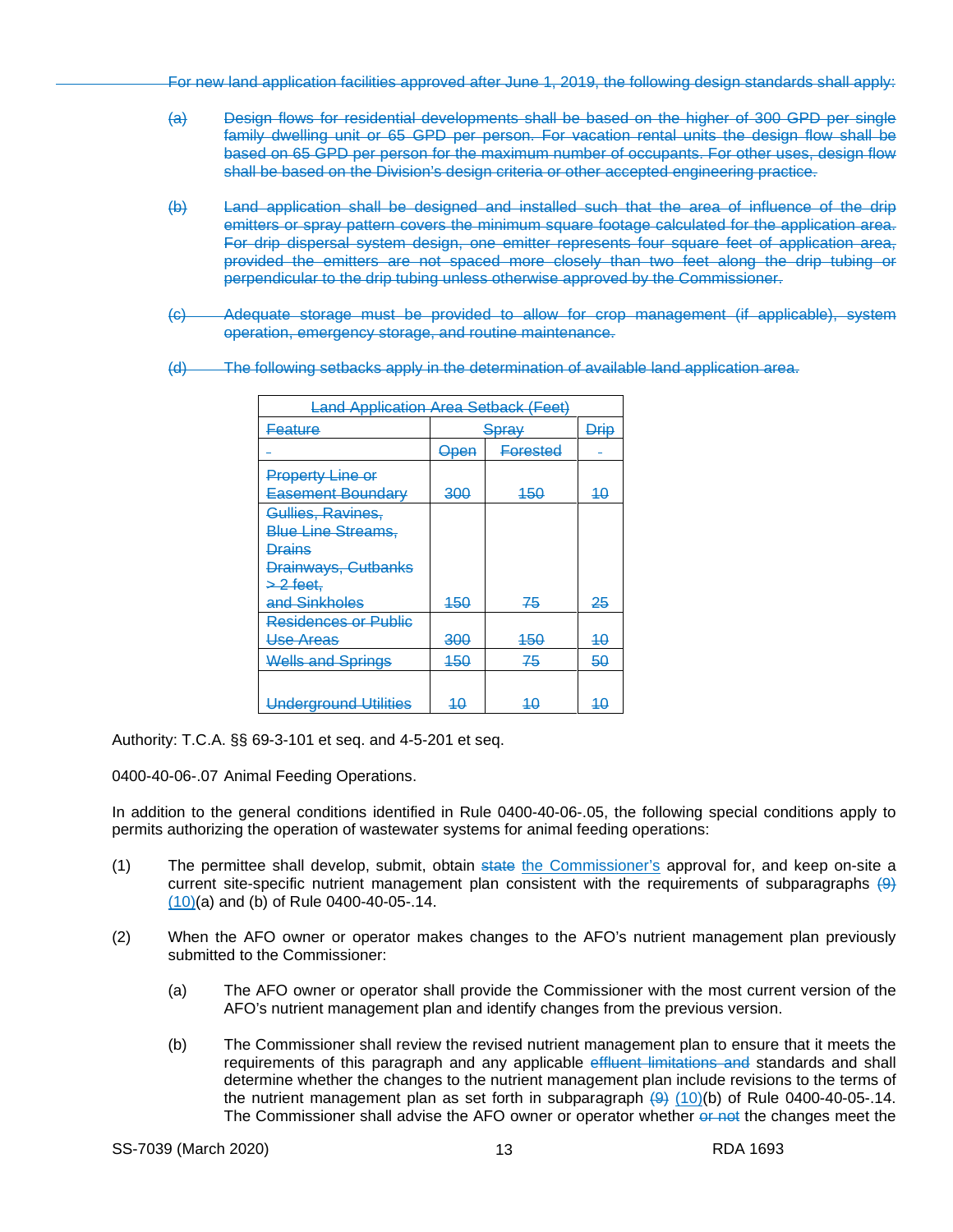requirements of subparagraphs  $(9)$  (10)(a) and (b) of Rule 0400-40-05-.14 and applicable effluent limitations and standards. Upon such notification, the AFO owner or operator shall either make further revisions to the nutrient management plan or implement the revised nutrient management plan.

- (c) Operational changes that require nutrient management plan revision, resubmittal, and Commissioner approval include:
	- 1. The addition of confinement buildings, settling basins, lagoons, holding ponds, holding pits, or other agricultural waste containment/treatment structures or handling systems;
	- 2. The addition of new land application areas for AFOs, or the removal of existing land application areas for AFOs;
	- 3. A substantial increase in the amount of manure produced by the operation such that the current nutrient management plan does not adequately account for the increase;
	- 4. Utilization of alternative crops that were not mentioned in the previous nutrient management plan; and
	- 5. Increases in field-specific annual land application rates for a linear plan, or increases in the total amount of nitrogen and phosphorus for each crop for a narrative plan.
- (3) Permitted facilities placed into operation after April 13, 2006, must be designed, constructed, operated, and maintained in accordance with final design plans and specifications which meet or exceed standards in the USDA-NRCS Agricultural Waste Management Field Handbook (April 1992), the USDA-NRCS National Engineering Handbook (May 2014), or other defensible methodology approved by the Commissioner. At a minimum, such plans shall include the following:
	- (a) Any new or additional confinement buildings, waste/wastewater handling systems, waste/wastewater transport structures, waste/wastewater treatment structures, settling basins, lagoons, holding ponds, sumps, pits, and other agricultural waste containment/treatment structures constructed after April 13, 2006, shall be located in accordance with USDA-NRCS Conservation Practice Standard 313 (August 2018).
	- (b) Information to be used in the design of the open manure storage structure including, but not limited to, minimum storage for rainy seasons, minimum capacity for chronic rainfall events, the prohibition of land application to frozen, saturated, or snow-covered ground, the dewatering schedules set in the AFO's Nutrient Management Plan, additional storage capacity for any manure intended to be transferred to another recipient at a later time, and any other factors that would affect the sizing of the open manure storage structure.
	- (c) The design of the open manure storage structure as determined by the most current version of USDA-NRCS's Animal Waste Management (AWM) software (version 2.4) or equivalent design software or procedures as approved in writing by the Commissioner.
	- (d) All inputs used in the open manure storage structure design, including actual climate data for the previous 30 years consisting of historical average monthly precipitation and evaporation values, the number and types of animals, anticipated animal sizes or weights, any added water and bedding, any other process wastewater, and the size and condition of outside areas exposed to rainfall and contributing runoff to the open manure storage structure.
	- (e) The planning minimum period of storage in months including, but not limited to, the factors for designing an open manure storage structure listed in subparagraph (b) of this paragraph. Alternatively, the AFO owner or operator may determine the minimum period of storage by specifying times the storage pond will be emptied consistent with the AFO's Nutrient Management Plan.
	- (f) A subsurface investigation for earthen holding pond, pit, sump, treatment lagoon, or other earthen storage/containment structure suitability and liner requirements shall be a component of the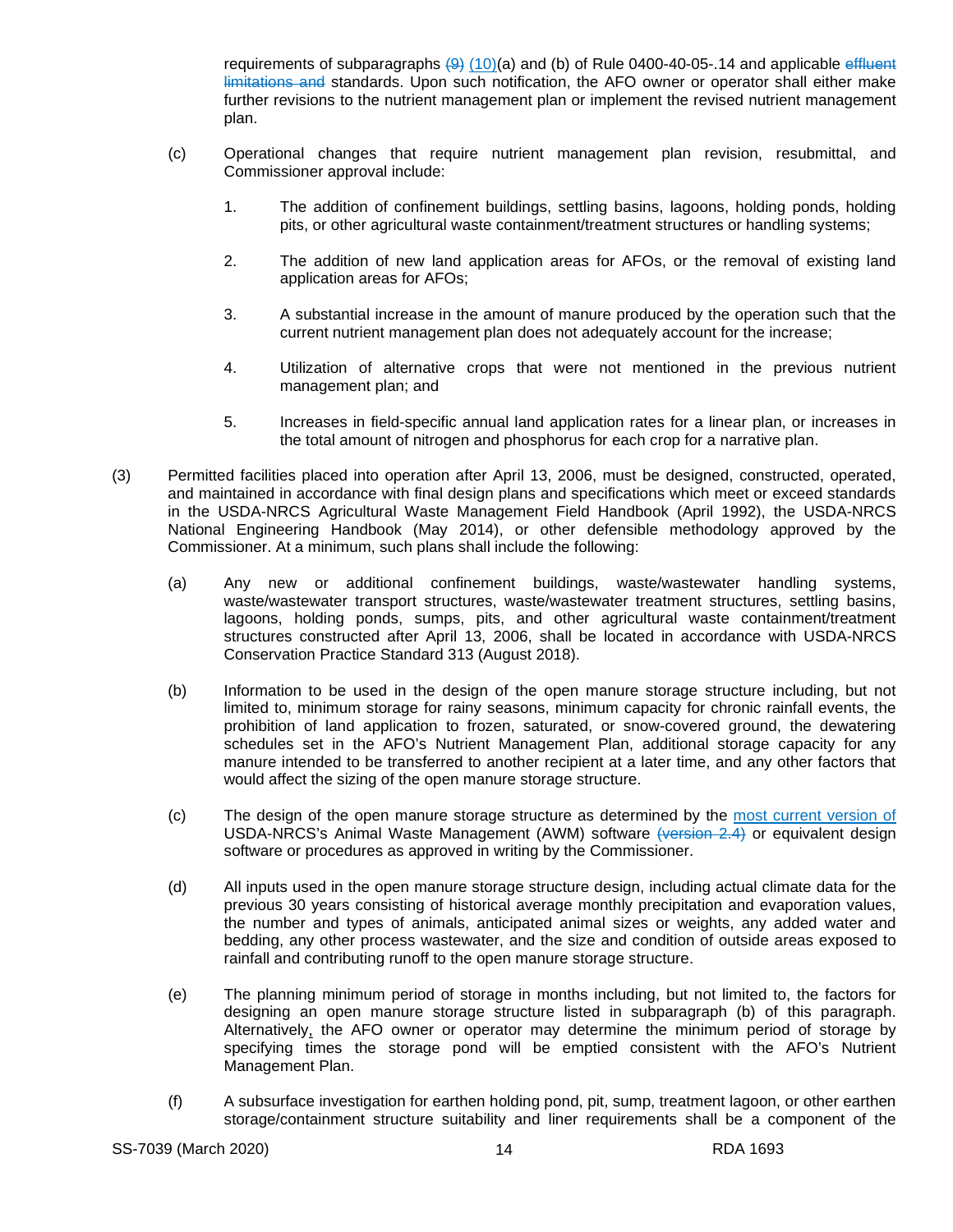system design. The subsurface investigation will include a detailed soils investigation with special attention to the water table depth and seepage potential. The investigation shall evaluate soils to a depth of two feet below the planned bottom grade of the storage structure. Deeper investigations may be required in karst regions. A soils/geologic investigation shall be performed by a soil scientist as described in Rule 0400-48-01-.18 and a qualified geologist. A qualified geologist is a Registered Professional Geologist licensed by the State of Tennessee or an individual who meets the requirements for the title of Certified Professional Geologist as defined by the American Institute of Professional Geologists. Unless relevant information is available to the contrary, compliance with this provision during design and construction of the facility will normally demonstrate that the hydrologic connection does not exceed a maximum allowable hydraulic conductivity of 0.0028 ft/day (1 x 10<sup>-6</sup> cm/sec).

Authority: T.C.A. §§ 69-3-101 et seq. and 4-5-201 et seq.

0400-40-06-.08 **Pump and Haul Reserved.** 

- (1) Permits for the operation of pump and haul sewerage systems may be issued only for the following types of wastewaters:
	- (a) Boat wastes collected pursuant to T.C.A. § 69-9-102;
	- (b) Industrial process wastewater whose chemical characteristics or volume exceed the capacity of any subsurface sewage disposal system serving employees, are incompatible with sewer use ordinance of the public sewer system, or for which no public sewer system is available;
	- (c) Commercially-generated sewage where the nature of the commercial activity is limited to sites without sewage treatment availability and the site activity is inconsistent with future development for any other commercial or residential use (e.g., limestone quarries, solid waste transfer stations at landfill sites);
	- (d) Sewage on a temporary basis not to exceed 24 months while a state-approved subsurface disposal system or public sewer connection is being constructed; and
	- (e) Any other wastes subject to an enforcement action by the department for which the department requires pumping and hauling as an interim corrective action.
- (2) Any person operating a sewerage system pursuant to an NPDES permit may assume responsibility for temporarily pumping and hauling of sewerage for its lawful customers without obtaining a separate SOP, subject to any applicable terms of the NPDES permit.
- (3) In addition to the general conditions identified in Rule 0400-40-06-.05, the following special conditions apply to permits authorizing the operation of pump and haul sewerage systems:
	- (a) The permittee must keep a log of the following:
		- 1. Date of pump and haul;
		- 2. Facility name where wastewater is disposed/hauled;
		- 3. Facility address where wastewater is disposed/hauled;
		- Amount of wastewater hauled;
		- 5. Amount of sludge generated;
		- 6. How sludge is disposed; and
		- 7. Any operational problems encountered during pump and haul must be noted in the log.

SS-7039 (March 2020) 15 15 15 RDA 1693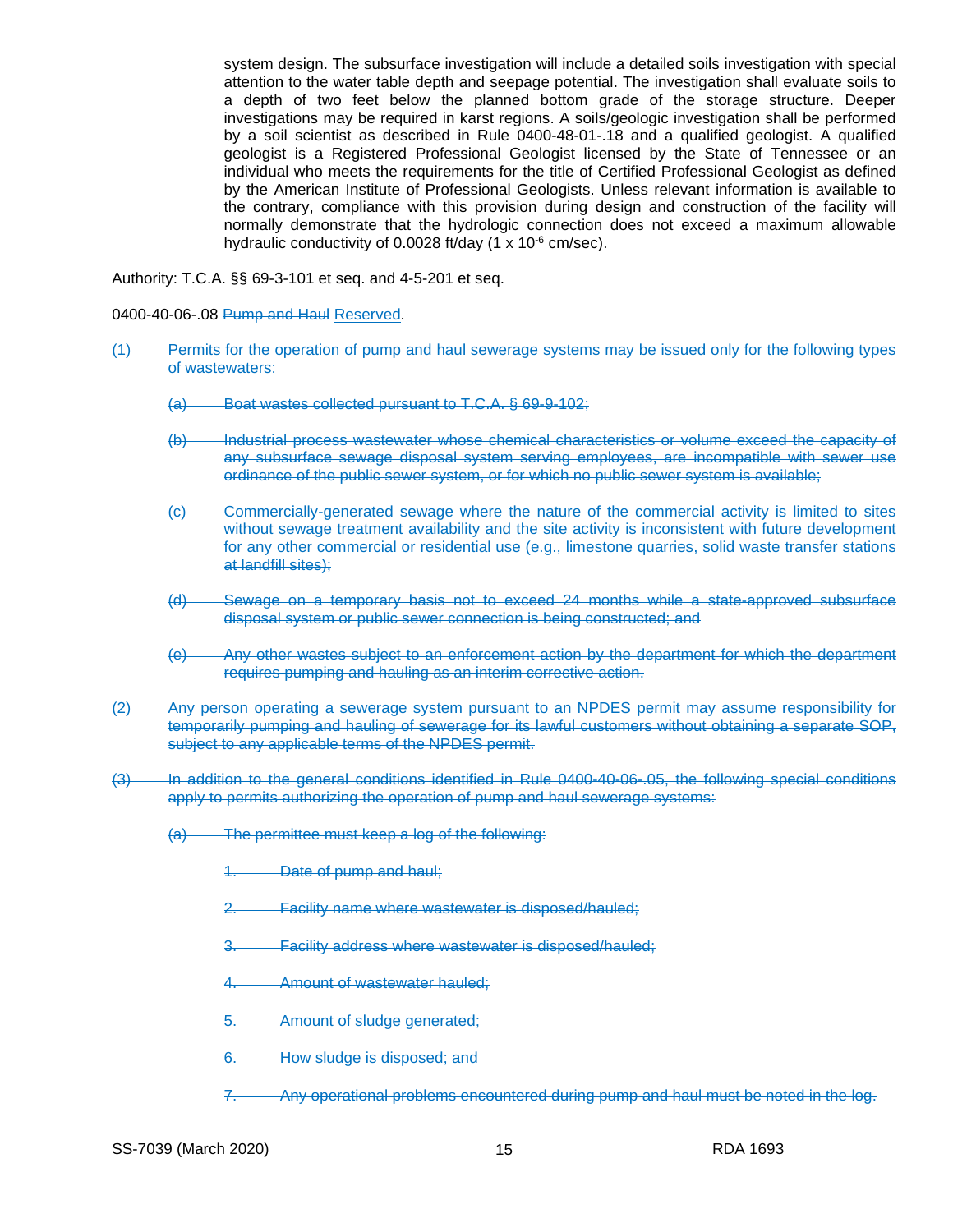- (b) The permittee must provide for wastewater to be pumped from the holding tank/haul system on a regular schedule sufficient to ensure that a reasonable margin of safety is provided against the possibility of an overflow.
- (c) A representative of the facility shall be present at all times when waste is being transferred to the haul truck. The permittee or his waste hauling contractor must clean up any spillage of wastewater that results from the operation of this pump and haul system.
- (d) The permittee shall not add waste loads from other sources without approval by the Commissioner.
- (e) Within 30 days of the availability of public sewers at this site, the use of the holding tank/haul system will be discontinued. The tank will be emptied (with proper disposal of contents), cleaned, and removed from the site.

Authority: T.C.A. §§ 69-3-101 et seq. and 4-5-201 et seq.

0400-40-06-.09 Collection Systems.

- (1) Collection system components, including septic tank effluent gravity (STEG) tanks, which are designed to collect, treat, or convey sewage to a treatment process shall be designed in accordance with accepted engineering practice pursuant to Chapter 0400-40-02.
- (2) Where lift pumps and lift stations, including low pressure grinder pumps and tanks, vacuum pumps and tanks, and septic tank effluent pumps (STEP) and tanks, are integral to the treatment and conveyance of sewage, the pumps and tanks shall be part of the public sewerage system. Low pressure pumps, low pressure tanks, septic tank effluent pumps (STEP), STEP tanks, and septic tank effluent gravity (STEG) tanks, are integral to the treatment and conveyance of sewage in a low pressure system design, and shall be owned or under control of the municipality, other body of government, public utility district, or a privately-owned public utility demonstrating lawful jurisdiction over the service area.
- (3) Collection Except as provided in paragraph (2) of this rule, all collection system components regulated by this chapter shall be owned by a municipality, other body of government, public utility district, or a privately-owned public utility demonstrating lawful jurisdiction over the service area. In limited circumstances, a corporation with a demonstrated capacity to provide the managerial and operational resources necessary to maintain its sewerage system may be permitted to operate a collection system to support a business activity (e.g., a resort).

Authority: T.C.A. §§ 69-3-101 et seq. and 4-5-201 et seq.

0400-40-06-.10 Non-Potable Reuse.

- (1) Scope.
	- (a) T.C.A. § 69-3-108(e) requires applicants for a new or expanded wastewater discharge to surface waters to consider alternatives to discharge, including land application and beneficial reuse of treated wastewater. This rule governs non-potable reuse of reclaimed wastewater, and which may be applied as authorized in a stand-alone SOP, as an amendment to an existing SOP, or as a component of in an NPDES permit. Non-potable reuse is a conservation activity that replaces the use of more highly-treated highly treated water, especially potable drinking water, and is not intended to with wastewater treated to a lesser, but sufficient, degree for safe and efficacious reuse. Reclaimed wastewater reused for irrigation shall not be applied in excess of the evaporation rate plus the uptake rate of vegetation in the immediate distribution area to ensure there is no unpermitted discharge. Moreover, the Division reserves the right to limit non-potable reuse of reclaimed wastewater that causes a greater than five percent reduction of the 7Q10 flow of the receiving stream Reclaimed wastewater reused as flushing water in residential neighborhoods shall be provided in distribution systems separate from those for potable water and returned to the appropriate wastewater collection system.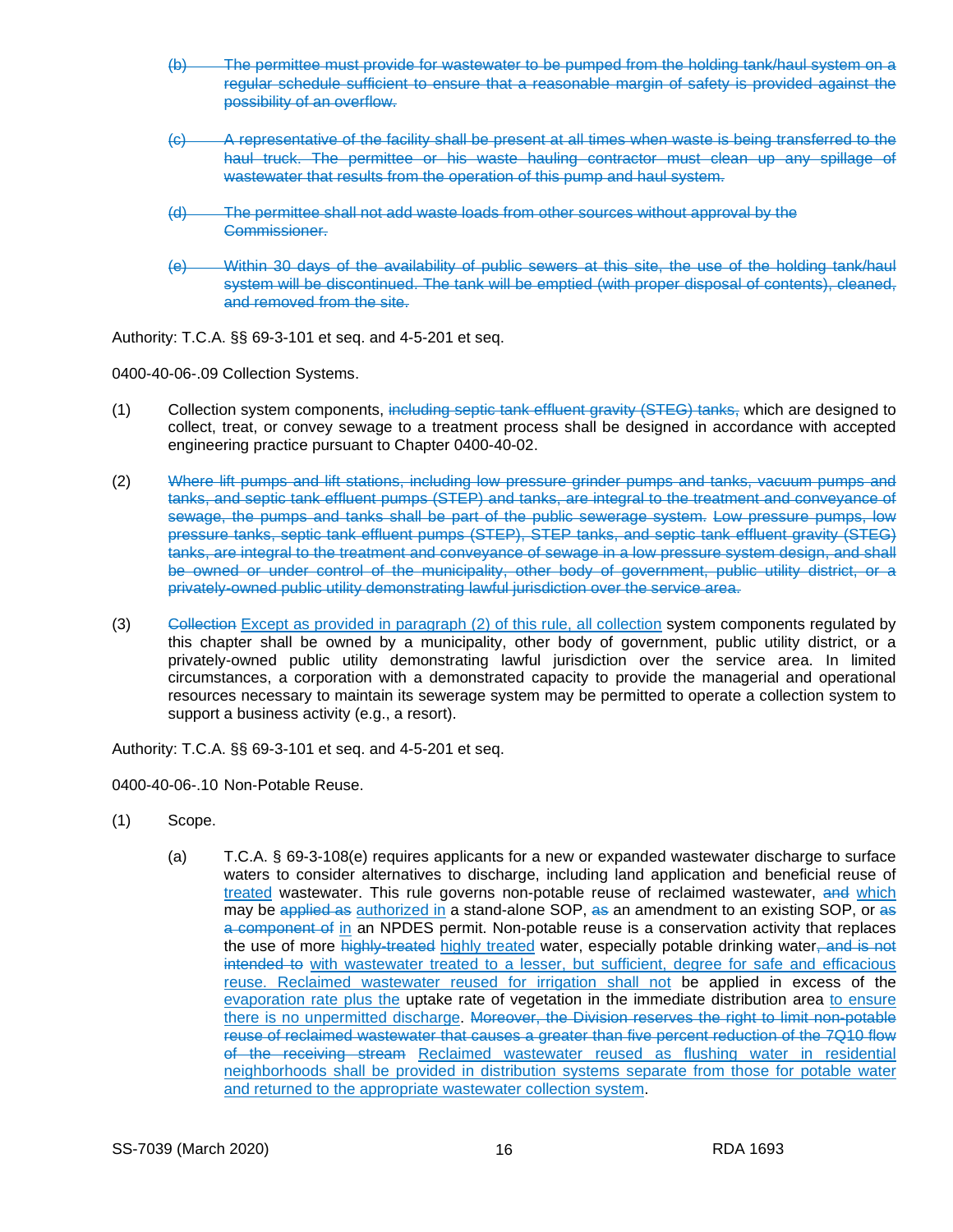- (b) The following activities do not constitute reuse of reclaimed wastewater within the scope of this rule:
	- 1. Land application that uses the soil as a means of additional treatment of the wastewater produced by a treatment system authorized pursuant to Rule 0400-40-06-.07 this chapter;
	- 2. Reclamation and reuse of harvested rainwater, or stormwater;
	- 3. Reclaimed wastewater produced and utilized on-site by the same treatment system (e.g., wastewater treatment plant-water system); and
	- 4. Industrial effluent created prior to final treatment and used for water re-circulation for step-washing or other processes or reuse systems located on the same property as the industrial facility.

(c) The following activities are prohibited:

- 1.5. Potable reuse of reclaimed wastewater;
- 2.6. The reuse of reclaimed wastewater to fill residential or public swimming pools, hot tubs, wading pools, or splash pads;
- 3.7. The reuse of reclaimed wastewater for food preparation or incorporation as an ingredient into in food or beverages for human consumption;
- 4.8. The resale or delivery of reclaimed wastewater to another entity without initial prior approval from the Commissioner by modification of the NPDES permit or SOP authorizing reclaimed water sales and the subsequent contracting with other end-users without execution of the approved permit;
- 5.9. Reuse Non-potable reuse in impoundments with restricted access, reuse in impoundments or with unrestricted access, environmental reuse, and groundwater recharge for non-potable reuse. Impoundments intended for temporary storage of reclaimed water as part of the delivery system are not subject to regulation under this rule; and
- 10. Agriculture reuse for food crops or for processed food crops and non-food crops.
- $6-(c)$  Excess utilization of reclaimed wastewater resulting in ponding, a nuisance to adjacent properties, or discharge to waters of the state is prohibited.
- (2) Definitions of classifications of non-potable reuse.
	- (a) Unrestricted Urban Reuse. The use of reclaimed wastewater for non-potable applications in municipal settings where public access is not restricted.
	- (b) Restricted Urban Reuse. The use of reclaimed wastewater for non-potable applications in municipal settings where public access is controlled or restricted by physical or institutional barriers, such as fencing, advisory signage, or temporal access restrictions.
	- (c) Agricultural Reuse for Food Crops. The use of reclaimed wastewater to irrigate food crops that are intended for human consumption; in addition to this chapter, US Department of Agriculture and other rules may apply.
	- (d) Agricultural Reuse for Processed Food Crops and Non-Food Crops. The use of reclaimed wastewater to irrigate crops that are either processed before human consumption or not consumed by humans; in addition to these rules, US Department of Agriculture and other rules may apply.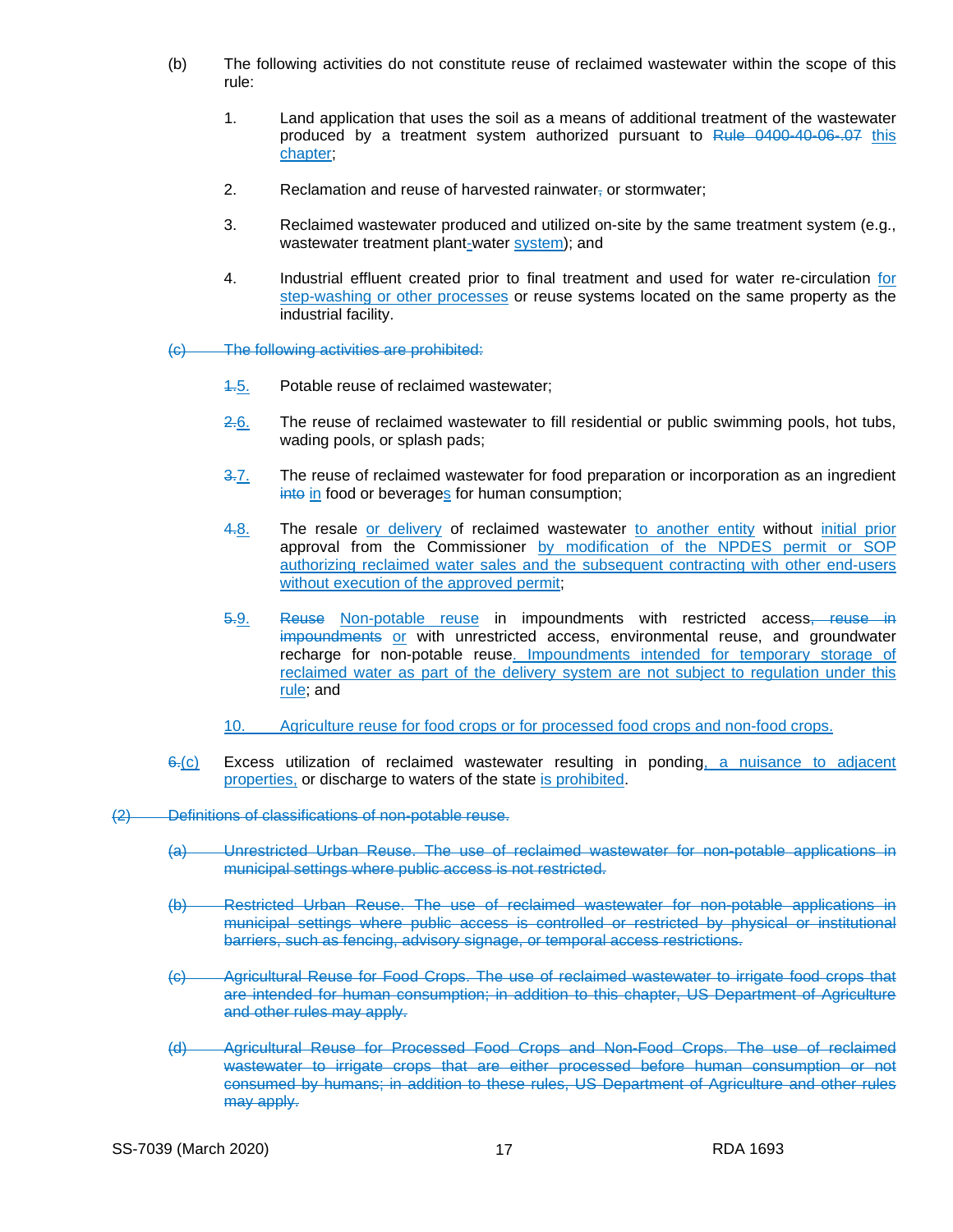- Reuse in Impoundments with Unrestricted Access. The use of reclaimed wastewater in an impoundment in which no limitations are imposed on body-contact water recreational activities; receiving waters included in the NPDES provisions of Chapter 0400-40-05 are not eligible for coverage under this rule.
- (f) Reuse in impoundments with Restricted Access. The use of reclaimed wastewater in an impoundment where body contact is restricted; receiving waters included in the NPDES provisions of Chapter 0400-40-05 are not eligible for coverage under this rule.
- (g) Environmental Reuse. The use of reclaimed wastewater to create, enhance, sustain or augment water bodies including wetlands, aquatic habitats, or stream flow; receiving waters included in the NPDES provisions of Chapter 0400-40-05 are not eligible for coverage under this Rule.
- (h) Industrial Reuse. The use of reclaimed wastewater in industrial applications and facilities, power production, and extraction of fossil fuels.
- (i) Groundwater Recharge for Non-potable Reuse. The use of reclaimed wastewater to recharge aquifers that are not used as a potable water source.
- (3)(2) Application and Review.
	- (a) Engineering reports, plans and specifications.

An applicant seeking authorization for the new or expanded reuse of reclaimed wastewater shall comply with the requirements of Chapter 0400-40-02 for submission and fee requirements. Generation, submittal, approval, and use of standard specifications are required. In addition, the following minimum design requirements apply:

- 1. Any pipe conveying reclaimed wastewater for reuse must be clearly marked as such distinguished from potable water distribution systems, wastewater collection systems and stormwater conveyance systems. The use of magenta, "purple pipe," or similar painting scheme of fittings, valves, hydrants, and other appurtenances is an acceptable method, but other methods may be used if approved by the Commissioner. It is the responsibility of the utility delivering reclaimed water to ensure affected persons are aware of the system distinctions.
- 2. Reclaimed and potable water systems should be located at least 10 feet horizontally, or at least 18 inches vertically, apart from each other if practicable. However, if reclaimed wastewater and potable water systems are located within 10 feet horizontally and 18 inches vertically of each other, the non-potable reclaimed wastewater system shall be treated as if it were conveying wastewater that does not meet the treatment requirements of subparagraph (4)(c) of this rule.
- (b) Reclaimed Wastewater Management Plan.

An applicant seeking authorization for the new or expanded reuse of reclaimed wastewater shall submit a Reclaimed Wastewater Management Plan (RWMP) with its permit application. An applicant for renewal of a permit for reuse of reclaimed wastewater shall submit an updated RWMP if there is a material change in end user requirements from the prior submission. Material changes include changes to water quality, delivery pressure, or delivery location, and whenever the end user becomes a purveyor of reclaimed wastewater. At a minimum, the RWMP shall address:

- 1. Any differences between the treatment of reclaimed wastewater for reuse from that of the wastewater discharged pursuant to an NPDES permit or land applied pursuant to a SOP Describe the proposed treatment for reclaimed wastewater and the proposed treatment for wastewater to be treated under an NPDES permit or land application permit;
- 2. Storage and distribution of the reclaimed wastewater for reuse;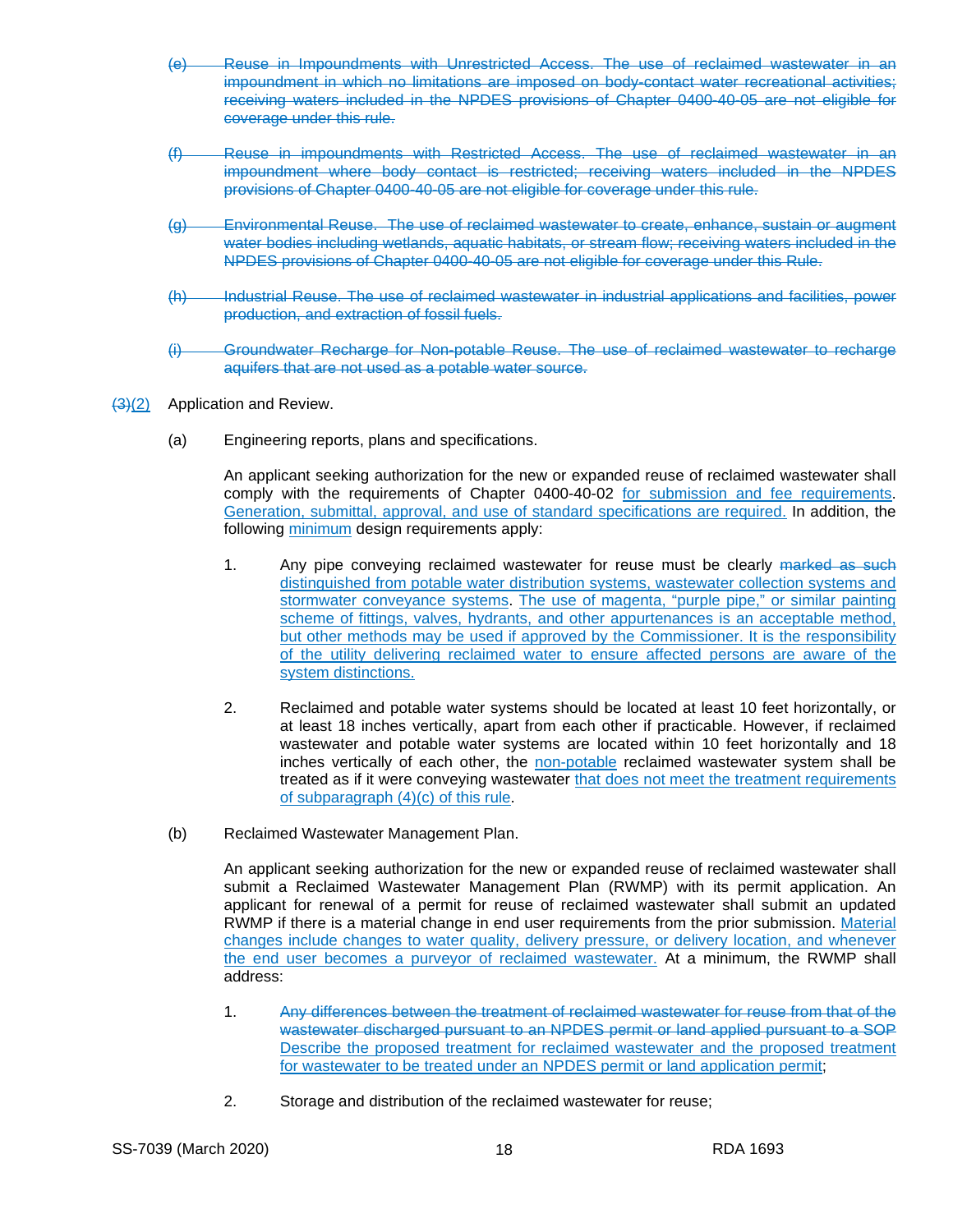- 3. Schematic process flow diagrams and map of service areas;
- 4. Processes for approval of system expansion;
- 5. Procedures to meter reuse wastewater delivered to each end user;
- 6. Procedures for monitoring and reporting end user compliance; and
- 7. Components of an education program for end users to contribute to the safe use of the system as well as program requirements to meet cross-connection and backflow prevention requirements;
- 8. Contingency plan for the disposition of treated wastewater in the event that reuse opportunities are not available at some point in the future; and

9. Standard specifications and plans for the reclaimed wastewater distribution system.

(c) End User Service Agreements.

The application shall include the proposed form of end user service agreements between the provider of reclaimed wastewater for reuse and the end user for each metered recipient. The end user service agreement shall establish:

- 1. End user control over rates of delivery of reclaimed wastewater for reuse, including the minimum and maximum delivery rates and any applicable conditions for determining such rates;
- 2. Standards of water quality for the reclaimed wastewater to be delivered to the end user, including the monitoring location and the frequency of sampling and analysis;
- 3. Acknowledgment by the end user of its responsibilities with respect to the appropriate and legal use of the reclaimed wastewater; and
- 4. Termination Service agreement termination provisions; and
- 5. If an end user becomes a provider of reclaimed water to a follow-on end user, the first end user must follow all provisions of this section as a purveyor of reclaimed water, including but not limited to obtaining an SOP, submission of the RWMP, and issuing follow-on end user service agreements between the end user and the customer.
- (d) Demonstrated Availability of Alternatives to Reuse.
	- 1. Only demonstrated, consistent, year-round reuse demands can be counted toward wasteload commitments to reduce the amount of wastewater subject to discharge or land application permits. Only those reuse demands satisfying the reclaimed water purveyor's requirements and under its ownership or subject to a long-term contract that equals or exceeds the permit term may be considered as meeting wasteload commitments. The Commissioner may require documentation of five years of demonstrated year-round irrigation to demonstrate consistent reuse demands.
	- 1.2. No new New or expanded reuse of reclaimed wastewater will not be permitted unless the applicant demonstrates that sufficient alternatives are available in case the permitted reuse activity becomes unavailable during the permit term. Wasteload commitments based on reuse shall not exceed 25% of the total wasteload commitments, unless a contingency plan has been approved by the Commissioner to adequately address wastewater disposal needs in case the reuse option is not available in the future. Such alternatives alternative plans include, but are not limited to, land application permitted by a SOP and/or a NPDES-permitted discharge to surface waters. Conservation measures may be used on a temporary basis until an alternative can be implemented.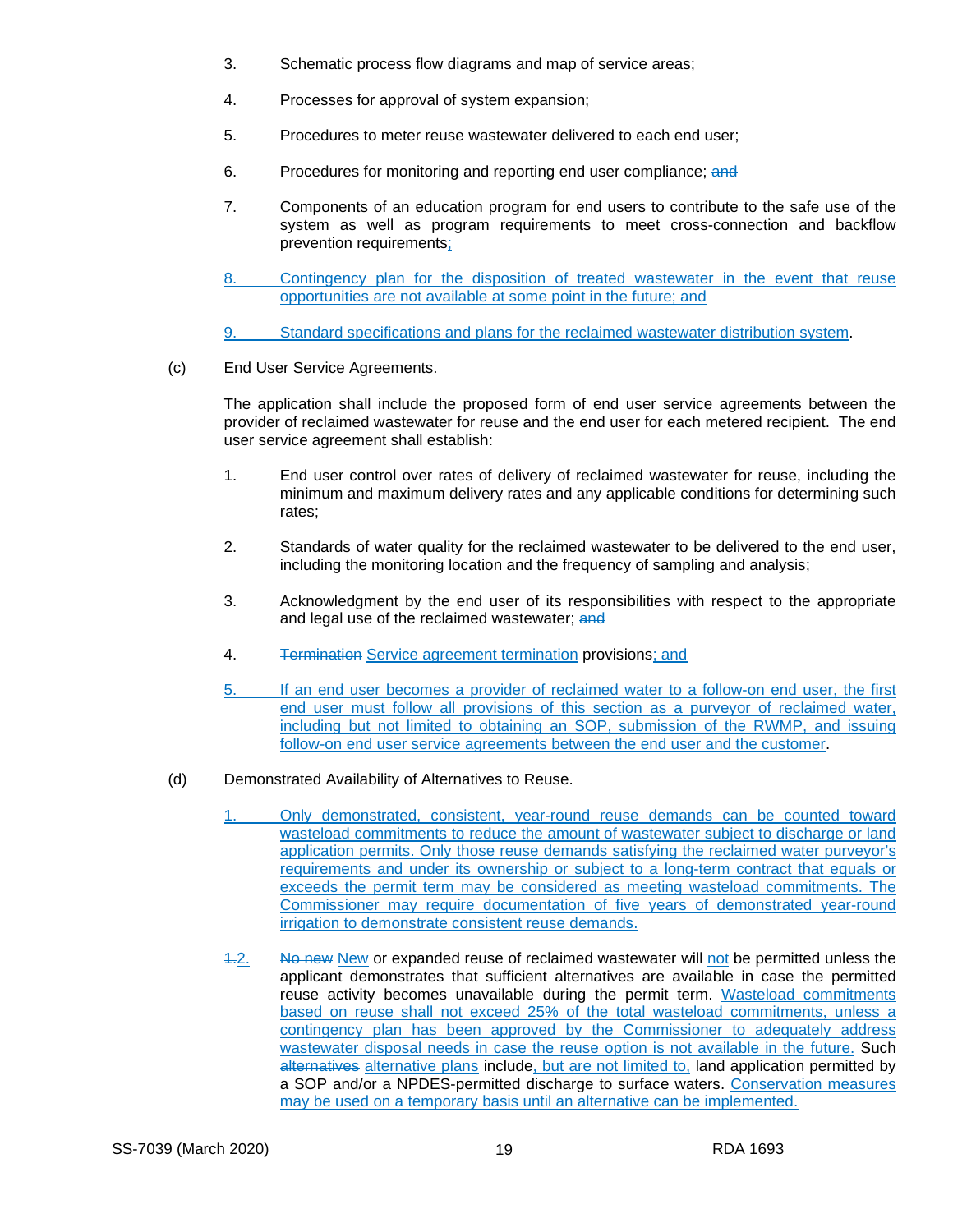- 2. Any ongoing reuse of reclaimed wastewater that lacks alternatives to reuse must submit and implement a plan to secure either a land application SOP and/or an NPDESpermitted discharge alternative.
- (4)(3) Special Conditions for Reuse of Reclaimed Wastewater.
	- (a) The reclaimed wastewater for reuse must be fit for use by the end user, as defined by the end user service agreement.
	- (b) The permittee shall implement the Commissioner-approved RWMP. If there are any material changes in end user requirements during the permit term, the permittee shall update the RWMP and submit it to the Division for review. Upon approval, the permittee shall implement the updated RWMP.
	- (c) Notwithstanding any less stringent provisions established in the end user service agreement, the permittee shall comply with the following minimum standards and monitoring frequency:

|                      | Urban Unrestricted, Reuse      |              | Urban Restricted <sub>7</sub> Reuse   |              |
|----------------------|--------------------------------|--------------|---------------------------------------|--------------|
|                      | <b>Agricultural Food Crops</b> |              | <b>Agricultural Processed Food or</b> |              |
|                      |                                |              | Non-food crops, Industrial Reuse      |              |
| Parameter            | Daily Limit                    | Monitoring   | Daily Limit                           | Monitoring   |
|                      |                                | Frequency    |                                       | Frequency    |
|                      |                                | See Note 1   |                                       | See Note 1   |
|                      |                                |              |                                       |              |
| рH                   | $6.0 - 9.0$                    | Weekly       | $6.0 - 9.0$                           | Weekly       |
|                      |                                | See Note 2   |                                       | See Note 2   |
| CBOD <sub>5</sub> or | 10 mg/L or                     | Weekly       | 30 mg/L or                            | Weekly       |
| NH <sub>3</sub> -N   | $5 \text{ mg/L}$               | See Note 2   | $10$ mg/L                             | See Note 2   |
| NTU or               | 5 NTU                          | Continuous   |                                       | Weekly       |
| TSS                  | 5 TSS mg/L                     | Daily        | $30 \text{ mg/L}$                     | See Note 2   |
|                      |                                | See Note 2   |                                       |              |
| E. coli              | 400 23                         | <b>Daily</b> | 200 cfu/100 mL                        | <b>Daily</b> |
|                      | cfu/100 mL                     | See Note 3   |                                       | See Note 3   |
| Chlorine             | Minimum of 1                   | <b>Daily</b> | Minimum of 1                          | <b>Daily</b> |
| residual $(4)$       | mg/L                           | See Note 3   | mg/L                                  | See Note 3   |

# $(1)$

- Note 1: The monitoring frequency may be increased due to special circumstances in the NPDES permit or SOP, as agreed upon in end user agreement, or as agreed by reclaimed wastewater provider.
- Note 2: pH, CBOD5/NH3-N, NTU/TSS values shall be measured at the effluent sampling point of the pump station into the reclaimed water distribution system or as otherwise indicated in the SOP or NPDES permit.

Note 3: Chlorine residual limits apply only upon failure to comply with E. coli limits more than 10% of the time for the previous month after there is a demonstration that the system can meet the delivery standards. The minimum chlorine residual and E. coli shall be measured at the point of release from the reclamation system (i.e., the delivery meter) to ensure it is maintained within the distribution system. Chlorine and E. coli minimum frequency of measurement is based on weekly applications the previous month:

| $\le$ /= 100,000 gal per week   | Once per week when activated  |
|---------------------------------|-------------------------------|
| $\ge$ /= 100,000 gal per week   | Twice per week when activated |
| $\ge$ /= 1,000,000 gal per week | Daily when activated          |

- (d) Monitoring and Reporting.
	- 1. Monthly Operating Reports.

The permittee shall submit electronic monthly operating reports no later than the  $15<sup>th</sup>$  day of the following month, including: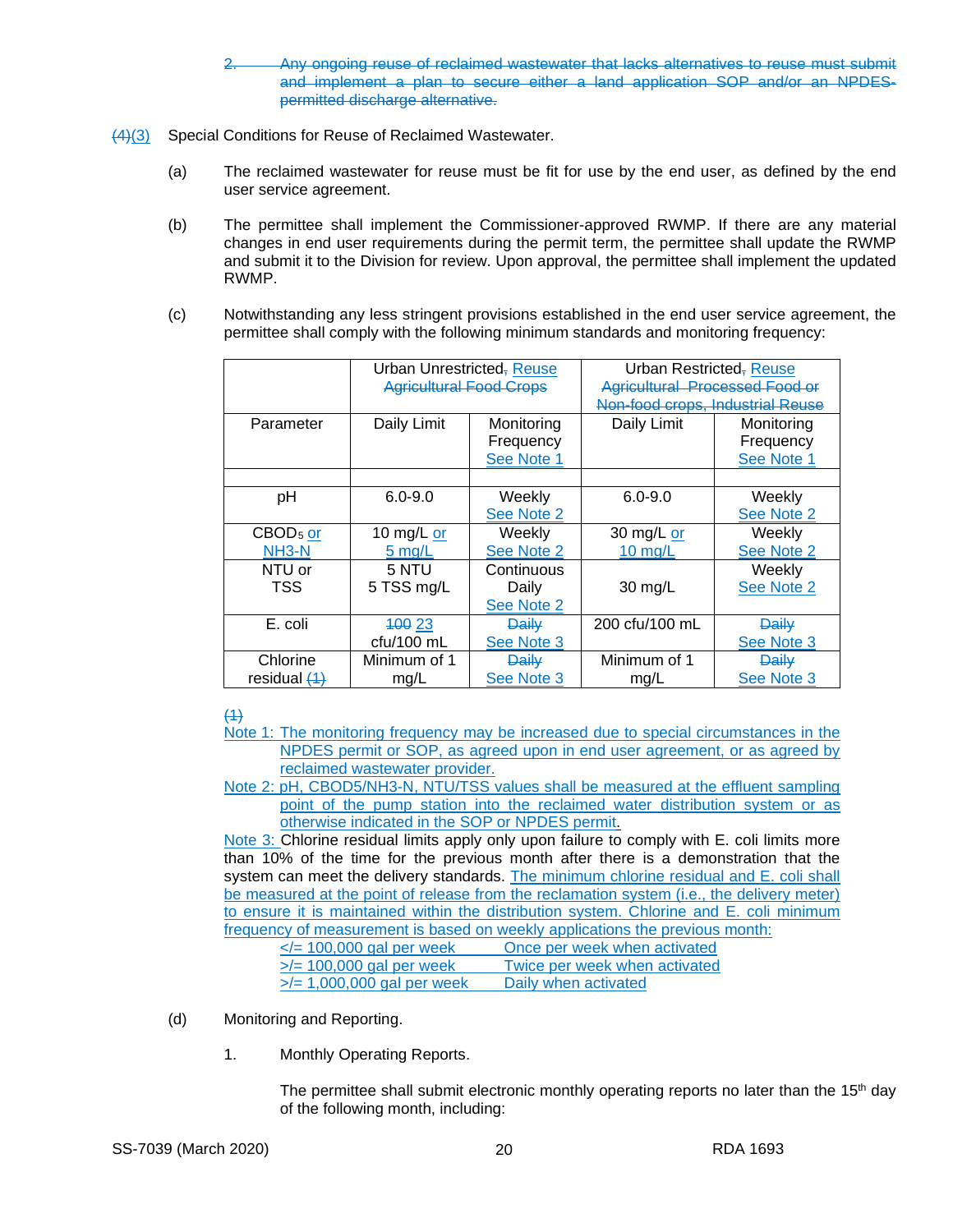- (i) Results for all parameters per subparagraph (4)(c) of this rule;
- (ii) The volume of reclaimed wastewater delivered to each end user and overall total reuse to their own system or sites; and
- (iii) Any discharges or releases of reclaimed wastewater from the transmission system including date, location, estimated volume, and response actions.
- 2. The permittee shall inspect each end user at least once per year and provide the inspection report to the Division within 30 days after the inspection report to the DWR Environmental Field Office whenever it becomes aware of an end user in violation of the end user agreement.

Authority: T.C.A. §§ 69-3-101 et seq. and 4-5-201 et seq.

0400-40-06-.11 Bonds.

- (1) Except as provided in paragraph (2) of this rule, no person shall construct, operate or hold out to the public as proposing to construct or operate a sewerage system unless such person first provides a bond or other financial security established by the Commissioner in accordance with the provisions of this rule.
- (2) The requirements of this rule do not apply to the following:
	- 1. Facilities owned or operated by a governmental entity or agency;
	- 2. Facilities in operation prior to May 25, 1984; or
	- 3. In accordance with T.C.A. § 65-4-201(e)(1), facilities that are bonded as required by Rule 1220- 04-13-.07.
- (3) Performance security amounts pursuant to T.C.A. § 69-3-122 shall be established by the Commissioner primarily based on the ability of a sewerage system to control the flow of sewage in the event of sewage system failure. If the sewerage system is capable of ceasing production or altering its business activity to prevent inadequate treatment of sewage, the Commissioner may waive the bond requirement. If a sewerage system provides sewerage treatment service to residential units or to other persons (including businesses) via lease or other contract agreement, then the security shall be set at \$75,000.00 unless the sewerage system owner provides sufficient documentation of a basis for reducing the amount to the Commissioner. Acceptable bases for reducing the amount will consider the cost of installing alternatives that provide treatment or lawfully conveys sewage to another sewerage treatment system.
- (4) For new permits, evidence that an acceptable security can be provided by the person who will own the assets during the permit term shall be provided to the Commissioner prior to permit issuance. The permittee shall provide acceptable security to the Commissioner prior to commencing operation pursuant to the permit.
- (5) For reissued permits or for permits modified to reflect new ownership of the assets, the permittee shall provide an acceptable security to the Commissioner prior to issuance or transfer of the permit.

Authority: T.C.A. §§ 69-3-101 et seq. and 4-5-201 et seq.

0400-40-06-.12 Duration and Reissuance of Permits.

- (1) Each permit shall have a fixed term not to exceed 5 years. The expiration date shall be stated in the permit.
- (2) Any permittee who wishes to continue to operate after the expiration date of the permit shall apply for reissuance in accordance with the provisions of Rule 0400-40-06-.03. Timely receipt of a completed application for an SOP is necessary for permit continuance. However, the Commissioner, at the Commissioner's discretion, may accept alternative submittal materials.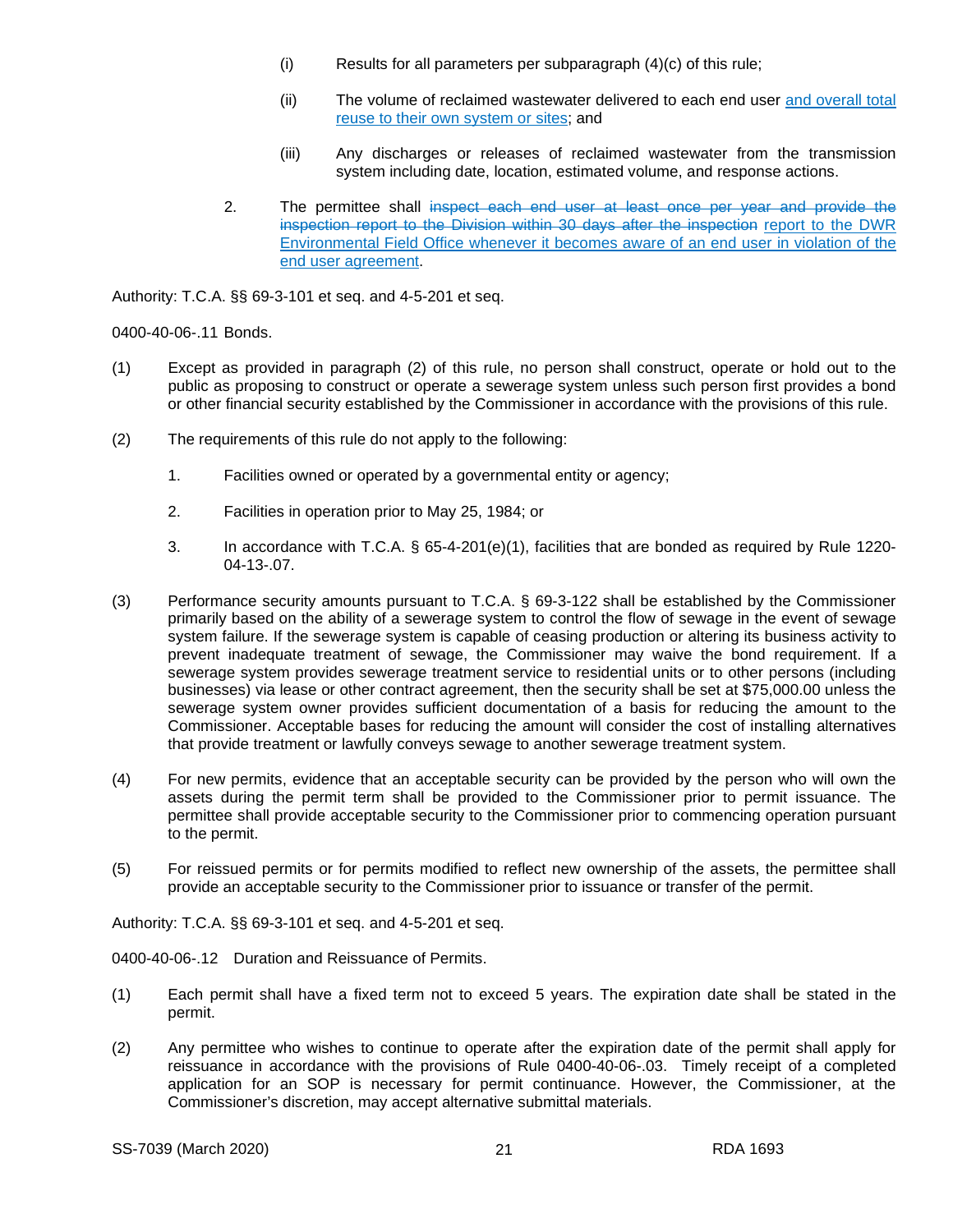- (3) The Commissioner shall review the permit and other available information to ensure:
	- (a) The permittee is in compliance with or has substantially complied with all terms, conditions, requirements, and schedules of compliance of the expiring or expired permit;
	- (b) The Commissioner has up-to-date information on the permittee's production levels, permittee's waste treatment practices, nature, contents, and frequency of permittee's permitted activities, pursuant to monitoring records and reports submitted to the Commissioner by the permittee; and
	- (c) The activity is consistent with applicable permit requirements.

Authority: T.C.A. §§ 69-3-101 et seq. and 4-5-201 et seq.

0400-40-06-.13 Appeals.

- (1) Permittees, applicants for permits, and aggrieved persons meeting the criteria of paragraph (3) of this rule who disagree with the denial, terms, or conditions of a permit may seek review of the Commissioner's decision pursuant to T.C.A. §§ 69-3-105(i) and 69-3-110.
- (2) All petitioners shall specify the basis for their appeal, and state a claim for relief based on an alleged violation of the Act or the rules promulgated thereunder. Permittees and applicants for permits shall specify what terms or conditions they are appealing in their petition. Only those terms or conditions specified in the petition will be considered subject to appeal. For permit modifications, only those terms that were the subject of the modification may be appealed. Aggrieved persons shall specify facts sufficient to establish that they have satisfied the criteria of paragraph (3) of this rule and otherwise have standing to appeal.
- (3) To be entitled to a review of the Commissioner's permit decision, aggrieved persons shall:
	- (a) Have submitted a written comment during the public comment period on the permit;
	- (b) Given testimony at a formal public hearing on the permit; or
	- (c) Attended a public hearing as evidenced by completion of a Department of Environment and Conservation Record of Attendance Card or other method as determined by the Commissioner.
- (4) The basis for the appeal for aggrieved persons may only include issues that:
	- (a) Were provided to the Commissioner in writing during the public comment period;
	- (b) Were provided in testimony at a formal public hearing on the permit; or
	- (c) Arise from any material change to conditions in the final permit from those in the draft, unless the material change has been subject to additional opportunity for public comment.
- (5) All petitions for permit appeal shall be received within 30 days after the date that public notice of the permit issuance, denial, or modification is given by way of posting the notice on the Division's website.

Authority: T.C.A. §§ 69-3-101 et seq. and 4-5-201 et seq.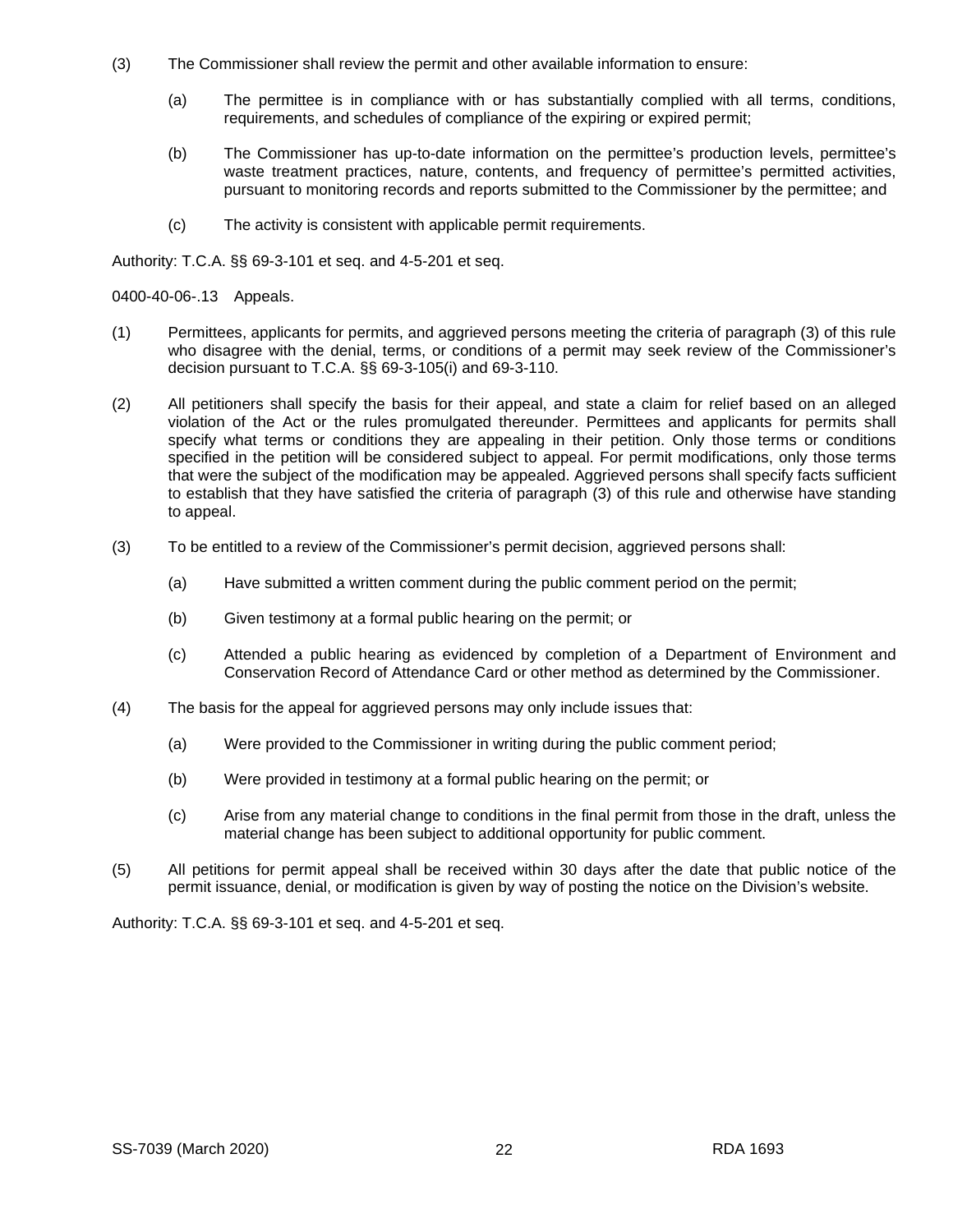\* If a roll-call vote was necessary, the vote by the Agency on these rulemaking hearing rules was as follows:

| <b>Board Member</b>                                                                                      | Aye | <b>No</b> | <b>Abstain</b> | <b>Absent</b> | Signature<br>(if required) |
|----------------------------------------------------------------------------------------------------------|-----|-----------|----------------|---------------|----------------------------|
| Dr. Gary G. Bible<br>(Oil and Gas Industry)                                                              |     |           |                |               |                            |
| <b>Elaine Boyd</b><br>(Commissioner's Designee, Department of<br><b>Environment and Conservation)</b>    |     |           |                |               |                            |
| <b>James W. Cameron III</b><br>(Small Generator of Water Pollution representing<br>Automotive Interests) |     |           |                |               |                            |
| <b>Mayor Kevin C. Davis</b><br>(Counties)                                                                |     |           |                |               |                            |
| <b>Dodd Galbreath</b><br>(Environmental Interests)                                                       |     |           |                |               |                            |
| <b>Brent Galloway</b><br>Oil or Gas Property Owner                                                       |     |           |                |               |                            |
| <b>Charlie R. Johnson</b><br>(Public-at-large)                                                           |     |           |                |               |                            |
| <b>Judy Manners</b><br>(Commissioner's Designee, Department of Health)                                   |     |           |                |               |                            |
| <b>John McClurkan</b><br>(Commissioner's Designee, Department of<br>Agriculture)                         |     |           |                |               |                            |
| <b>Frank McGinley</b><br>(Agricultural Interests)                                                        |     |           |                |               |                            |
| <b>Neal Whitten</b><br>(Manufacturing Industry)                                                          |     |           |                |               |                            |
| <b>Terry Wimberley</b><br>(Municipalities)                                                               |     |           |                |               |                            |

I certify that this is an accurate and complete copy of rulemaking hearing rules, lawfully promulgated and adopted by the Board of Water Quality, Oil and Gas on 04/20/2021, and is in compliance with the provisions of T.C.A. § 4- 5-222.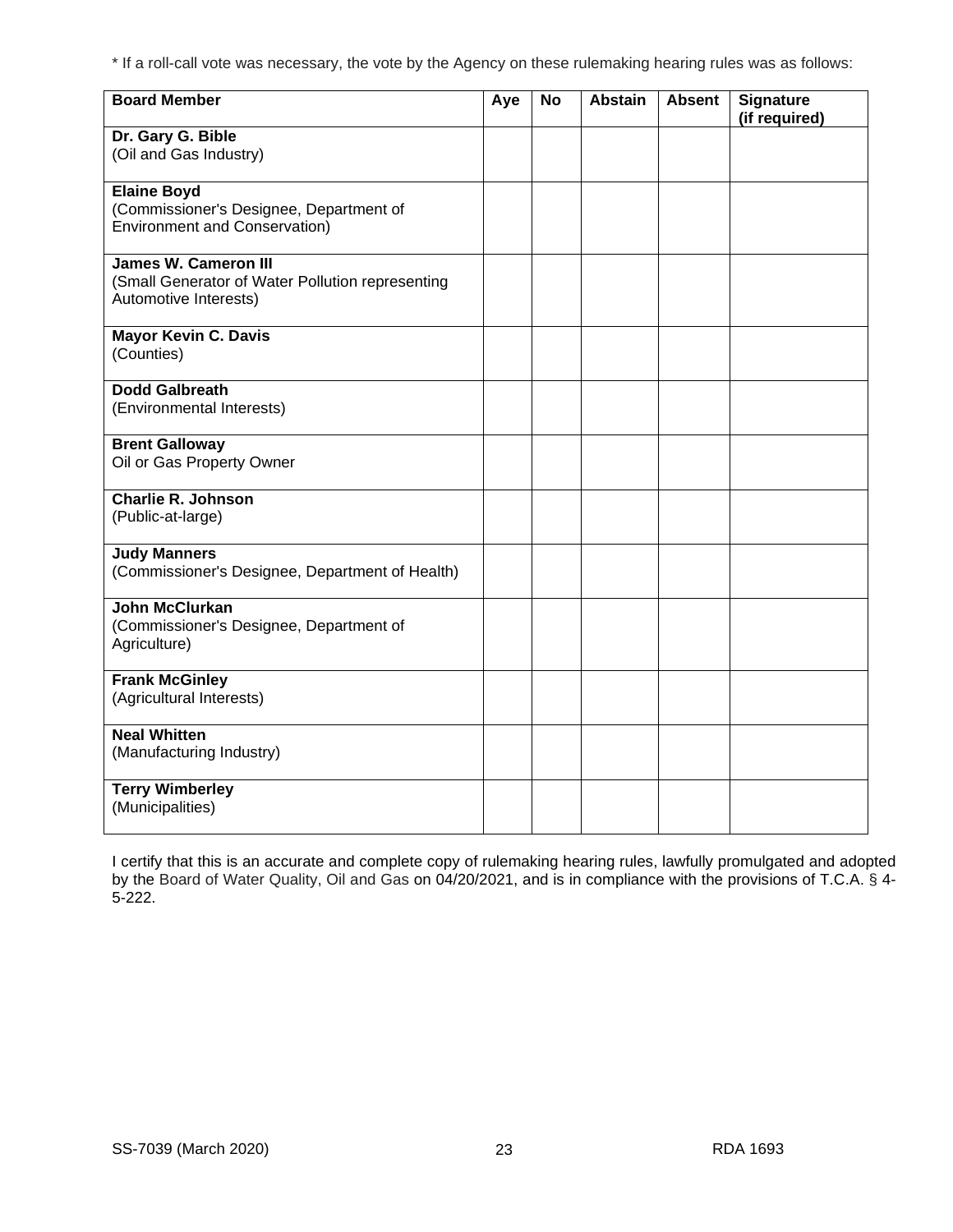I further certify the following:

| Notice of Rulemaking Hearing filed with the Department of State on:<br>(05/02/19) |                   |  |  |  |
|-----------------------------------------------------------------------------------|-------------------|--|--|--|
| Rulemaking Hearing(s) Conducted on: (add more dates).                             | (07/15/19)        |  |  |  |
|                                                                                   | Date:             |  |  |  |
|                                                                                   |                   |  |  |  |
|                                                                                   |                   |  |  |  |
|                                                                                   | Title of Officer: |  |  |  |
|                                                                                   |                   |  |  |  |
| Agency/Board/Commission: Board of Water Quality, Oil and Gas                      |                   |  |  |  |
| Rule Chapter Number(s): Chapter 0400-40-06                                        |                   |  |  |  |

All rulemaking hearing rules provided for herein have been examined by the Attorney General and Reporter of the State of Tennessee and are approved as to legality pursuant to the provisions of the Administrative Procedures Act, Tennessee Code Annotated, Title 4, Chapter 5.

> \_\_\_\_\_\_\_\_\_\_\_\_\_\_\_\_\_\_\_\_\_\_\_\_\_\_\_\_\_\_ Herbert H. Slatery III Attorney General and Reporter

\_\_\_\_\_\_\_\_\_\_\_\_\_\_\_\_\_\_\_\_\_\_\_\_\_\_\_\_\_\_

Date

**Department of State Use Only**

Filed with the Department of State on:

Effective on: <u>example and the set of the set of the set of the set of the set of the set of the set of the set of the set of the set of the set of the set of the set of the set of the set of the set of the set of the set </u>

\_\_\_\_\_\_\_\_\_\_\_\_\_\_\_\_\_\_\_\_\_\_\_\_\_\_\_\_\_\_\_\_\_ Tre Hargett Secretary of State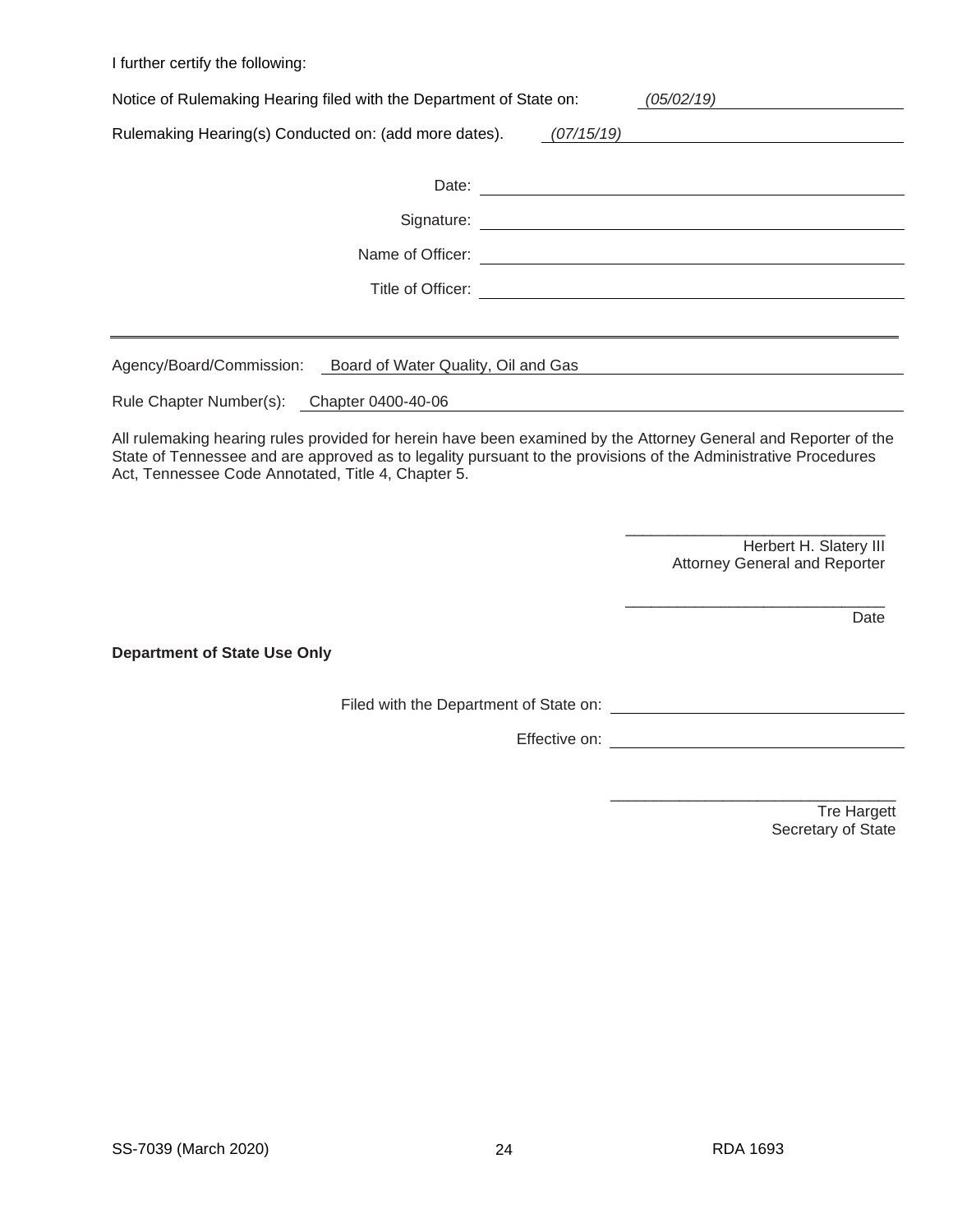## **Public Hearing Comments**

One copy of a document that satisfies T.C.A. § 4-5-222 must accompany the filing.

# **Rule Chapter 0400-40-06 State Operating Permits Concise Statement of the Principal Reasons for Rulemaking**

In accordance with Tennessee Code Annotated section 4-5-205(b), and in response to requests from commenters, the Board of Water Quality, Oil and Gas (Board) is providing this concise statement of the principal reasons for its adoption of Rule Chapter 0400-40-06.

The Department of Environment and Conservation (TDEC) has issued state operating permits (SOPs) for a wide variety of non-discharging wastewater activities for several decades. The Tennessee Water Quality Control Act of 1977 requires permits for the "operation of any treatment works, or part thereof, or any extension or addition thereto." Tenn. Code Ann. § 69-3-108(b)(2). Similarly, the Act requires permits for the operation of a sewerage system. Tenn. Code Ann. § 69-3-108(c). Finally, the Act authorizes SOPs for liquid waste management systems at animal feeding operations. Tenn. Code Ann. § 69-3-108(b)(7). The activities governed by SOPs include land application of wastewater, animal feeding operations, pumping and hauling, collection systems, and non-potable reuse.

Although no discharges are authorized by these permits, these have been regulated through Rule Chapter 0400-40-05, which was drafted to comply with federal regulations for national pollutant discharge elimination system permits. This resulted in SOPs lacking an appropriate regulatory framework, both because many provisions for discharge permits do not apply to non-discharging systems and because there were almost no rules specific to the operation of these non-discharging wastewater facilities.

TDEC has observed a number of compliance issues with land application systems across the state. In some cases, these issues have resulted in discharges of wastes to surface water and/or groundwater. Accordingly, TDEC advised the Board of Water Quality, Oil, and Gas (the "Board") that more specific performance standards and operating parameters are necessary to ensure that land application systems are properly operated and do not cause pollution.

TDEC engaged in a series of meetings with land application stakeholders who expressed that the proposed rule was too prescriptive and would be too costly. Several stakeholders requested that some of these provisions be adopted through guidance instead of rule, and also asserted that the design engineer should be responsible for the selection of design standards. In 2020 and 2021, legislation was introduced to limit the Board's authority with respect to several of the proposed regulatory standards. This section of the rule, and related definitions, have been reserved for future rulemaking.

The SOP rules for non-discharging animal feeding operations were developed to comply with recent legislation. Tenn. Code Ann. § 69-3-108(b)(7).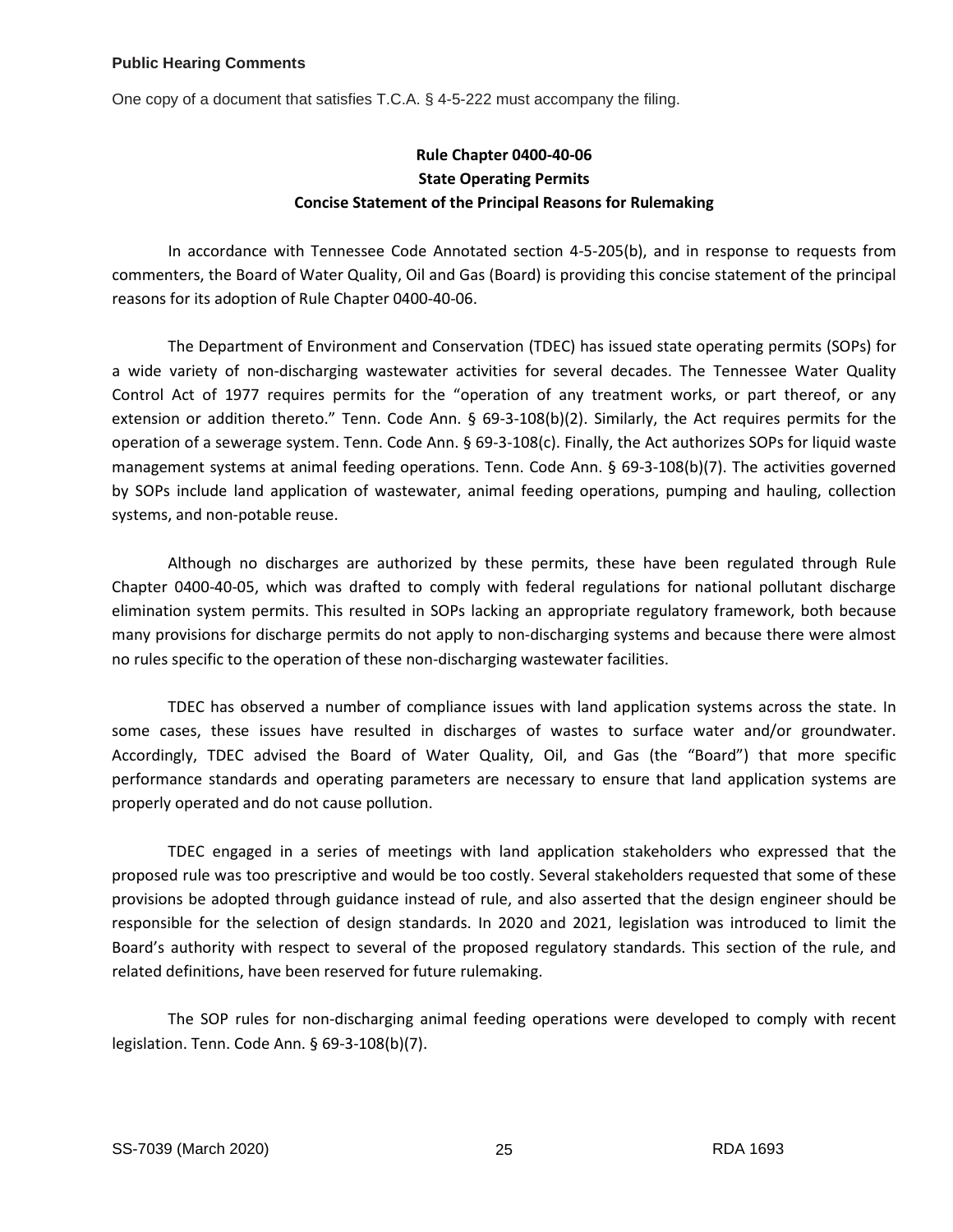In this final action, the Board has reserved pump and haul rules for future rulemaking to allow for additional refinement. Since the time this rulemaking began, it has become apparent that additional consideration is necessary to better address a variety of potential pump and haul scenarios.

The SOP rules for operation of collection systems refer to the applicable discharge permit rules for the same type of facilities. SOPs govern "satellite" collection systems operated by someone other than the municipal discharger. Although these collection systems are non-discharging, they are a component of a sewerage system and must be properly operated and maintained to prevent overflows, releases, and excessive inflow and infiltration.

The SOP rules for non-potable reuse of reclaimed wastewater are intended to facilitate development of reclaimed wastewater facilities to conserve water and reduce the discharge of pollutants to waters of the state, including both surface water and groundwater. These rules are based on well-established and widely adopted EPA guidance for best practices for non-potable reuse. In this final rulemaking, the rules have been modified to provide more clarity for the reclaimed wastewater community and flexibility for emerging reuse concepts.

## **Response to Comments**

The Board appreciates that numerous commenters expressed interest in this rulemaking and submitted detailed comments. Every comment letter has been closely reviewed and duly considered. The specific verbiage of every comment is not included in this document, and comments have been edited for brevity, clarity, and formatting consistency. Many comments present similar recommendations and/or observations. Comments addressing the same substantive issue have been rephrased and/or grouped together for the sake of brevity.

## **0400-40-06-.01 Purpose**

**Comment 1:** Multiple comments were received regarding the statement in the proposed rule pertaining to discharges to waters or alterations of the properties of waters. Commenters indicated that SOPs only prohibit discharge to surface water, not to groundwater.

**Response:** SOPs involving land application areas do not authorize any discharges – not to surface water and not to groundwater. Any discharges to groundwater would require authorization through the underground injection control (UIC) program. Tenn. Code Ann. § 69-3-108(b)(8); Rule Chapter 0400-45-06.

Any water discharged through a drip dispersal system that is not used by plants or evaporated will eventually become either groundwater or surface water. However, if the system performs as intended, the soil profile acts as a buffer such that the dispersal through the soil is neither a discharge of pollutants to groundwater nor surface water. If the benefit of the soil profile is negated by the flow coming to the surface and flowing to surface waters, or if the flow bypasses the soil profile through some feature in the soil providing direct passage of effluent to the groundwater table, the SOP would not be the appropriate permitting mechanism: a UIC permit would be necessary. Large subsurface fluid distribution systems such as drip dispersal systems are considered Class V injection wells and are authorized by rule. However, these systems are only authorized by rule if they are operating as permitted. If dispersal through these systems is bypassing the soil profile, the system would no longer be authorized by rule and would have to be authorized by an individual UIC permit. An SOP for a drip dispersal system is not a *de facto* authorization to discharge to groundwater.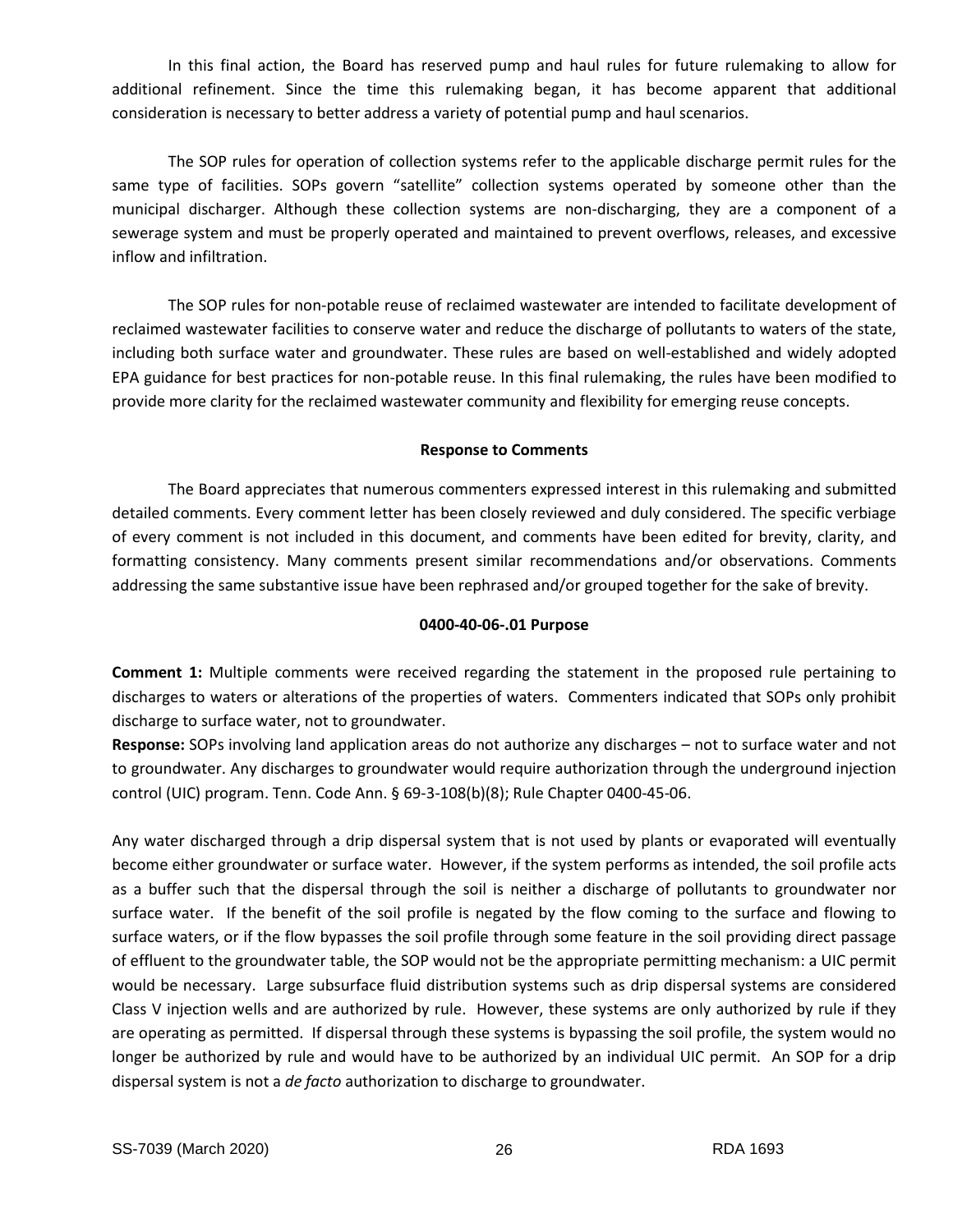**Comment 2:** Multiple comments were received regarding the usage of the terms "treatment works" and "sewerage systems" and requested that they be defined in this Chapter. Other commenters suggest universal replacement of "treatment works" in the proposed rule with "sewerage system."

**Response:** The Board agrees with this proposed change for the sake of clarity. The definition of "sewerage system" has been added to the proposed rule and the use of the phrase "treatment works" has been replaced in the proposed rule with the phrase "sewerage system." However, this change in no way indicates that treatment works are excluded from this rule: pursuant to Tennessee Code Annotated section 69-3-108(b)(2), permits are required for the operation of treatment works. However, treatment works are a component of a sewerage system.

**Comment 3:** Commenter recommends the first sentence of 0400-40-06-.01 be reworded to "State Operating Permits (SOPs) authorize the operation of non-discharging sewerage systems in compliance with permit conditions."

**Response:** This recommendation has been incorporated into the final rule.

**Comment 4:** A Commenter recommended replacing the second sentence of this section with the following sentence: "The SOPs issued pursuant to these regulations impose such conditions, including effluent standards and conditions and terms of periodic review, as are necessary to prevent pollution of waters from the operation of the following non-discharging wastewater systems: land application; animal feeding operations; pumping and hauling; collection and conveyance; and non-potable reuse."

**Response:** A version of this recommendation has been incorporated into the proposed rule.

# **0400-40-06-.02 Definitions**

**Comment 5:** A Commenter requested that the addition of the definition of waters per T.C.A. § 69-3-103 be added to this proposed rule.

**Response:** This recommendation has been incorporated into the final rule.

**Comment 6:** A Commenter requested that definitions for "direct potable reuse" and "indirect potable reuse" be added to the proposed rule.

**Response:** It is premature to define any type of potable reuse without further stakeholder involvement. No section for potable reuse is included in this version of Rule 0400-40-06.

**Comment 7:** A Commenter requested that a "major precipitation event" be defined as an event "greater than ½ inch" rather than "a two-inch or greater" precipitation event as currently proposed.

**Response:** The defined term "major precipitation event" is not used in the proposed rule, and therefore it will be removed.

**Comment 8:** A Commenter requested that the definition of "nonpotable reuse" be changed to "…all water reuse applications that do not involve potable reuse."

**Response:** A variation of the recommended wording change has been incorporated in the final rule.

**Comment 9:** A Commenter requested a definition for "reclaimed water" be included as "the wastewater that has been treated to meet specific water quality criteria with the intent of being used for a range of purposes. The term recycled water is synonymous with reclaimed water."

SS-7039 (March 2020) 27 RDA 1693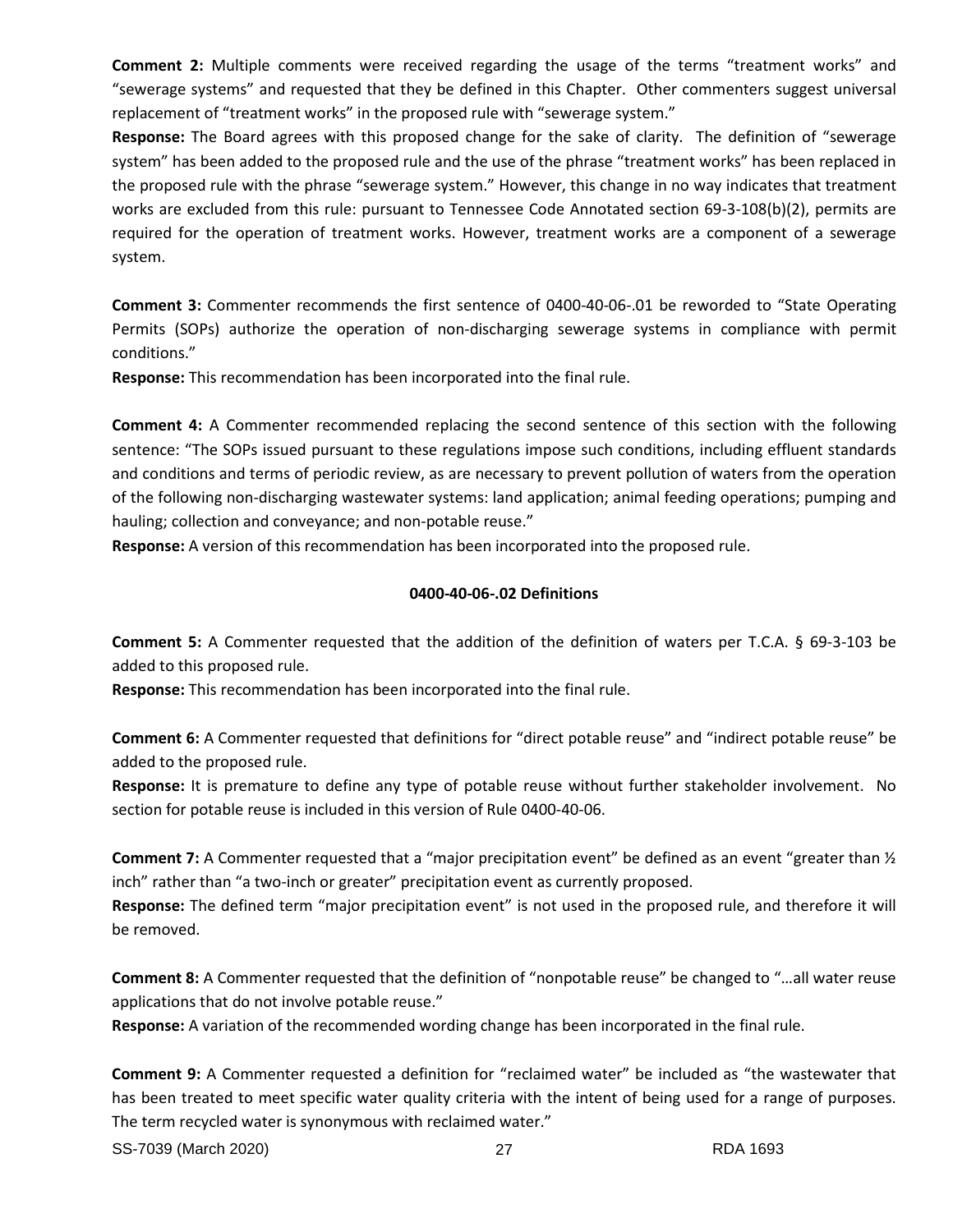**Response:** A variation of the recommended wording change has been incorporated in the final rule.

**Comment 10:** A Commenter requested the deletion of the definition of "Reuse of reclaimed wastewater" and replace with "'Water reuse' is the use of treated wastewater to make it acceptable for reuse." The definition should be modified to include all legitimate reuse of the highly treated wastewater suitable for re-use. **Response:** A variation of the recommended wording change has been incorporated in the final rule.

**Comment 11:** A Commenter requested clarification for "wastewater facility," specifically regarding systems that either allow or require homeowners to take care of the tank. The Commenter is concerned that, as it is written, it forces the utility to assume ownership. Another Commenter requested deletion of the definition for "Wastewater facility" and any reference to "Wastewater facility" be replaced with "Sewerage system". **Response:** "Wastewater facility" has been removed from the definitions and is no longer utilized in the rule.

**Comment 12:** A Commenter expressed concern that the definition of "agronomic application rate" as defined in this proposed rule in support of the reuse of treated wastewater could be misinterpreted to apply to animal feeding operations and the land application of manure.

**Response:** An application rate less than the "agronomic application rate" is applicable to arid areas where water is scarce, and vegetation requires irrigation to sustain yield or growth. In Tennessee this unnecessarily limits the application of highly treated reclaimed wastewater. The "agronomic application rate" ignores the additional application that can be accommodated by the "luxury uptake" rate of plants.

**Comment 13:** A commenter requested that "reuse" be defined.

**Response:** "Reuse of reclaimed wastewater" is the application of treated wastewater as defined in Tennessee Code Annotated section 69-3-103, including effluent from a sewage treatment system, of sufficient quality for additional use and distributed in a manner protective of the environment and human health.

**Comment 14:** A Commenter requested that the definitions be numbered to be consistent with the numbering in 0400-40-05.

**Response:** The words and phrases that are defined in Rule Chapter 0400-40-06 will not be the same population as those in Rule Chapter 0400-40-05, therefore maintaining the same numbering sequence is not possible.

**Comment 15:** A Commenter requested the inclusion of a definition of "discharge" to mean "the addition of pollutants to waters from a source."

**Response:** A definition of "discharge" exists in Tennessee Code Annotated section 69-3-103. This definition is included in the final rule.

**Comment 16:** A Commenter proposed the following revision to the definition of "Non-potable reuse of reclaimed wastewater:

- a. "Non-potable reuse of reclaimed wastewater" is the planned and intentional reuse of reclaimed wastewater that does not involve direct production of potable water and includes the following:
	- (a) Unrestricted Urban Reuse. The use of reclaimed wastewater for non-potable applications in municipal settings where public access is not restricted.
	- (b) Restricted Urban Reuse. The use of reclaimed wastewater for non-potable applications in municipal settings where public access is controlled or restricted by

SS-7039 (March 2020) 28 RDA 1693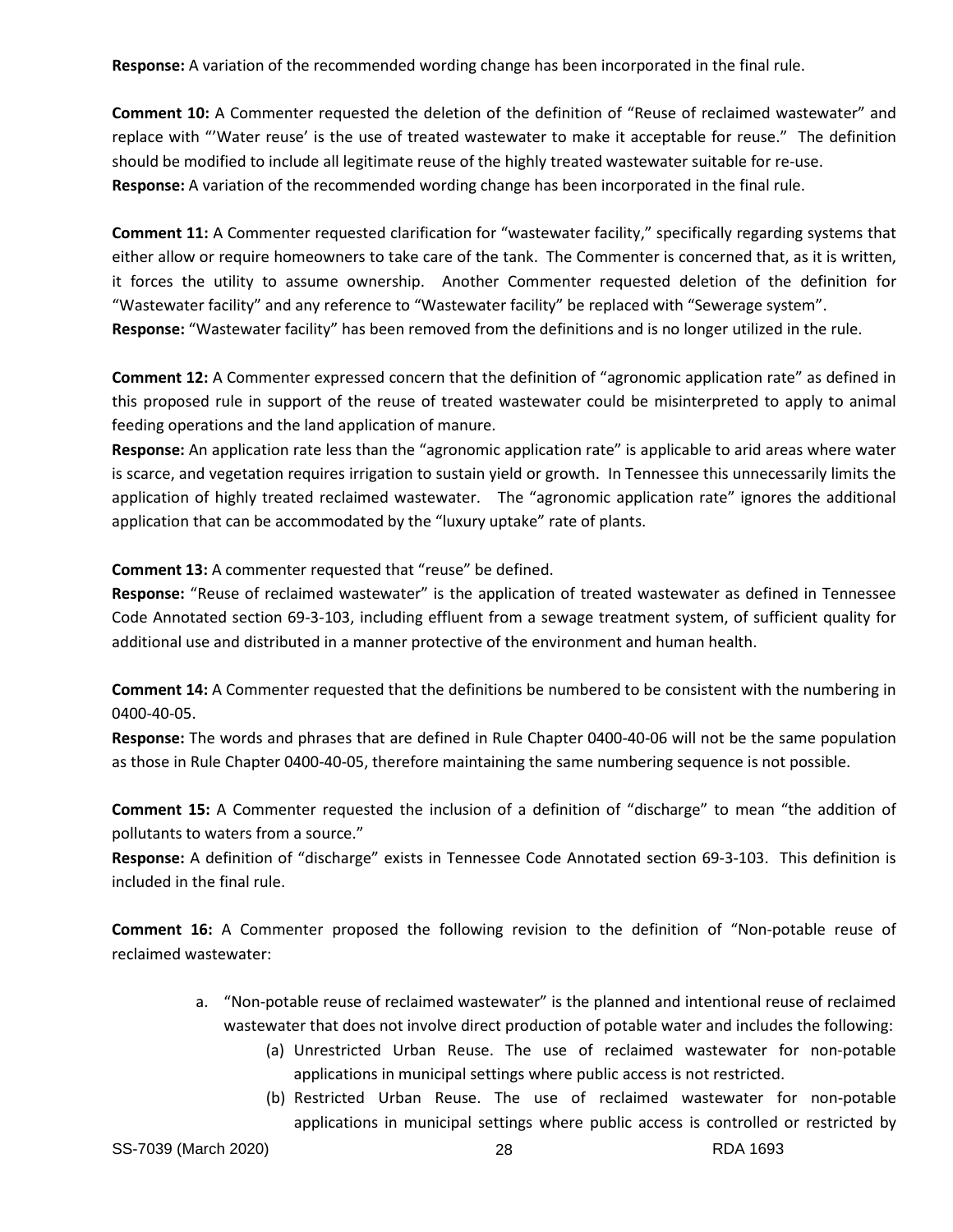physical or institutional barriers, such as fencing, advisory signage, or temporal access restrictions.

- (c) Agricultural Reuse for Food Crops. The use of reclaimed wastewater to irrigate food crops that are intended for human consumption; in addition to this chapter, US Department of Agriculture and other rules may apply.
- (d) Agricultural Reuse for Processed Food Crops and Non-Food Crops. The use of reclaimed wastewater to irrigate crops that are either processed before human consumption or not consumed by humans; in addition to these rules, US Department of Agriculture and other rules may apply.
- (e) Reuse in Impoundments with Unrestricted Access. The use of reclaimed wastewater in an impoundment in which no limitations are imposed on body-contact water recreational activities.
- (f) Reuse in impoundments with Restricted Access. The use of reclaimed wastewater in an impoundment where body contact is restricted.
- (g) Environmental Reuse. The use of reclaimed wastewater to create, enhance, sustain or augment water bodies including wetlands, aquatic habitats, or stream flow.
- (h) Industrial Reuse. The use of reclaimed wastewater in industrial applications and facilities, power production, and extraction of fossil fuels.
- (i) Groundwater Recharge for Non-potable Reuse. The use of reclaimed wastewater to recharge aquifers that are not used as a potable water source.
- b. Note that reuse as defined in (e), (f) and (g) may also require NPDES permitting through 400-40- 05 in addition to these regulations.

**Response:** The Board has relocated, with additional changes as a result of other comments, the classifications of reuse, adopted from the 2012 EPA Handbook, to Rule 0400-40-06-.02 (Definitions) from Rule 0400-40-06-.10. The Board agrees that reuse as defined in (e), (f) and (g) would likely require NPDES permitting.

**Comment 17:** A Commenter requested the following definition for "reclaimed wastewater" be added to the proposed rule: "'Reclaimed wastewater' means wastewater that has been treated to levels suitable for reuse purposes, which at a minimum are established in 0400-40- 06-.10 (4) (c)."

**Response:** The term "Reclaimed wastewater" has been added to the definitions as follows: "'Reclaimed wastewater' is wastewater that has been treated to meet minimum criteria with the intent of being used for non in a non-discharging wastewater system." (See categories defined under "Non-potable reuse of reclaimed wastewater" above.) Categorical standards are established in subparagraph (4)(c) of Rule 0400-40-06-.10. Standards for "industrial reuse" may be specifically "fit for purpose" within that category. The term "recycled water" is synonymous with "reclaimed water" within the context of this Rule. "Recycled water" could refer to water exempt from the reuse Rule if it is internally recirculated within a process such as in a wastewater treatment or an industrial plant.

# **0400-40-06-.03 Permit Application, Issuance**

# **0400-40-06-.03(1)**

**Comment 18:** A Commenter requested replacing "wastewater system" with "sewerage system" in the proposed rule.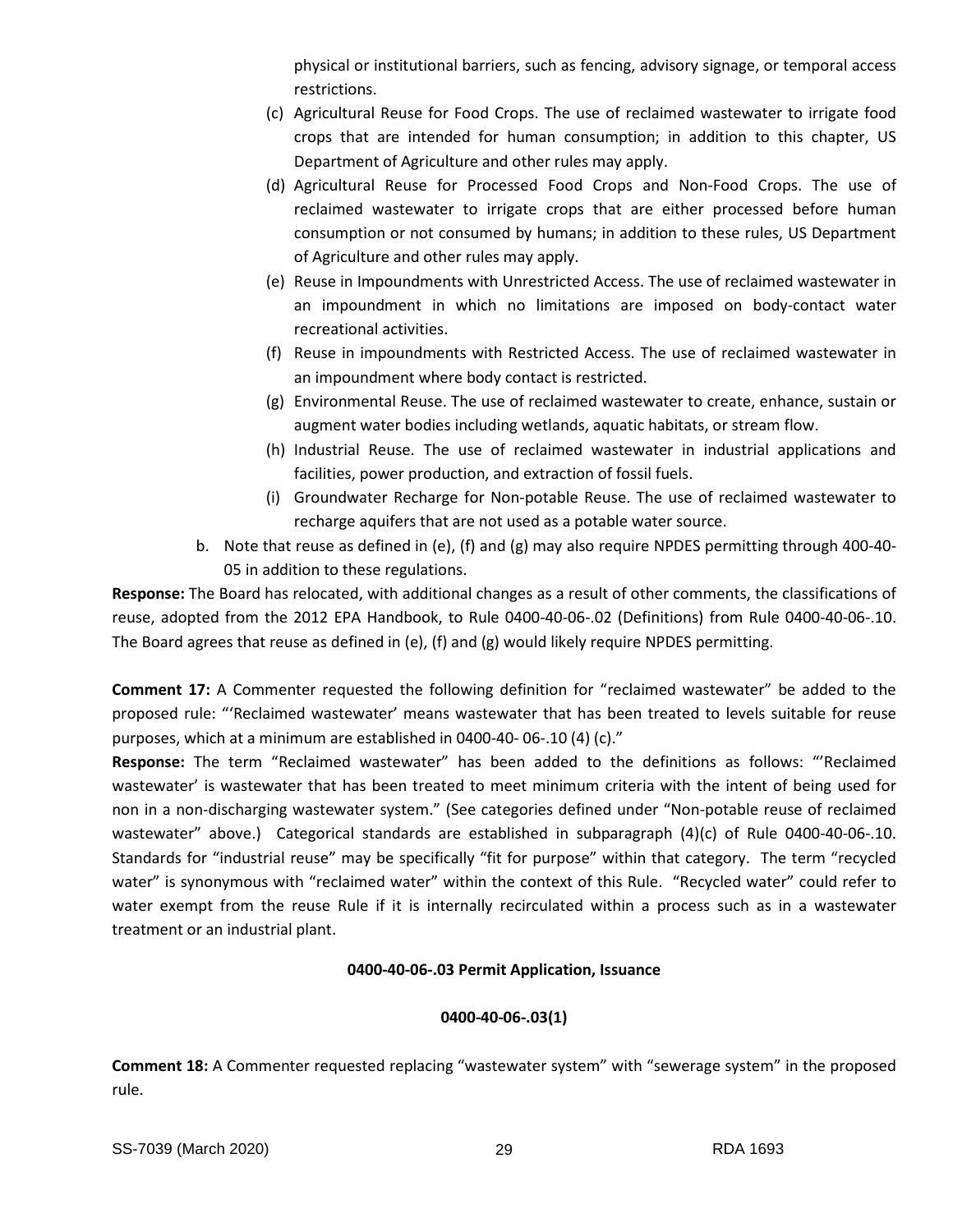**Response:** The Board agrees that consistent use of the term "sewerage system" is clearer, and has made this change.

**Comment 19:** A Commenter questions the proposed rule to allow TDEC an additional 30 days in which to respond to an application.

**Response:** The rule does not increase the period of time in which TDEC provides a notice of completeness determination. The language is the same as in paragraph (2) of Rule 0400-40-05-.05, which has applied to SOPs until now, with the exception of the language pertaining to impact statements relating to federal regulation.

## **0400-40-06-.03(3)**

**Comment 20:** A Commenter requested the phrase "to the Commissioner" be added after the word "application." Furthermore, the Commenter suggests the inclusion of the "Tennessee Department of Agriculture" to be consistent with an existing Memorandum of Agreement.

**Response:** The phrase "to the Commissioner" has been added as requested. The Tennessee Department of Agriculture has not been added as requested because the permitting authority rests solely with TDEC.

**Comment 21:** A Commenter requested that consideration be given to adding language to explicitly allow AFOs to voluntarily apply for a state operating permit.

**Response:** Yes, the Board agrees and has added clarifying language in the final rule.

**Comment 22:** A Commenter expressed concern regarding paragraph (3) of Rule 0400-40-06 requiring non-discharging Large AFOs to submit a nutrient management plan as outlined in 0400-40-05-.14(10)(a) and (b). The Commenter provides "This is contrary to TCA 69-3-108 (b)(7)(A)-(C). This statute specifies that the permit is only enforceable in regard to a nutrient management plan. The intent of this requirement in state law was to mirror the requirements on the federal level regarding Large, unpermitted CAFOs. In order for the land application area of a Large, unpermitted CAFO to qualify as agriculture stormwater exempt from permit requirements, the CAFO must operate according to nutrient management practices as specified in 40 CFR part  $122.42(e)(1)(vi)-(ix)$ . This proposal would require submittal of a plan that includes many other requirements than a simple nutrient management plan ensuring wastes are applied at agronomic rates. 0400-40-05-.14(9)(a)-(b) requires much more than the federal requirements for non-discharge facilities. We believe this was the intent of the General Assembly in passing Public Chapter 523."

**Response:** The Board has revised Rule Chapter 0400-40-05-.14 and developed Rule 0400-40-06-.07 to be consistent with what is stated in Public Chapter 523. However, Public Chapter 523 is not specific regarding the information required to be contained within a nutrient management plan (NMP). Therefore, paragraph (3) of Rule 0400-40-06-.03 references the NMP requirements that were already in place and established within the previously existing rule. The NMP requirements found in 0400-40-05-.14(10)(a) and (b) do essentially mirror the full requirements that are noted in 40 C.F.R. § 122.42(e)(1)(vi)-(ix), except that division rules elaborate further on the specifics regarding buffers during land application, as well as manure sampling and soil sampling requirements.

SS-7039 (March 2020) 30 RDA 1693 Further, 40 C.F.R. § 122.42(e)(1)(vi)-(ix) does not alleviate the responsibility of accounting for the production area within an NMP. Specifically, 40 C.F.R. § 122.42(e)(1)(ix) states the following: "Identify specific records that will be maintained to document the implementation and management of the minimum elements described in paragraphs (e)(1)(i) through (e)(1)(viii) of this section." This statement ties back in the full scope of federal NMP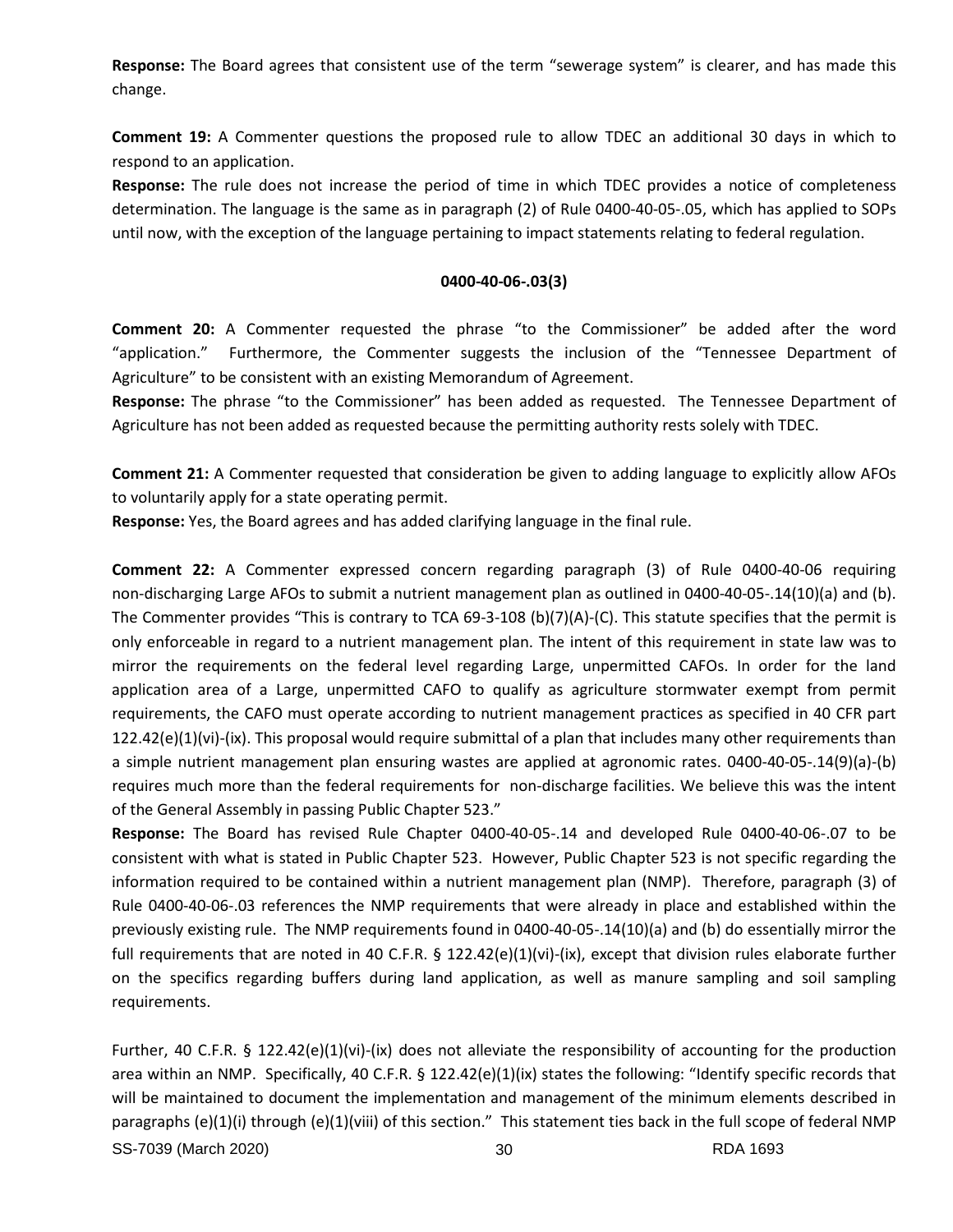requirements in order to claim an agricultural stormwater exemption, the first requirement of which is the following "Ensure adequate storage of manure, litter, and process wastewater, including procedures to ensure proper operation and maintenance of the storage facilities."

## **0400-40-06-.03(5)**

**Comment 23:** A Commenter recommended replacing "treatment works" with "sewerage system." **Response:** The Board has made this change in the final rule.

# **0400-40-06-.03(6)**

**Comment 24:** A Commenter indicates that paragraph (6) of Rule 0400-40-06-.03 is confusing and suggests eliminating the first sentence.

**Response:** The first sentence has been retained. It is included because the Department can only issue permits to a "person." Tenn. Code Ann. § 69-3-108. A "person" is defined as "any and all persons, including individuals, firms, partnerships, associations, public or private institutions, state and federal agencies, municipalities or political subdivisions, or officers thereof, departments, agencies, or instrumentalities, or public or private corporations or officers thereof, organized or existing under the laws of this or any other state or country." Tenn. Code Ann. § 69-3-103(26). If a corporate entity is not properly organized or existing, then the Department cannot issue a permit to that entity.

**Comment 25:** Another Commenter recommends paragraph (6) of Rule 0400-40-06-.03 be revised to read: "The Commissioner shall issue permits only to a person or persons subject to the following limitations on corporations, limited liability companies or limited liability partnerships: (a) Corporations, limited liability companies, or limited liability partnerships must be in good standing with the Tennessee Secretary of State in order to be eligible for permit coverage and (b) Out-of-state corporations, limited liability companies, or limited liability partnerships must be registered with the Tennessee Secretary of State in order to be eligible for permit coverage."

**Response:** The Commenter's proposed language better reflects the intent of the rule. The final rule adopts the recommendation with modifications.

# **0400-40-06-.03(9)**

**Comment 26:** A Commenter posed multiple questions pertaining to this paragraph including what depth of soil is required to remove waste constituents, if the depth changes with soil texture, and what measure of what constituents will determine adequate treatment of wastewater.

**Response:** The origin of this paragraph is Tennessee Code Annotated section 68-221-102(a)(4) and it pertains to TDEC's responsibility to supervise the construction of water supply and sewerage systems; specifically, public sewerage systems with land application. Design and operation of systems with land application in accordance with this rule is considered appropriate toward the treatment of the wastewater and the prevention of pollution of surface or groundwater by pollutants of concern originating from wastewater.

**Comment 27:** A Commenter questioned whether this rule can override the requirement that there be a minimum soil depth of 20 inches above the restrictive horizon or seasonal water table as proposed in Rule 0400- 40-06-.06(2)(c).

SS-7039 (March 2020) 31 RDA 1693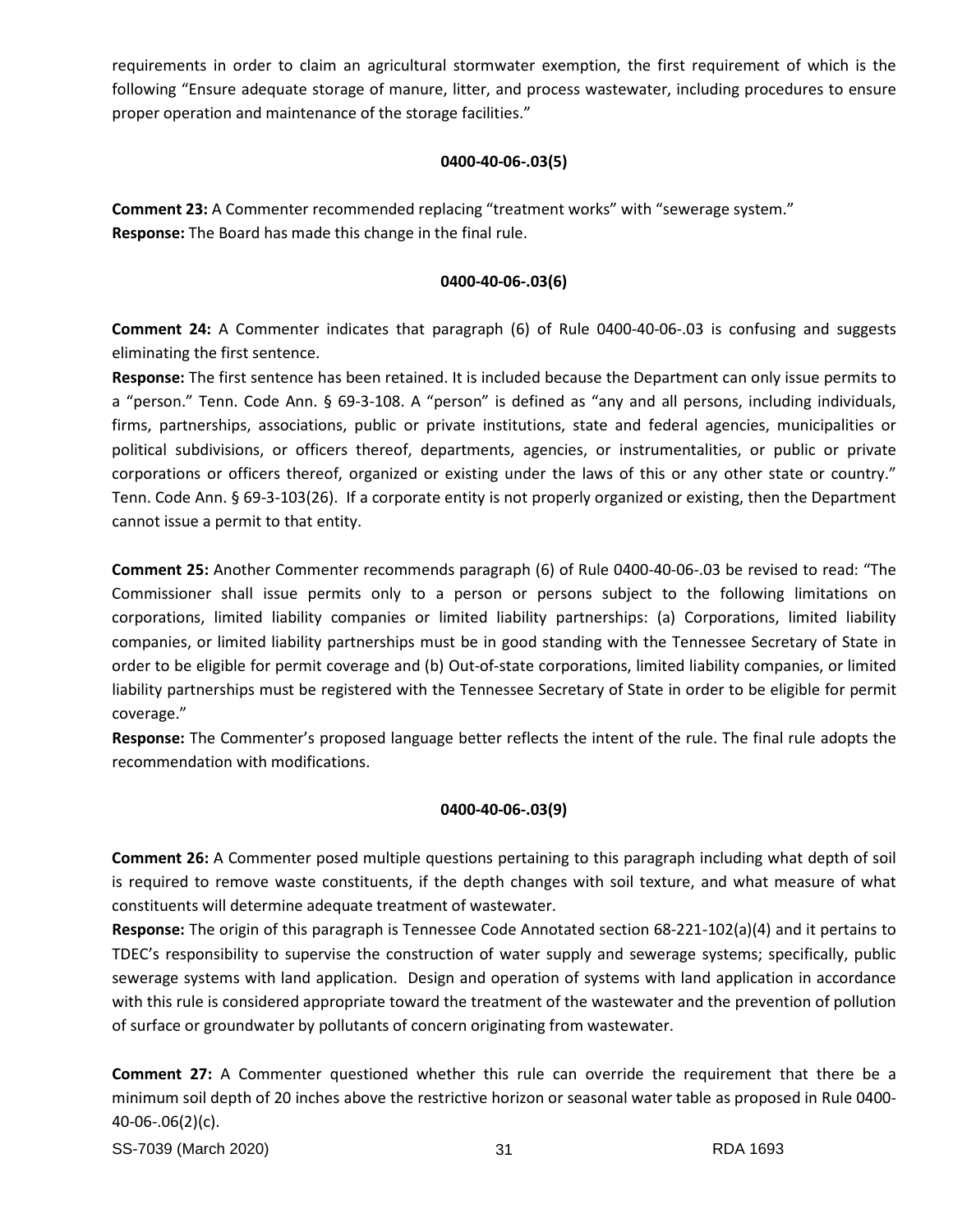**Response:** The minimum 20-inch depth of soil above a restrictive horizon or seasonal water table is considered adequate to achieve the requirement of this paragraph.

**Comment 28:** A Commenter questioned what is meant by "surfacing of ground water pollution." **Response:** The statutory language was mistakenly transcribed into the draft rule using the phrase "surfacing of" instead of the correct phrase "surface or." This has been corrected in the final rule.

The Board's interpretation of Tennessee Code Annotated section 68-221-102(a)(4) is based on the following logic. Pollutants in untreated wastewater represent a threat to public health and the environment. Treatment, both on the surface and in the soil, can reduce the level of pollutants in the wastewater such that public health and the environment are not threatened. A portion of the wastewater applied to a land application area will migrate downward, eventually encountering the water table. A water table exists at some depth below any land application area. Water below the water table represents groundwater and as such may be withdrawn for drinking water purposes; therefore, the wastewater must be adequately treated when it gets to the water table. Furthermore, water tables generally slope toward topographic lows and eventually intersect the ground surface whereby the groundwater becomes surface water. If the groundwater has not been adequately treated when it becomes surface water, then the water represents a public health threat in that it may be consumed or used for recreation. The Board does not consider this law to pertain directly to wastewater runoff from an overloaded land application area.

**Comment 29:** A Commenter asked how the elevation of the water table will be determined and what is meant by surfacing of pollution.

**Response:** Soil mapping will be the primary means of determining the presence of saturated conditions in the soil profile. Soil discoloration, mottling and concretions provide an indication of saturated conditions. "Surfacing of pollution" is addressed in response to Comment 39.

**Comment 30:** A Commenter suggested that the provision pertaining to the water table be moved to the land application section of the rules.

**Response:** The Board considers that the language, as correctly transcribed, is appropriately retained here.

**Comment 31:** Commenters indicate there is no requirement that plans or other documents be certified by a licensed professional.

**Response:** Rule 0400-40-06-.01 identifies that construction of SOP facilities are also subject to Rule Chapter 0400-40-02 (Regulations for Plans, Submittal, and Approval; Control of Construction; Control of Operation). Rule Chapter 0400-40-02 mandates that plans be submitted by a registered engineer.

**Comment 32:** A Commenter indicates that paragraph (9) 0400-40-06-.03 should not apply to land application systems associated with animal feeding operations.

**Response:** It is not the Board's intent for this paragraph to apply to land application systems associated with AFOs. The Board has clarified this point in the final rule.

**Comment 33:** Commenters indicate that the phrase "…preclude adequate treatment of the wastewater" is vague and suggest that the phrase is related to the differences noted between land application and land treatment; and furthermore, suggest it be included in the section pertaining to ponding limitations.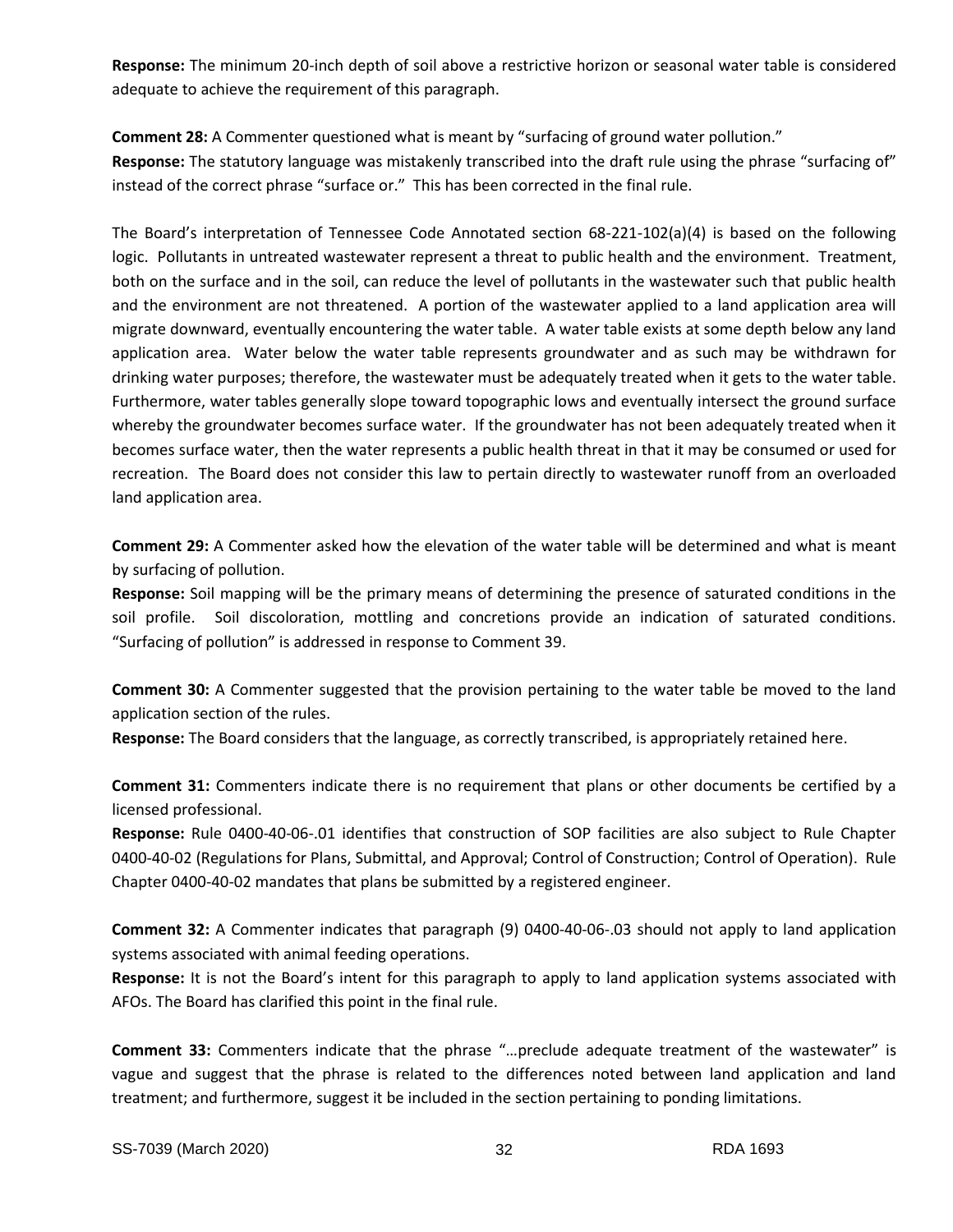**Response:** The origin of this paragraph is Tennessee Code Annotated section 68-221-102(a)(4), and this provision pertains to TDEC's responsibility to supervise the construction of water supply and sewerage systems; specifically, public sewerage systems with land application. Design and operation of systems with land application in accordance with this rule is considered appropriate toward the treatment of the wastewater and the prevention of pollution of surface or groundwater by pollutants of concern originating from wastewater. This rule is not synonymous with the issue of ponding. The Board considers that the language, as correctly transcribed, is appropriately included at this location.

**Comment 34:** A commenter requests the following language be added relating to electronic reporting: "This chapter requires the submission of forms developed by the Commissioner in order for a person to comply with certain requirements, including, but not limited to, making reports, submitting monitoring results, and applying for permits. The Commissioner may make these forms available electronically and, if submitted electronically, then that electronic submission shall comply with the requirements of Chapter 0400-01-40."

**Response:** A version of the proposed language has been added to the rule as 0400-40-06-.03(10).

# **0400-40-06-.04 Notice and Public Participation**

**Comment 35:** A Commenter is concerned that AFO permits would be subject to public notice and public participation requirements when they have historically been subject to general permits.

**Response:** It is the Board's intent for TDEC to maintain general state operating permits for these activities as authorized by Tennessee Code Annotated section 69-3-108(l). Once developed, this general SOP will be subject to a public notice period and public hearing to receive public comments. Provided the general permit becomes effective, applicants applying for coverage will not be subject to additional public notice requirements.

# **0400-40-06-.04(7)**

**Comment 36:** A Commenter indicates that mailing lists for public notices about SOPs should include people on "area lists" as is the case for NPDES permits.

**Response:** The Board declines to make this change. Area lists are cumbersome to develop and maintain, and the benefit of adding area lists would be marginal. Unlike NPDES permits, SOPs have not tended to generate a great deal of public interest, likely because they do not involve discharges. However, anyone who is interested in a particular permitted facility can request to be included on a public notice list for that facility.

# **0400-40-06-.04(8)**

**Comment 37:** A Commenter indicates that permit applicants should still be required to disclose any surface waters near the permit activity, because those waters are at risk for unauthorized discharges.

**Response:** Although it is the Board's intention to prevent unauthorized discharges, it agrees that this additional information is potentially valuable to members of the public, and will add the following subparagraph to Rule 0400-40-06-.04(8):

(d) Name of any surface waters adjacent to, or within 0.25 miles of, the proposed activity.

The remaining subparagraphs have been appropriately renumbered.

SS-7039 (March 2020) 33 RDA 1693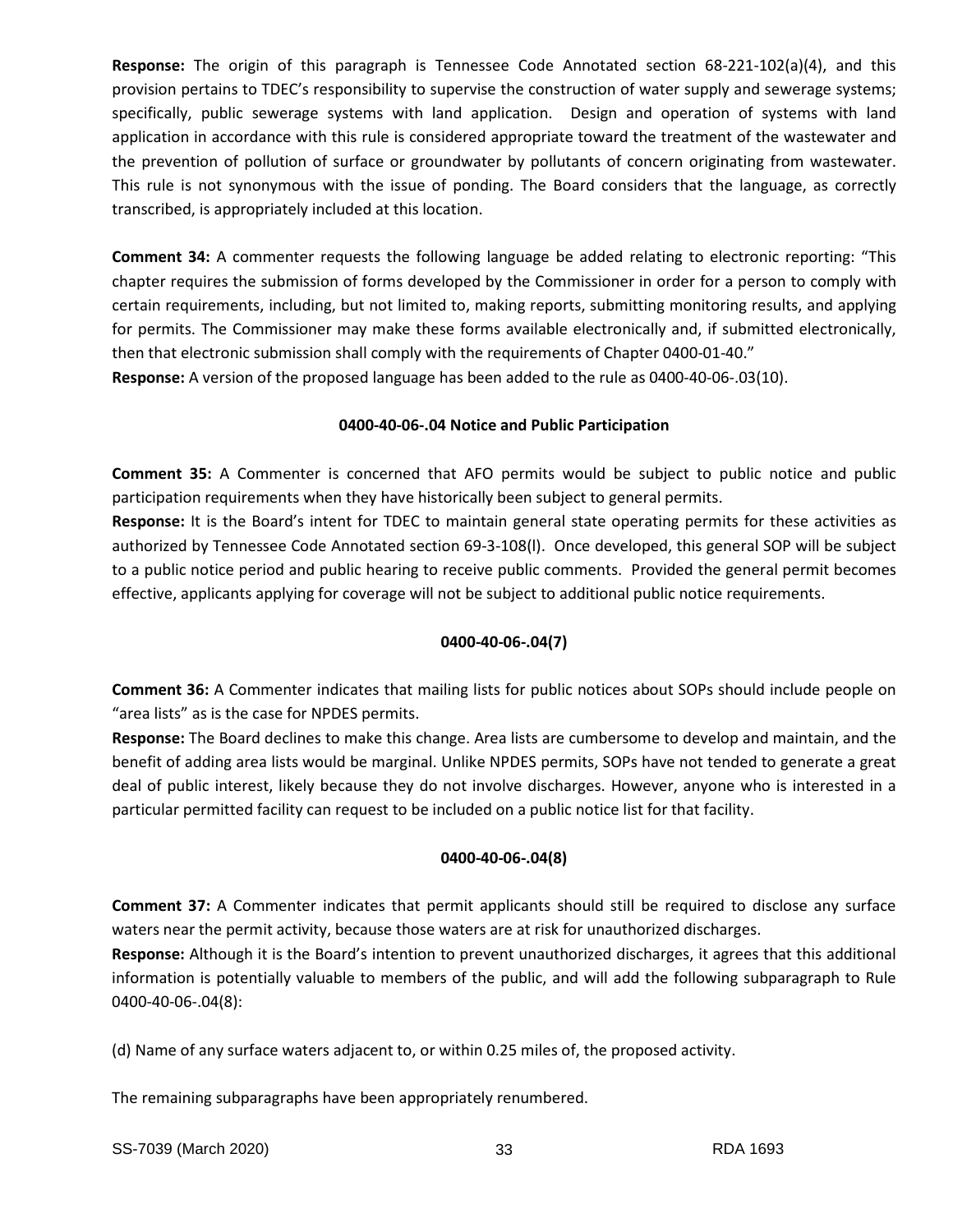**Comment 38:** A Commenter requested that hearings should not be limited to water quality concerns.

**Response:** TDEC's authority in these permitting cases is limited to protection of water quality and assurance of proper operation and maintenance of sewerage facilities. Suggesting that the public hearings be open to concerns other than water quality would provide a false indication to any commenter that their concerns were being expressed in the correct venue.

**Comment 39:** A Commenter suggests rewording this provision as follows: "Interested persons may request in writing that the Commissioner hold a public hearing on any application. The request shall be filed as soon as practicable within the period allowed for public comment and shall indicate the interest of the party filing it and the water quality reasons why a hearing is warranted. If there is a significant public interest in having a hearing to address water quality concerns or Tennessee Water Quality Control Act requirements, the Commissioner shall hold a hearing in the geographical area of the proposed activity. Instances of doubt should be resolved in favor of holding the hearing."

**Response:** A version of the requested change has been made to avoid repetition.

**Comment 40:** A Commenter states that "as soon as practicable" is not sufficiently specific to provide guidance to the public.

**Response:** The phrase has been retained. The same provision was included in Rule Chapter 0400-40-07 (2019). In practice, "as soon as practicable" means the earliest date when the requestor knows they want to seek a public hearing. The purpose of this provision is to address the practice of deliberately waiting until the last possible moment to file a request for a hearing with the purpose of delaying a project.

# **0400-40-06-.05 General Terms and Conditions**

# **0400-40-06-.05(2)**

**Comment 41:** A Commenter inquires as to the factors used to determine when monitoring is required or necessary.

**Response:** The Board considers monitoring, recording, reporting, and inspection requirements to be critical toward the determination of the effectiveness of the permitted systems; however, there are a wide range of monitoring, recording, reporting, and inspection scenarios. Accordingly, the Board intends for TDEC to specify the site- and system-specific details pertaining to monitoring, recording, reporting, and inspection in permits rather than attempt to include all possible scenarios in the rule. Factors to be considered include, but are not limited to, type of effluent, volume of effluent, compliance history, proximity to waters of the state, and system design.

**Comment 42:** A Commenter requested that the phrase "to assure treatment of wastewater and operation of the wastewater facility to meet the requirements of this Chapter" be added to the end of the first sentence.

**Response:** The first sentence of paragraph 0400-40-06-.05(2) has been amended to provide:

"Permits shall impose monitoring, recording, reporting, and inspection requirements as determined necessary by the Commissioner to assure adequate treatment of wastewater and proper operation of the sewerage system to meet the requirements of the Act and of this chapter." This language correctly describes the purpose of monitoring requirements.

SS-7039 (March 2020) 34 RDA 1693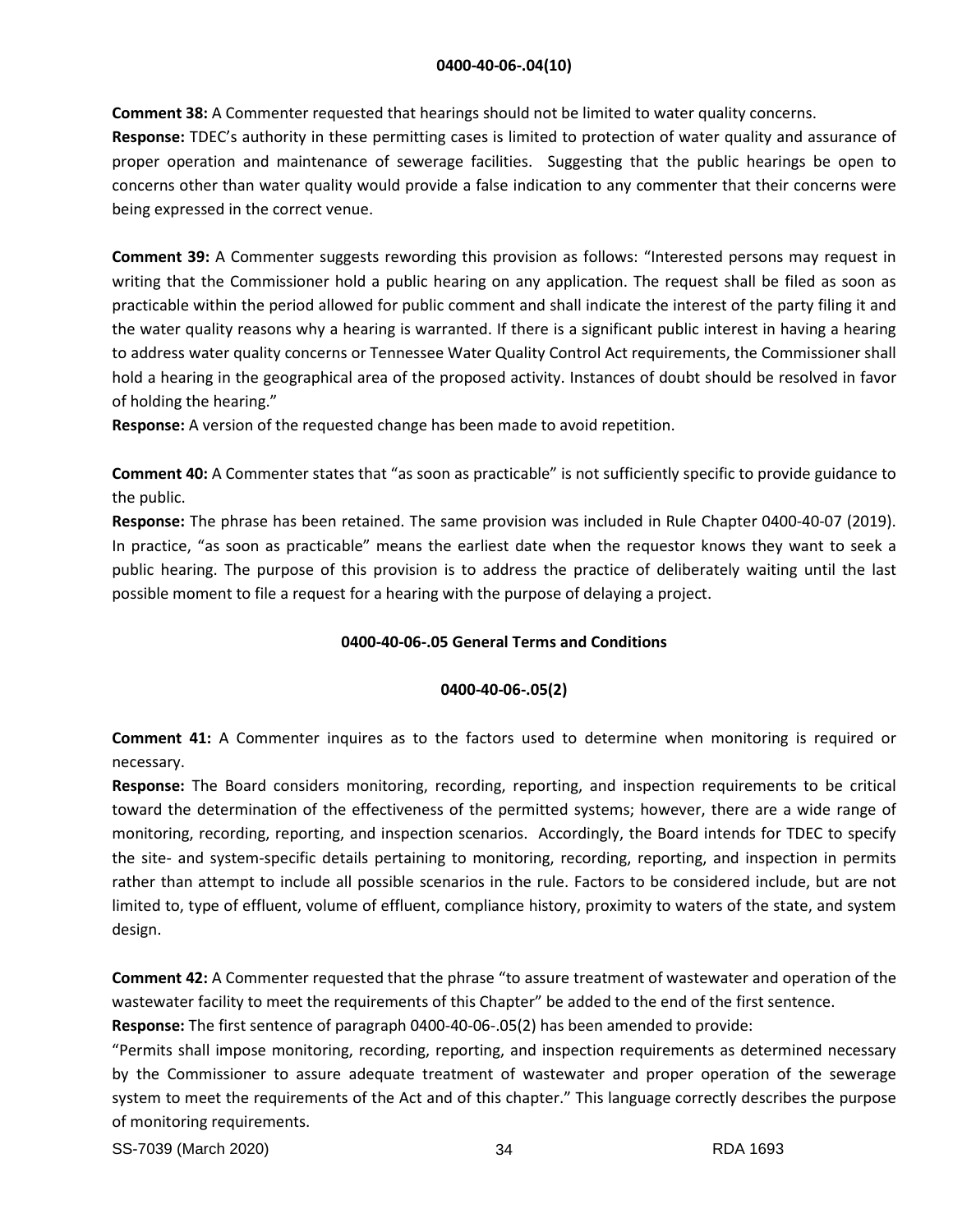## **0400-40-06-.05(3)**

**Comment 43:** Multiple Commenters question the objective of stating that "Permits may require best management practices to carry out the purposes and intent of the Act."

**Response:** This language was also contained in Rule Chapter 0400-40-05, and has been applicable to SOPs for many years. The Board has retained this language to continue to allow SOPs to impose narrative requirements in the form of BMPs.

## **0400-40-06.05(4)**

**Comment 44:** A Commenter inquires whether the phrase "as applicable" in Rule 0400-40-06-.05(4)(a) is appropriate in a paragraph that begins with "the following terms and conditions apply to all state operating permits." Furthermore, the commenter is not clear as to whether this "term and condition" applies to 0400-40- 06-.07 pertaining to Animal Feeding Operations.

**Response:** The phrase "as applicable" has been retained. This is consistent with Rule Chapter 0400-40-05, and is necessary because not all facilities to be regulated through this chapter include components that are subject to all general conditions. For example, a collection system that does not include a treatment works is not subject to the bypass provision and a sewerage system that does not include a collection system is not subject to overflow provisions.

Some, but not all, of the standard conditions of paragraph (2) of Rule 0400-40-05-.07 would apply to AFOs. For example, administrative conditions related to transfers, inspection and entry, property rights, and other generalized permit terms would apply. However, those conditions related to discharges, including effluent limitations, would not apply to non-discharging AFOs covered by an SOP.

**Comment 45:** A Commenter proposes modified language as a replacement: "(b) There shall be no discharge to any surface waters except as separately authorized by an NPDES permit."

**Response:** The requested change is inconsistent with the Act and will not be made. Specifically, Tennessee Code Annotated sections 69-3-108(b)(6) and -114(a) both prohibit the placement of wastes in a location where they are likely to enter surface waters. The rule language reflects these statutory provisions. This prohibition is further supported by the recent U.S. Supreme Court decision in the *County of Maui* case.

**Comment 46:** A Commenter expressed concern regarding the UIC language and "discharge of wastewater to groundwater" in Rule 0400-40-06-.05(4)(c).

**Response:** Large subsurface fluid distribution systems such as drip dispersal systems are considered Class V injection wells and are authorized by the UIC rules. However, they are only authorized by rule if they are functioning as permitted. If effluent dispersed through these systems is bypassing the soil profile, the system would be directly discharging to groundwater, would no longer be authorized by rule, and instead, would have to be covered by an individual UIC permit. An SOP for a drip dispersal system is not a de facto authorization to discharge to groundwater.

**Comment 47:** A Commenter proposes alternate language for Rule 0400-40-06-.05(4)(c): "Activities subject to this regulation that introduce fluids to groundwater must also obtain an authorization under the Underground Injection Control permit program."

SS-7039 (March 2020) 35 RDA 1693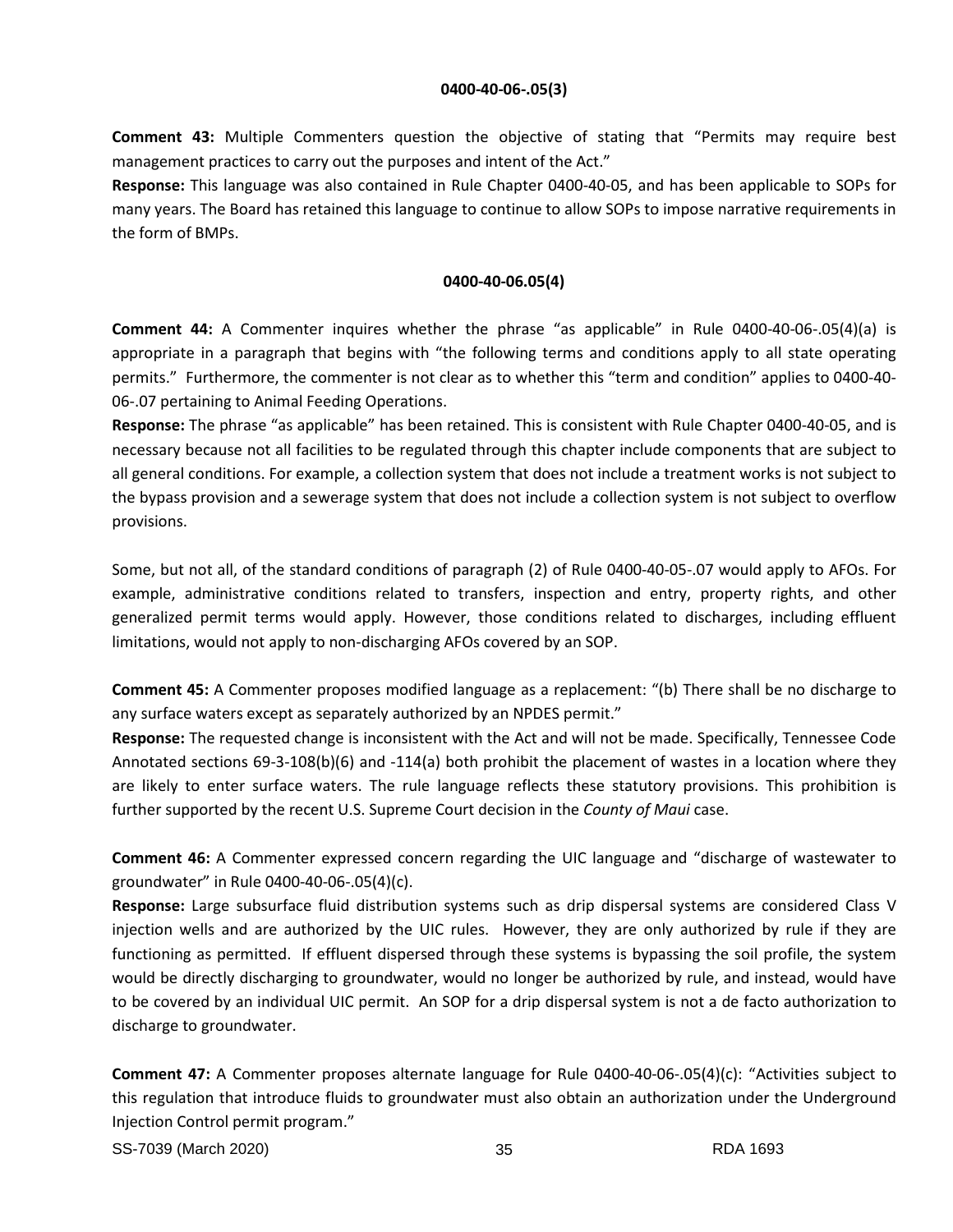**Response:** Subsurface fluid distribution systems with the capacity to serve more than 20 persons per day are considered Class V injection wells and are authorized by UIC rules – provided the effluent is subject to the treatment accomplished by placement in the soil profile. However, discharge directly to groundwater without the benefit of treatment in the soil is not authorized by rule and would be subject to obtaining an individual UIC permit specific to that system. The fact that these systems are authorized by rule does not mean that impact to groundwater quality has been authorized. The Board is confident that introduction of treated wastewater into the soil profile through an appropriately permitted, constructed, and operated subsurface fluid distribution system represents minimal threat to groundwater quality and, as such, only requires information relative to the location and ownership of these systems. The Board does not consider the discharge of treated wastewater through a functioning subsurface fluid distribution system to be a discharge directly to groundwater. The discharge is to a subsurface fluid distribution system where the effluent is further treated. Eventually, a portion of the fluid (that which is not lost to evapotranspiration) will become groundwater. Based on this position, the language in the rule has not been changed.

**Comment 48:** A Commenter requested that this subparagraph 0400-40-06-.05(4)(d) be deleted, as it is unnecessary for a rule and there is no definition of what constitutes either a health hazard or a nuisance. **Response:** The provision has been retained in the final rule. Nuisance is defined through common law.

**Comment 49:** A Commenter indicates that this subparagraph is subjective and does not apply to water quality with respect to its potential effect on animal feeding operations. **Response:** Please see response to Comment 59.

**Comment 50:** A Commenter requested that this subparagraph 0400-40-06-.05(4)(e) be deleted, as it is unnecessary for a rule. Commenter suggests that language could be introduced at this location to indicate that compliance with the terms and conditions of the SOP constitutes a valid defense to all statutory and common law claims regarding the operation of wastewater facilities (Permit Shield).

**Response:** The language will be retained as-is. Civil or criminal penalties for noncompliance are authorized by Tennessee Code Annotated sections 69-3-109, -115, and -116. Damages to the state are authorized by Tennessee Code Annotated section 69-3-116. SOPs do not authorize discharges, so any discharge from a system operating under an SOP is unpermitted and therefore could not be covered by a permit shield. Finally, if there were a permit shield, it could only extend to citizen enforcement of the Act and not to all statutory and common law claims.

**Comment 51:** A Commenter requested that subparagraph 0400-40-06-.05(4)(f) be deleted, as it is unnecessary for a rule. Commenter suggests that language could be introduced at this location to indicate that compliance with the terms and conditions of the SOP constitutes a valid defense to all statutory and common law claims regarding the operation of wastewater facilities (Permit Shield).

**Response:** The language will be retained as-is. Compliance with an SOP could only ensure compliance with the applicable provisions of the Act, and would not necessarily ensure compliance with other applicable state or federal laws. Therefore, if there were a permit shield, it could only extend to citizen enforcement of the Act and not to liabilities under other state or federal law.

**Comment 52:** A Commenter supports subparagraph 0400-40-06-.05(4)(h) and suggests that the rule should include language that instructs the permittees to obtain legal easements to the on-lot portions of the sewerage system.

SS-7039 (March 2020) 36 RDA 1693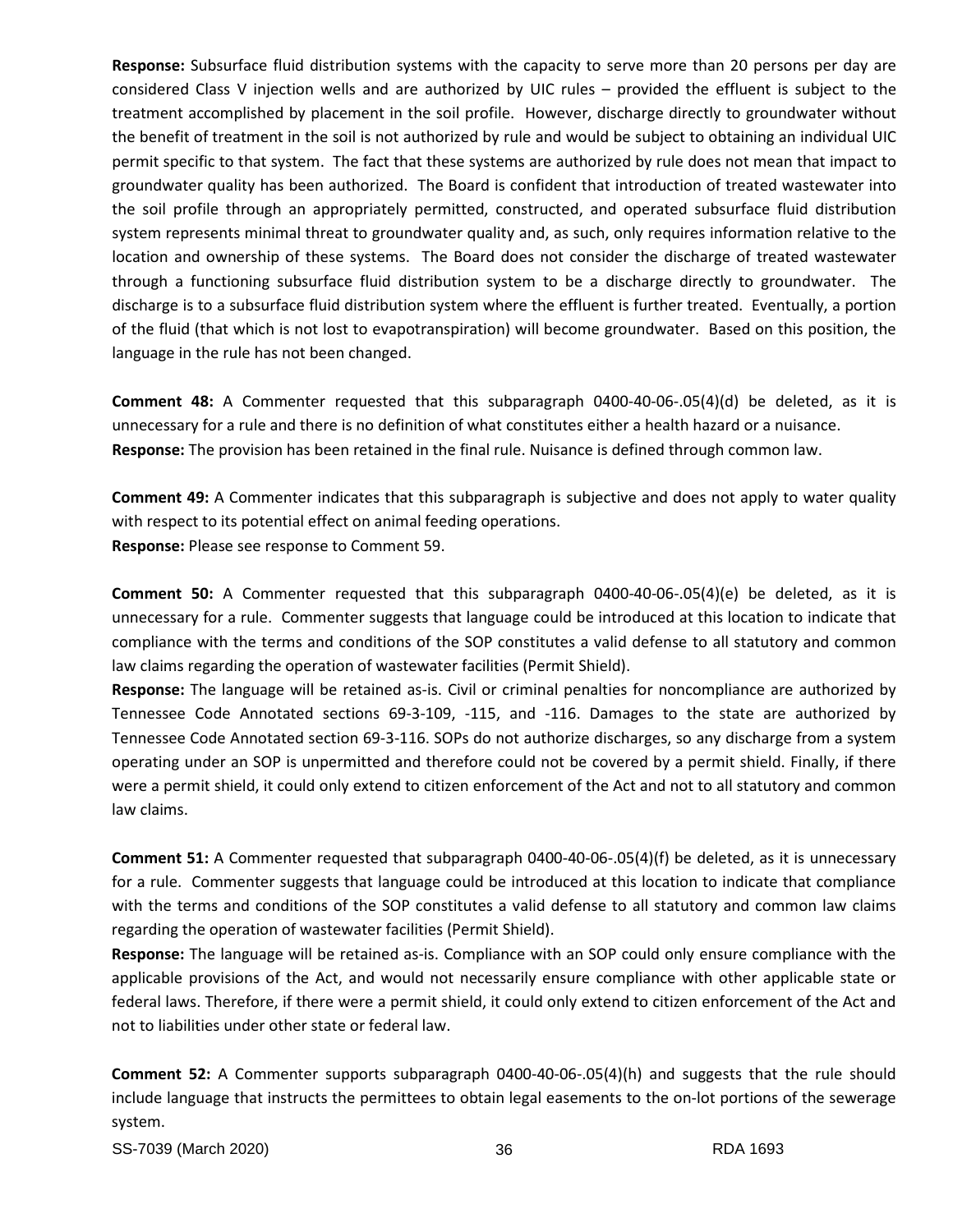**Response:** The final rule includes new language regarding easements. The Board does not propose to dictate what on-lot portions of the sewerage system are owned or are accessible to the operating utility. If the plans identify the sewerage system as including on-lot features (septic tank, pump tank) then appropriate ownership or easement access must be demonstrated.

**Comment 53:** A Commenter expressed concern that the phrase "including any parts thereof and extensions thereto, as applicable" was too broad and could be construed to apply to pumper trucks.

**Response:** The proposed language is being retained based on comparable language in Tennessee Code Annotated section 69-3-108(b)(2).

**Comment 54:** A Commenter is concerned that subparagraph 0400-40-06-.05(4)(h) is not practical for animal feeding operations and the resulting land application of manure.

**Response:** This provision does not apply to AFOs. Clarification has been provided in the final rule.

**Comment 55:** A Commenter requested subparagraph (4)(h) be reworded to remove the term "treatment works."

**Response:** For the sake of clarity and consistency, use of the phrase "treatment works" has been replaced with "sewerage system." The final rule has clarified that treatment works are part of a sewerage system.

# **0400-40-06-.06 Land Application**

Based on comments received and further internal consideration, the rule has been reserved for future rulemaking.

# **0400-40-06-.07 Animal Feeding Operations**

# **General**

**Comment 56:** A Commenter questions whether TDEC believes medium AFOs/CAFOs are no longer a possible source of water pollution; and, if so, based on what evidence? If not, the Commenter questions how TDEC plans to compensate for degradation of water quality near unregulated AFOs in the absence of the SOP requirement. **Response:** Public Chapter 523 limits the scope of AFOs that can be required to apply for coverage under a state operating permit. The Board does not have the regulatory authority to supersede this statute. However, the NPDES permitting mechanism is still required for AFOs that meet the criteria found in Rule 0400-40-05-.14(2).

**Comment 57:** A Commenter questions whether medium AFOs/CAFOs that opt-in to and comply with the SOP process are relieved of liability for citizen's lawsuits under CWA.

**Response:** No, SOPs do not provide a permit shield against citizen suits under the Clean Water Act. Under federal law, only an NPDES permit could provide a permit shield in a Clean Water Act citizen suit. However, compliance with an SOP means (among other things) that a facility does not discharge. If a permittee can demonstrate that it is not discharging because it is complying with an SOP, there could be no valid claim in a Clean Water Act citizen suit.

SS-7039 (March 2020) 37 RDA 1693 **Comment 58:** A Commenter requested clarification regarding the role that TDEC enforcement will have under the Rules regarding the improper storage, use, or disposal of animal waste from an unpermitted AFO/CAFO.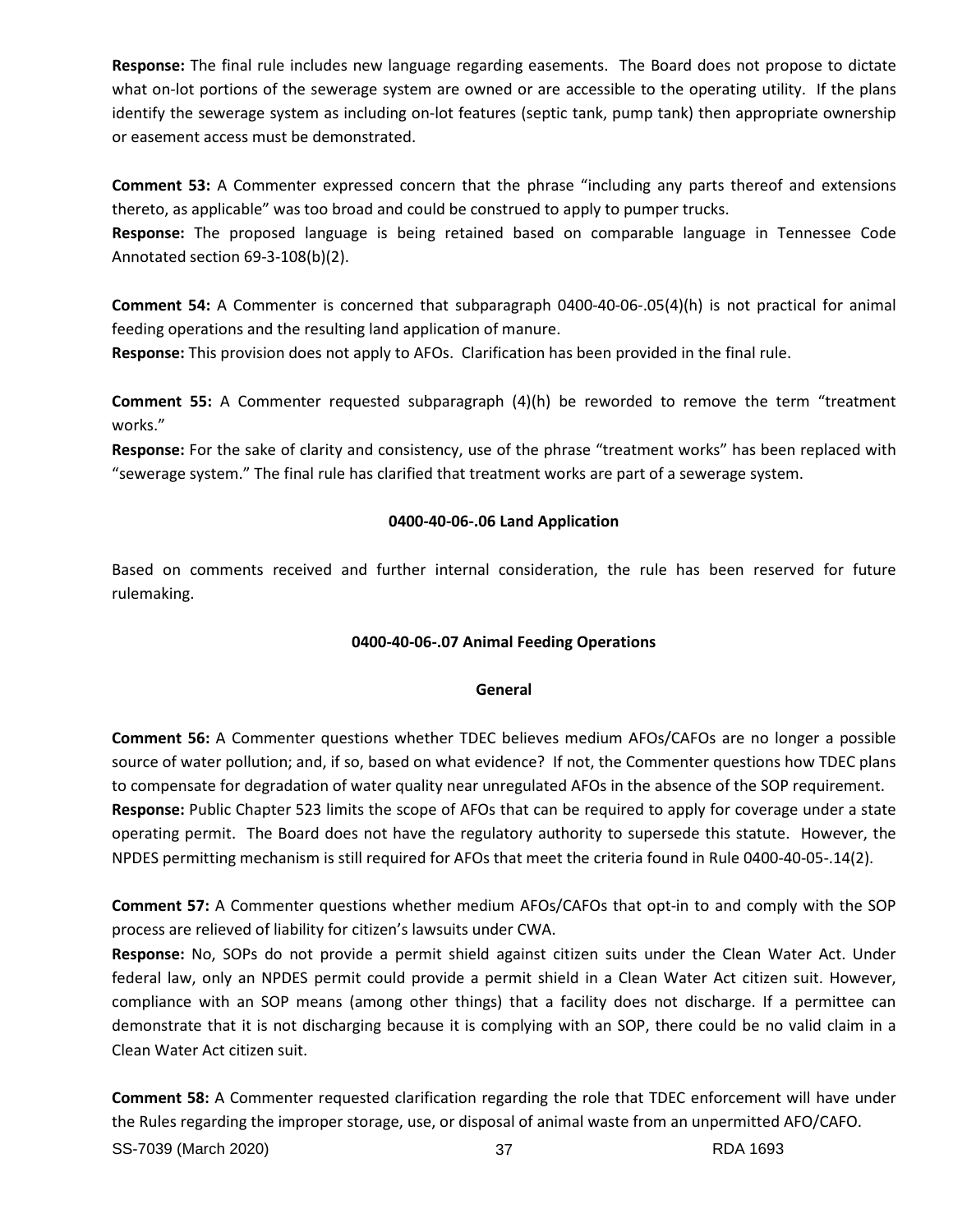**Response:** AFOs and CAFOs with liquid waste management systems are only required to get a permit when they stable or confine as many, or more than, the number of animals specified by federal law defining a large concentrated animal feeding operation. Operators of those facilities will need to apply for a NPDES permit pursuant to Rule Chapter 0400-40-05. Other AFOs may apply for a state operating permit but permit coverage is not required. To the extent that such facilities are not exempt agricultural activities, they would be subject to the enforcement provisions of the Tennessee Water Quality Control Act.

**Comment 59:** Multiple Commenters suggest that AFOs in the "medium size" range should be required to submit a notice of operation, with basic data (size, number of animals, waste system) every year, to better facilitate information gathering and enforcement.

**Response:** The Board does not have the regulatory authority to require this information.

# **0400-40-06-.07(1)**

**Comment 60:** A Commenter requested that the word "state" be changed to "Commissioner" or "Department" for consistency.

**Response:** The Board agrees with this comment and has changed the word "state" to "Commissioner" throughout.

**Comment 61:** A Commenter reasons that because the 40 C.F.R. § 412 regulations only apply to AFOs in the large category, a separate section should be added to this proposed rule that outlines the nutrient management plan requirements that are applicable to AFOs that do not meet the Large CAFO definition, and that apply for a state operating permit.

**Response:** The NMP requirements associated with permitted operations, which are located in Rule 0400-40-05- .14(9)(a) and (b), are the same for permittees that are required to apply; or, that voluntarily apply for permit coverage.

**Comment 62:** A Commenter recommends that SOPs should only require an NMP for land application areas to complement EPA's instructions for ensuring the agricultural stormwater exemption applies to these areas. Referencing subparagraphs (9)(a) and (b) of 0400-40-05-.14 would put in place the same requirements of 40 C.F.R. § 122.42(e)(1) in its entirety.

**Response:** NMP requirements also apply to the production areas associated with permitted AFOs, not the land application areas only. Ensuring adequate wastewater storage is a critical component of an NMP that is also mentioned in 40 C.F.R. § 122.42(e)(1)(i).

**Comment 63:** A Commenter requested the removal of the NMP requirement and instead consult with the University of Tennessee Institute of Agriculture and the Tennessee Department of Agriculture regarding nutrient management plan requirements for land application areas.

**Response:** Public Chapter 523 did not specify the type of information that should be contained within an NMP. As a result, the division referenced the established NMP standard found in Rule 0400-40-05-.14(9)(a) and (b). As mentioned previously, ensuring adequate storage of wastewater is also a critical component of an NMP, and not the land application area only.

**0400-40-06-.07(2)**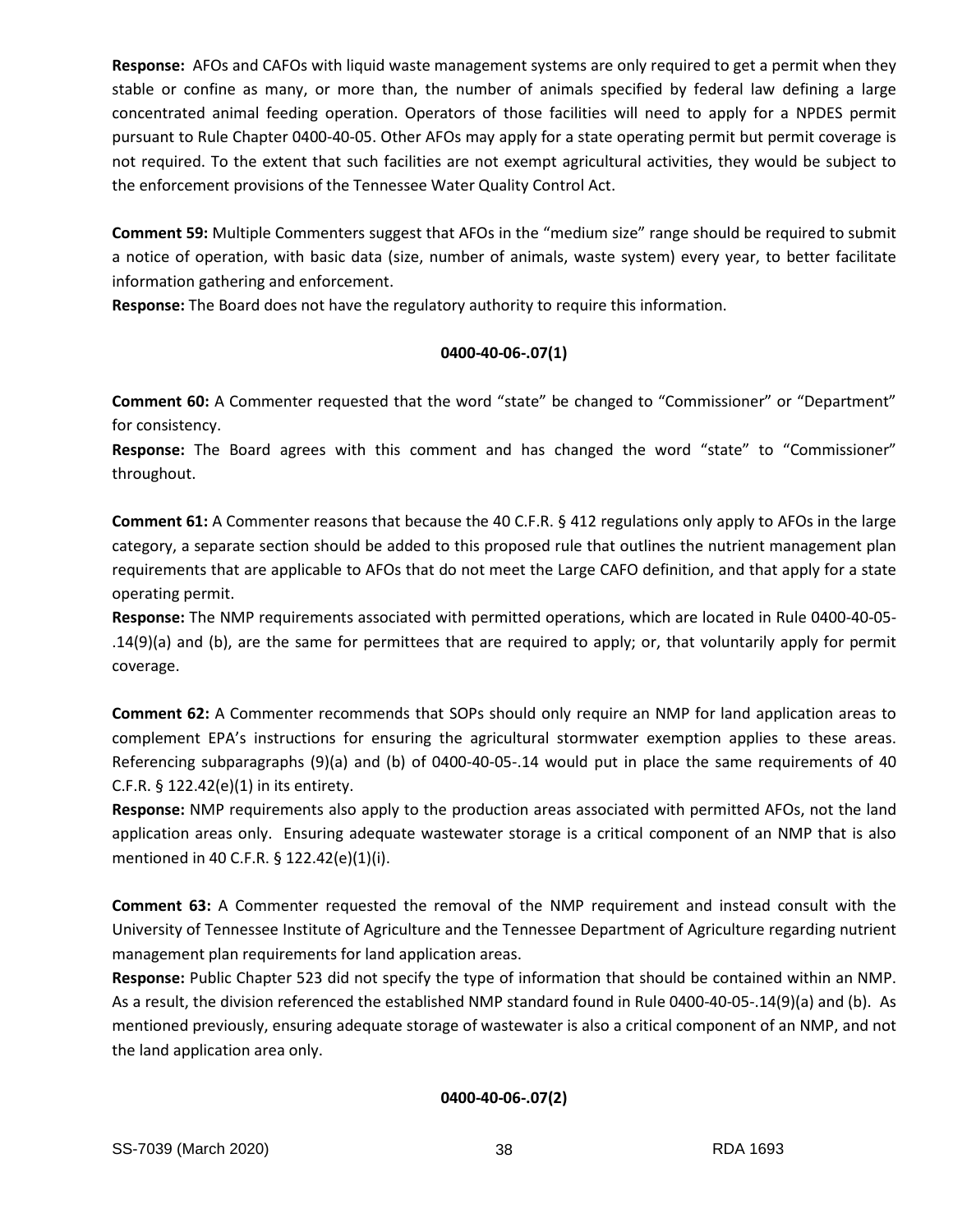**Comment 64:** A Commenter expressed concern regarding references to subparagraphs (9)(a) and (b) of 0400-40-05-.14 indicating the entire section references waste management outside of the land application area; and also makes reference to applicable effluent limitations and standards. The Commenter does not believe there can be a reference to effluent limitations and standards in an SOP.

**Response:** Site-specific NMPs contain information regarding wastewater storage practices, in addition to proper land application practices. The production area and land application area(s) are both essential components of an NMP. The Commenter is correct that effluent limitations do not apply to non-discharging systems, so the term has been removed. SOPs do not authorize discharges, so any discharges are prohibited unless the facility has an NPDES permit.

**Comment 65:** A Commenter requested clarification regarding AFOs that the "activity" referenced in this language is referring to discharges and not the operation of the AFO.

**Response:** NPDES permitting will only be required for operations that discharge. Other operations may voluntarily apply for an NPDES permit, but are not required to unless they discharge. However, all large operations, as mentioned in 0400-40-05-.14(1), which utilize liquid waste management systems are required to apply for coverage under an SOP. If a large operation that does not discharge wishes to obtain an SOP instead of an NPDES permit, it may do so.

# **0400-40-06-.07(3)(c)**

**Comment 66:** A Commenter recommends that TDEC check with USDA-NRCS, as ASM software may be scheduled for phase-out/replacement soon.

**Response:** The Board appreciates this insight. The rule has been modified to indicate the "most current version of USDA-NRCS's Animal Waste Management (AWM) software."

**Comment 67:** A Commenter states that an SOP should not place permitting requirements on the production area.

**Response:** The Board disagrees with this comment. The production area is an important component in protecting water quality, and the wastewater produced there is required to be properly managed to prevent impacts to waters.

# **0400-40-06-.08 Pump and Haul**

Based on comments received and further internal consideration, this section of the rule has been reserved for future rulemaking.

# **0400-40-06-.09 Collection Systems**

**Comment 68:** A Commenter indicates that "Collection systems" should be defined.

The final rules include the definition of sewerage system from the Act. The usual meaning of the term "collection" in the English language in combination with the definition of "sewerage system" is sufficient to identify the activity under jurisdiction of this rule. The rule does not intend to prescribe any specific boundaries to the designs of any type sewerage system.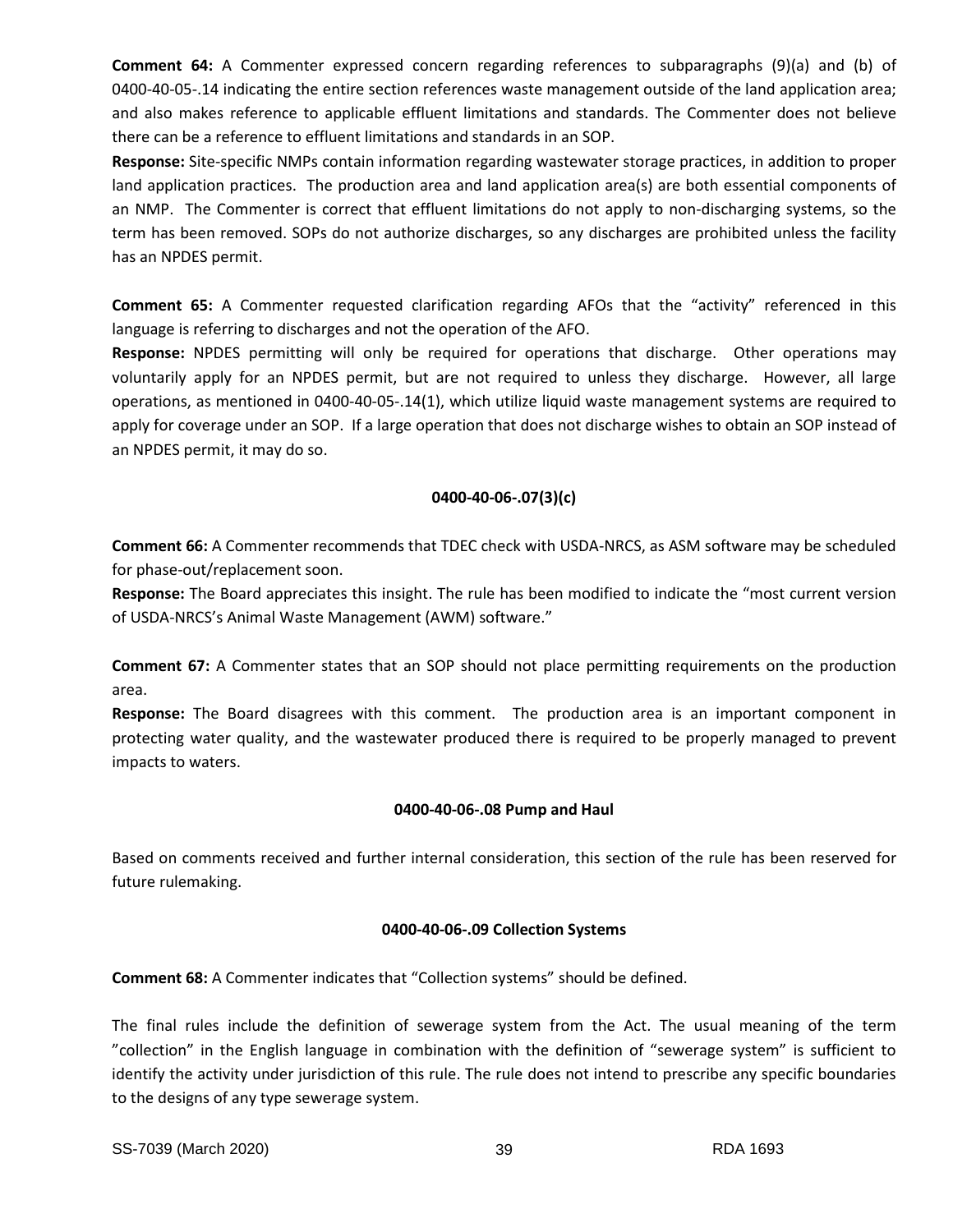**Comment 69:** A Commenter indicates that monitoring, inspections, and reporting should be required. **Response:** Monitoring, recording, reporting, and inspection requirements as determined necessary by the commissioner are required in Rule 0400-40-06-.05.

## **0400-40-06-.09(2)**

**Comment 70:** A Commenter indicates that the public sewerage system should not mandate that tanks in possession of the user be owned by the public sewerage systems. Furthermore, the Commenter indicates that many homeowners prefer to have ownership interests and some systems mandate or allow such ownership. **Response:** This provision has been changed to allow the public entity to own or control these tanks, consistent with changes made in Rule 0400-40-05-.07(2)(c).

# **0400-40-06-.09(3)**

**Comment 71:** A Commenter indicates that the proposed language "in limited circumstances, selected corporations may be approved to operate collection systems" needs clarification. The Commenter indicates that no discussion or description of what those limited circumstances are or what the qualifications or the corporations must be, and requests that this rule be revised to recognize all allowed forms of owner/operator status.

**Response:** The rule addresses the limited circumstances in which an entity other than a government may own a collection system. The rule specifically identifies a corporation with a demonstrated capacity to provide the managerial and operational resources necessary to maintain its sewerage system. It identifies a resort as an example of such a corporation.

**Comment 72:** A Commenter indicates that paragraph (3) should be deleted in its entirety as the requirement is taken from Tennessee Code Annotated section 68-221-402 related to septic tanks rather than Tennessee Code Annotated section 68-221-102.

**Response:** The collection sewerage systems regulated by this rule require a permit under Tennessee Code Annotated section 69-3-108(b) or (c). These primarily occur as satellite collection systems discharging into a public sewerage system of another. It is not the intent of this rule to provide any alternative to subsurface disposal systems regulated in Rule Chapter 0400-48-01.

# **0400-40-06-.10 Non-Potable Reuse**

# **General**

**Comment 73:** A Commenter wants to resolve the potential conflict between purveyors of reclaimed water encroaching on potable water only service districts created by local demographics and utility boundaries. It is anticipated that lawn irrigation desires will result in revenue loss from the potable water utilities to the reclaimed water utility.

**Response:** This rule does attempt to either encourage or discourage reuse for lawn, landscape, and athletic field irrigation, or in-residence flushing water connections (if allowed by local building codes) under the non-potable reuse classification of "unrestricted urban reuse." Business or contractual resolution of conflicts between reclaimed wastewater providers and potable water service with overlapping service areas is not a subject for this rule.

SS-7039 (March 2020) 40 RDA 1693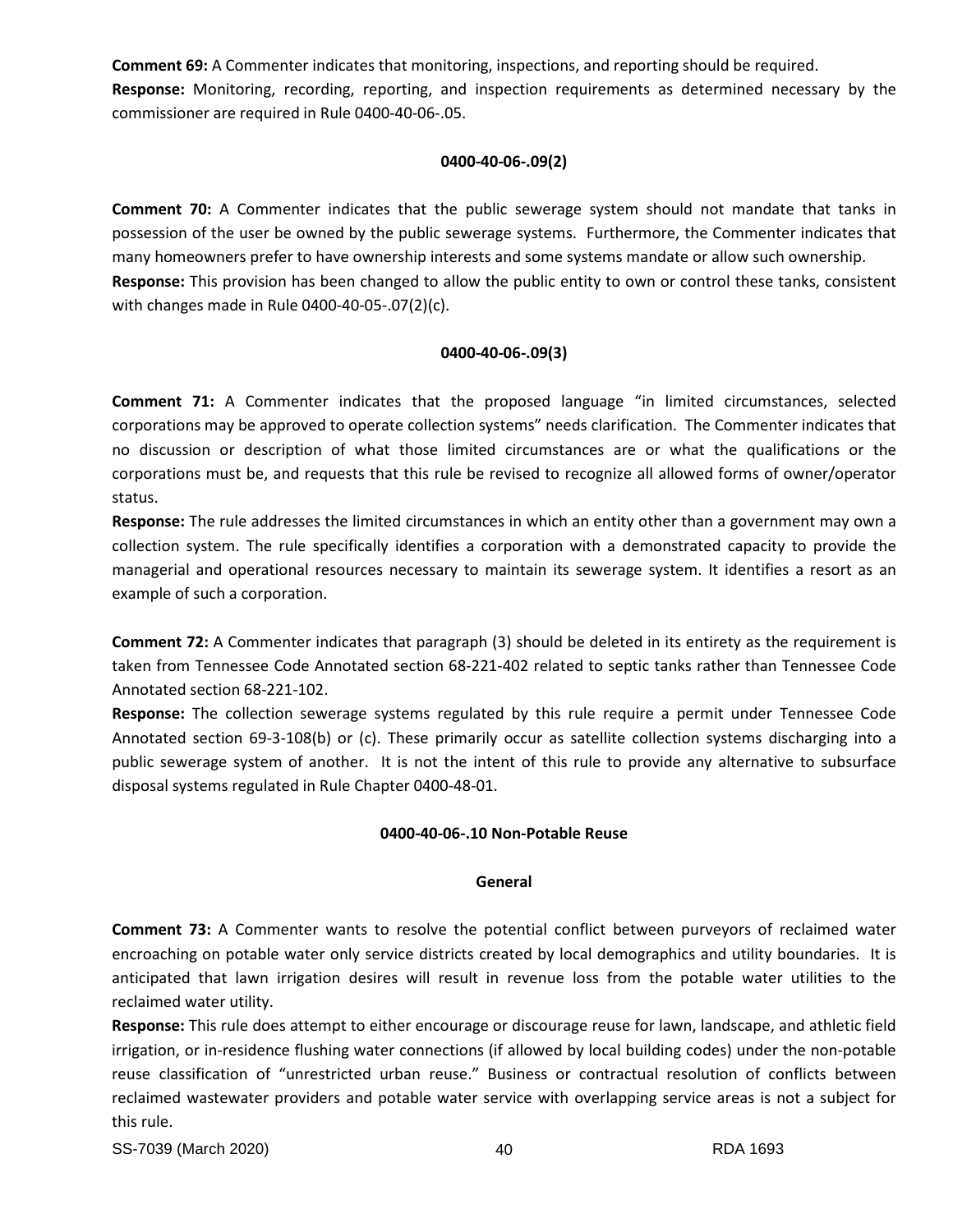**Comment 74:** Commenters maintain that the proposed rules do not provide incentives for reuse.

**Response:** The Board has the responsibility to both encourage land application and reuse as alternatives to surface discharge and to protect the public by providing for the proper operation and maintenance of wastewater collection and treatment systems and the proper disposal of treated wastewater. Non-potable reuse of municipal and industrial wastewater in Tennessee is already approaching seven million gallons per day during certain times of the year. Existing incentives for reuse include:

- a. Reduction of nutrient and oxygen limiting compounds in receiving waters (i.e., preservation of assimilative capacity of ecologically stressed receiving waters);
- b. Preservation of vegetation and landscaping for ornamental and recreational areas;
- c. Sale of reuse water; and
- d. Avoidance of wastewater surcharges by diversion to irrigation.

This modified version of the proposed rule will provide for a wasteload allocation up to 25% of the reuse when the reuse can be demonstrated to be sufficiently consistent and resilient year-round with alternatives available in the event of lost demand.

**Comment 75:** Commenters believe this entire section is better suited in Rule 0400-40-05. Most reuse is documented through NPDES permits and it is unnecessarily confusing to have these rules in a separate chapter. **Response:** Because reuse of reclaimed wastewater is a non-discharging means to dispose of wastewater, the regulations are more appropriately promulgated in this rule chapter. Legally, that will have no impact on how the rules are implemented; NPDES permits that contain reuse elements must incorporate the requirements set out in this rule.

**Comment 76:** A Commenter indicated TDEC's decision to issue regulations rather than relying on internal guidance is a positive step forward.

**Response:** The Board appreciates the comment.

# **0400-40-06-.10(1) Scope**

# **0400-40-06-.10(1)(a)**

**Comment 77:** A Commenter wants to change "Non-Potable Reuse" to "Water Reuse."

**Response:** The Board does not concur. This rule only authorizes two categories of reuse, both of which are nonpotable.

**Comment 78:** Commenters do not want to limit or restrict reuse to the extent that it actually restricts legitimate reuse.

**Response:** The Board's intention in this rule is not to restrict legitimate categories of reuse, but to authorize appropriate permitting of Restricted and Unrestricted Urban Reuse and to allow continued investigations of other legitimate categories of potable and non-potable reuse. The rule has been revised to indicate which types of reuse are beyond the scope of this rule (meaning, these may be authorized by TDEC under its statutory authority) and what is prohibited.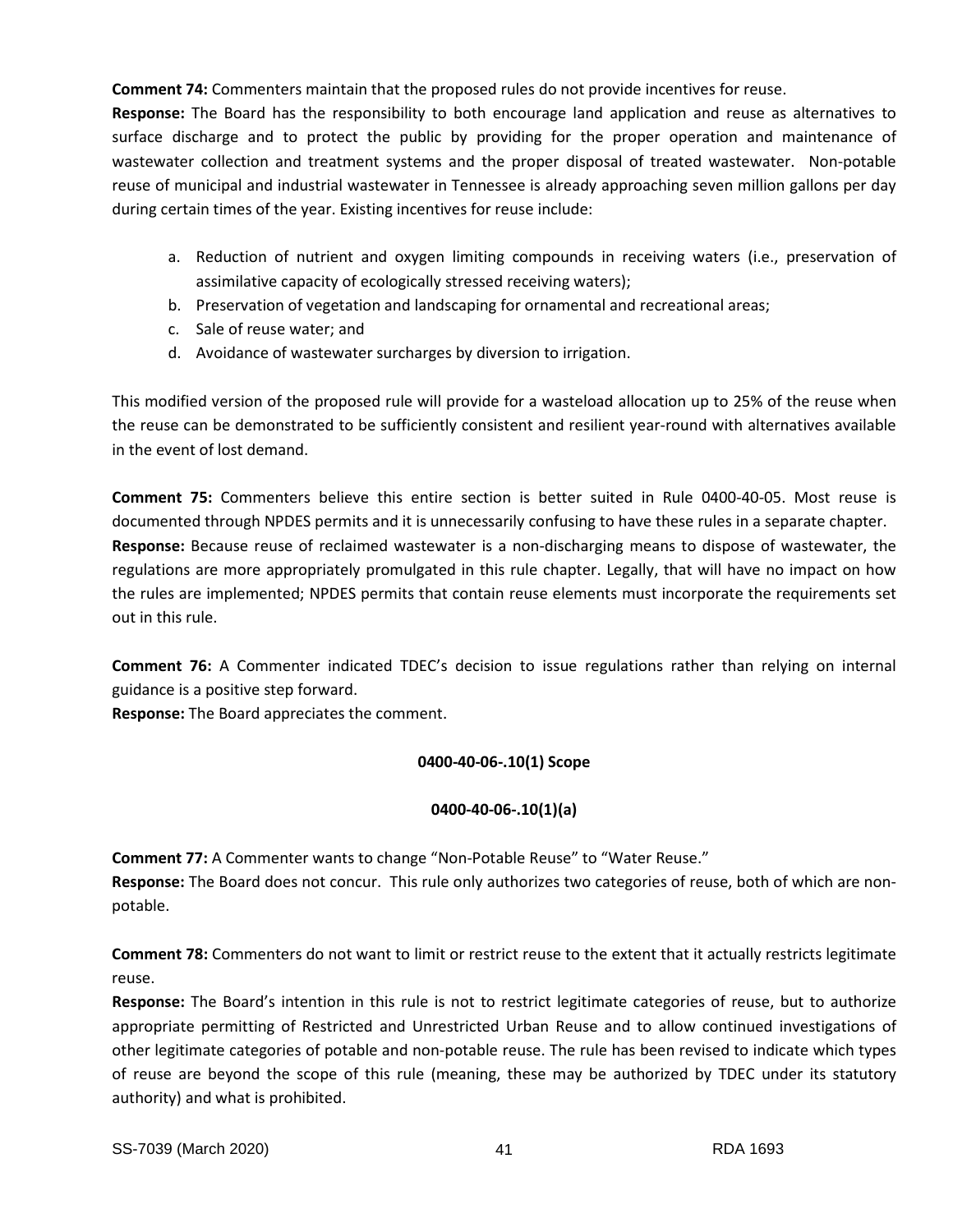**Comment 79:** Commenters request the deletion of all language other than the first sentence.

**Response:** Defining the scope of reuse addressed by this rule is important and should not be omitted. There would be no reason for this section if only the first sentence remains since it is essentially in statute.

**Comment 80:** Several commenters state that the rules should not prohibit potable reuse.

**Response:** Standards for design and operation of potable reuse systems are not mature enough nor demonstrated in Tennessee sufficiently to be authorized in this rule at this time. The final rule, however, does not prohibit pilot projects approved and monitored by the Commissioner for the purposes of investigation and establishing future conditions for implementation for potable or additional categories of non-potable reuse.

**Comment 81:** Commenters maintain that rules should not prohibit groundwater recharge.

**Response:** Groundwater recharge in Tennessee is currently covered by the UIC program, which limits injection to water that meets drinking water standards. Any proposal to pilot non-potable groundwater recharge or indirect potable reuse using groundwater as an environmental buffer would have to comply with UIC regulations and standards. The final rules do not prohibit conducting pilot projects or demonstrations to provide data on potential reuse conducted in full compliance with UIC requirements.

**Comment 82:** Commenters object to the language that apparently attempts to apply water withdrawal criteria by limiting non-potable reuse to less than 5% reduction of the 7Q10 flow of the receiving stream. Reuse water is not a withdrawal.

**Response:** The final rule removes the reference to the 7Q10. Although reuse does have the potential to reduce in-stream flow, the Tennessee Water Quality Control Act encourages reuse.

**Comment 83:** Commenters agree that the volume of reuse related to the 7Q10 should be evaluated to ensure that water quality is not adversely affected in receiving streams. **Response:** Please see Response to Comment 216.

**Comment 84:** A Commenter asserts that TDEC uses and applies the term "new or expanded" to "wastewater discharge" in proposed Rule 0400-40-06-.10(1)(a) and to "reuse of reclaimed wastewater" in -.10(3)(a) but does not apply the term as required to surface waters as required by Tenn. Code § 69-3-108(e). TDEC must explain why it can employ the concept of "expanded" discharge in these contexts, but not where statutorily required in § 69-3-108(e). $12$ 

**Response:** The Board does not agree with the premise of this comment. Other rule chapters refer to "new or increased discharges," which is the same thing as "new or expanded discharges." Moreover, this comment addresses other rule chapters, and is thus outside of the scope of this rulemaking.

**Comment 85:** Proposed Rule 0400-40-06-.10(1)(a) states that TDEC reserves the right to limit the use of nonpotable reuse of reclaimed wastewater that causes a greater than five percent reduction of the 7Q10 flow of the receiving stream. It is unclear whether this potential limitation can be imposed at any time, or whether it is triggered only when 7Q10 flow levels are reached, and TDEC should clarify the intent of the proposed rule or modify it.

**Response:** The Board has removed the 7Q10 calculation from the rule.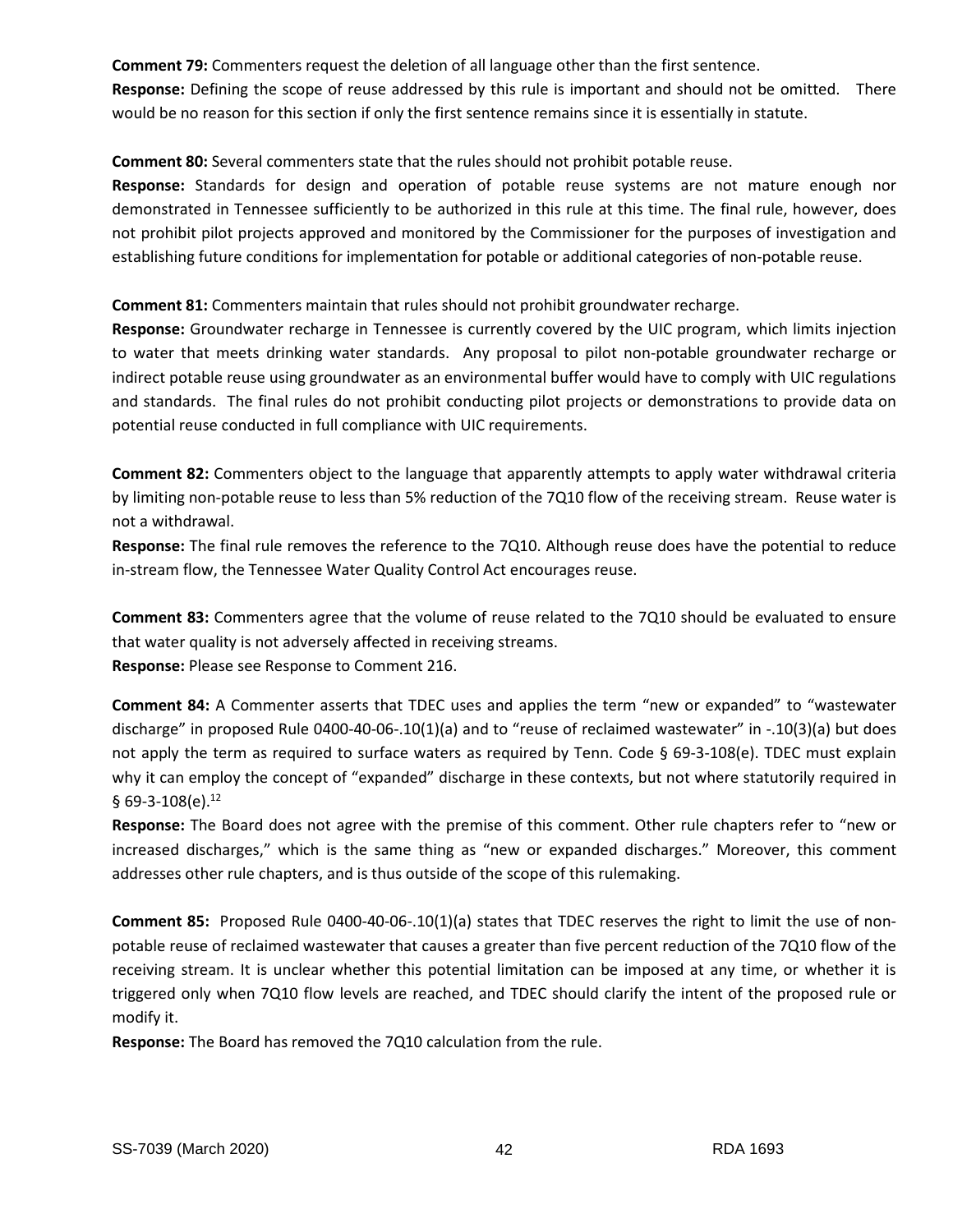**Comment 86:** A Commenter indicates that TDEC needs to clarify when the consideration of alternatives to nonpotable reuse of reclaimed wastewater are applicable. Further, TDEC needs to clarify what alternatives are acceptable when an alternative is required.

**Response:** The rule specifically discusses non-potable reuse of reclaimed wastewater as an alternative to surface discharge not vice versa. There are multiple types of non-potable reuse as characterized by the 2012 EPA Guidance on Reuse whose classifications have been adopted by this rule. Some of the classifications are in place by permit now and are procedures prescribed by this rule; there are other classifications that may require additional investigation and consideration in light of existing rules; and in addition there are those classifications which are currently covered by other rules.

**Comment 87:** Commenters assert that the phrase, "…and is not intended to be applied in excess of the uptake rate of vegetation…" is more appropriate to the provisions applicable to land application (0400-40-06-.06) than the provisions applicable to non-potable reuse.

**Response:** The distinction between land application and reuse is important. In land application, sufficient soil and detention time is available for significant aerobic and anaerobic bacterial action in addition to evapotranspiration and plant uptake. This additional time and bacterial action should complete advanced treatment of the applied wastewater. In reuse there is no guarantee that sufficient soil or time for adequate additional treatment is available; the only treatment factor assumed in the reuse scenario is direct plant uptake and whatever evaporation that occurs. The text will remain.

**Comment 88:** Commenters indicate that the statement, "Moreover, the Division reserves the right to limit nonpotable reuse of reclaimed wastewater that causes a greater than five percent reduction of the 7Q10 flow of the receiving stream." suggests that the state of Tennessee has a right to "wastewater to be discharged." But no such right is established in the TWQCA since wastewater is not included in the definition of waters. **Response:** The text has been removed from the final rule.

# **0400-40-06-.10(1)(b)**

**Comment 89:** A Commenter requests that a new paragraph (b) be added as follows: (Table 4-3 of the 2012 EPA Guidelines for Water Reuse is provided.)

**Response:** The Board is not addressing all types of non-potable reuse sources of reclaimed water as Table 4-3 cited in 2012 EPA Guidelines in this edition of the Rule, but rather indicating that reuse in this rule is the reuse of reclaimed wastewater; the cited Table 4-3 is not limited to reclaimed wastewater. The text will remain.

**Comment 90:** A Commenter requests that part 3 of this subparagraph be deleted in its entirety, indicating that reclaimed water should not be prohibited on sites that produce and treat the wastewater.

**Response:** The text is not prohibiting use of reclaimed water on a wastewater treatment plant site, but rather ensuring that plant water that is recycled within in a wastewater process within the plant is not regulated by this section. The distinction is significant and remains in the text.

**Comment 91:** A Commenter questions if the reference be to 0400-40-06-.06 and not 0400-40-06-.07. **Response:** The correction has been made.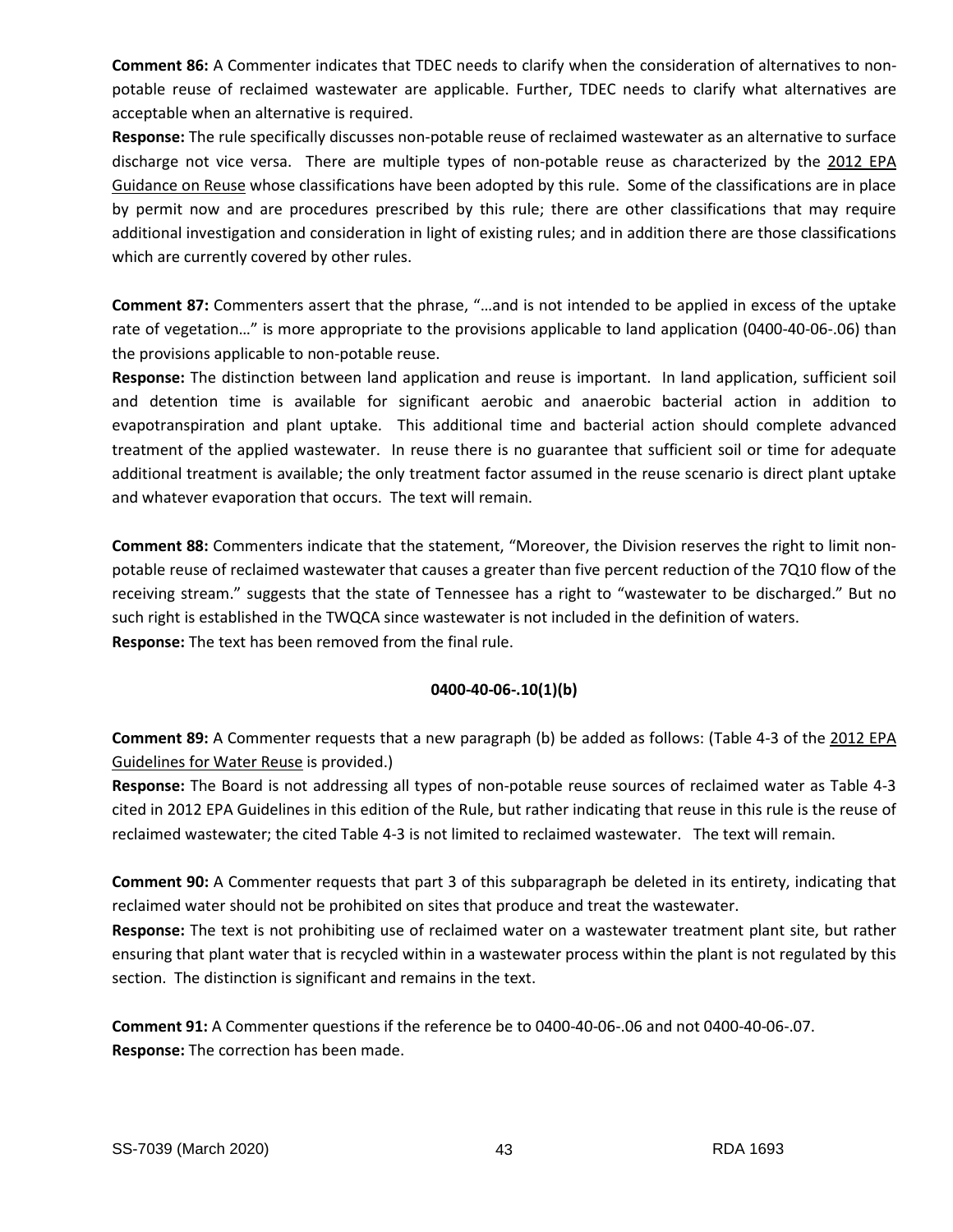**Comment 92:** A Commenter questions whether this includes reuse water for irrigation landscaped areas and other non-industrial type processes? If so, then the likelihood of human contact increases and the activity should be permitted as unrestricted public access.

**Response:** No. Part (b)1 refers to water covered by land application; part (b)2 to water whose source is other than wastewater; and parts (b)3 and (b)4 are for recycled water within a treatment or industrial process generally not exposed to the general population.

# **0400-40-06-.10(1)(c)**

**Comment 93:** Commenters insist that current subparagraph (c) should be deleted in its entirety. The rule should address direct and indirect potable reuse and not prohibit it.

**Response**: The final rule has been modified to indicate that potable reuse is outside the scope of this rule, not prohibited.

**Comment 94:** Commenter believes that under no circumstances should the commissioner get in the business of approving resale of reuse water.

**Response:** The Board believes that the end user must have a clear understanding of the nature of reclaimed water to distinguish the water from potable water, to protect public health and to ensure the fit-of-purpose principle is established in the contracting process. Approval of individual contracts or sales is not regulated, rather an agreed standard contract is approved once by the Commissioner in concert with the provider of reclaimed water and the end-user of that water that conveys the nature and restrictions appropriate to the use of reclaimed water. This agreement is a critical step in the education of purchasers of reclaimed water.

**Comment 95:** A commenter requests specific language be provided as to how the Commissioner's approval is to be obtained and under what conditions.

**Response:** The Board delegates the approval to the Commissioner who executes that approval authority via a State Operating Permit (SOP) or additions to an existing NPDES permit to a purveyor of reclaimed wastewater. Subsequent sales to other sites and for other uses is to be regulated by the end-use agreement the general format of which has been approved in the initial request for permission to sell or provided reclaimed wastewater.

**Comment 96**: A commenter recommends that the term "impoundment" be defined in the regulation. **Response:** The Board concurs. A definition for surface impoundment/impoundment has been added to the rule. Note: any impoundment that has a provision for discharge requires an NPDES permit.

**Comment 97:** A commenter believes the SOP regulations appear to prohibit environmental reuse. **Response:** The final rule clarifies that environmental reuse is not within the scope of this rule.

**Comment 98:** A commenter believes that TDEC needs to explain why it is prohibiting the environmental reuse of non-potable reclaimed water and why there is a distinction from waters included in NPDES provisions. **Response:** The final rule clarifies that environmental reuse is not within the scope of this rule. To the extent that environmental reuse involves the discharge of reclaimed wastewater to wetlands, streams, or other waters of the state, that activity would require an NPDES permit rather than an SOP.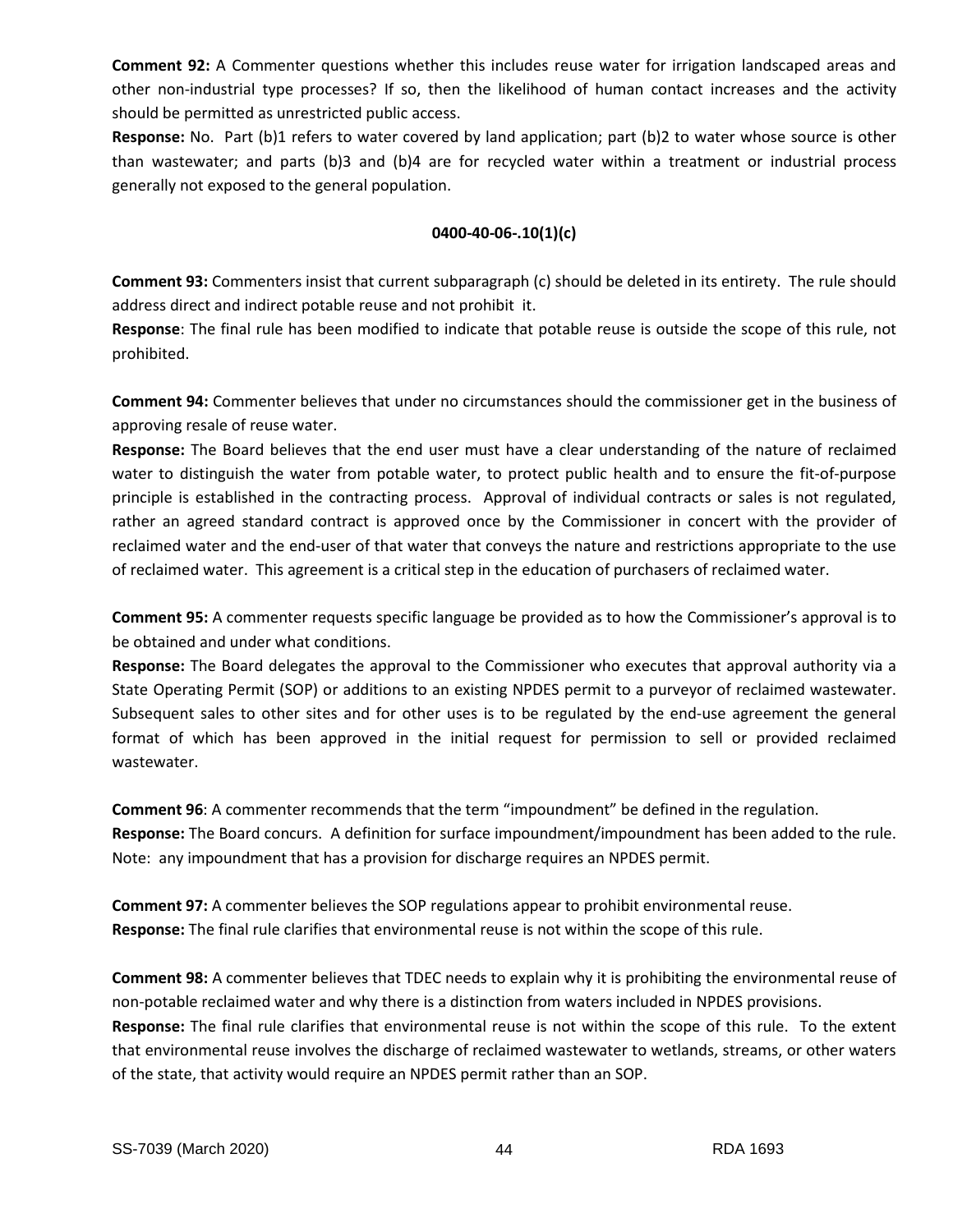**Comment 99:** Comments were received insisting that there is no regulatory basis for prohibiting reuse in impoundments with restricted access, reuse in impoundments with unrestricted access, environmental reuse, and groundwater recharge for non-potable reuse. These activities would require additional regulatory approval as set out in 0400-40-06-.05(4)(b) and (c).

**Response:** The final rule clarifies that these activities are not within the scope of this rule. To the extent that these activities involve the discharge of reclaimed wastewater to wetlands, streams, or other surface waters, it would require an NPDES permit. Groundwater recharge would require a UIC permit.

**Comment 100:** Commenters suggest replacing "The following activities are prohibited" with the following language since there is nothing in state or federal law to prohibit the listed activities. "(c) The following activities are not authorized under 0400-40-06-.10 Non-Potable Reuse."

**Response:** The final rule has been changed to indicate specific activities are outside the scope of the rule, rather than prohibited.

**Comment 101:** Commenters recommend deleting any reference to potable reuse since this provision clearly applies only to non-potable reuse.

**Response:** The final rule has been changed to indicate that potable reuse is outside the scope of the rule, rather than prohibited.

**Comment 102:** Commenters recommend revising (1)(c)5 and 6. to read:

5. The discharge of reclaimed wastewater into surface waters as they are regulated through the NPDES program.

6. Excess utilization of reclaimed water that results in ponding or a nuisance to adjacent properties.

**Response:** The final rule has been amended. An NPDES permit would not be available for "excess utilization of reclaimed wastewater" so that provision has been maintained as a prohibited activity.

# **0400-40-06-.10(2)[1](#page-44-0)**

**Comment 103:** A Commenter recommends changing "reclaimed wastewater" to "reuse water." **Response:** The Rule applies only to reclaimed wastewater intended for reuse.

**Comment 104:** A Commenter wants to change Subparagraphs (2)(c) and (d). Not sure why reference to U.S. Department of Agriculture and other rules is necessary.

**Response:** The Board concurs in striking the reference but asserts that consultation with additional agencies to support the growth of reuse regulations is both prudent and necessary in the future.

**Comment 105:** A Commenter requests clarification to Subparagraph 2(e) and (f), indicating that clarification is needed as to what body contact would be restricted.

**Response:** The definitions in Categories (e) and (f) are not authorized in 0400-40-06-.10 and are included solely to parallel the 2012 EPA Guidance. If authorized in the future, additional definitions and requirements will be promulgated in the Rule amendment.

<span id="page-44-0"></span>SS-7039 (March 2020) 45 RDA 1693  $1$  The definitions from the proposed rule that were in Rule 0400-40-06-.10(2) have been moved to the definitions section of this rule chapter. When referring to rule numbers in these responses to comments, the Board refers to the numbering from the draft rule. In the final rule, later sections are one number lower due to the deletion of this section.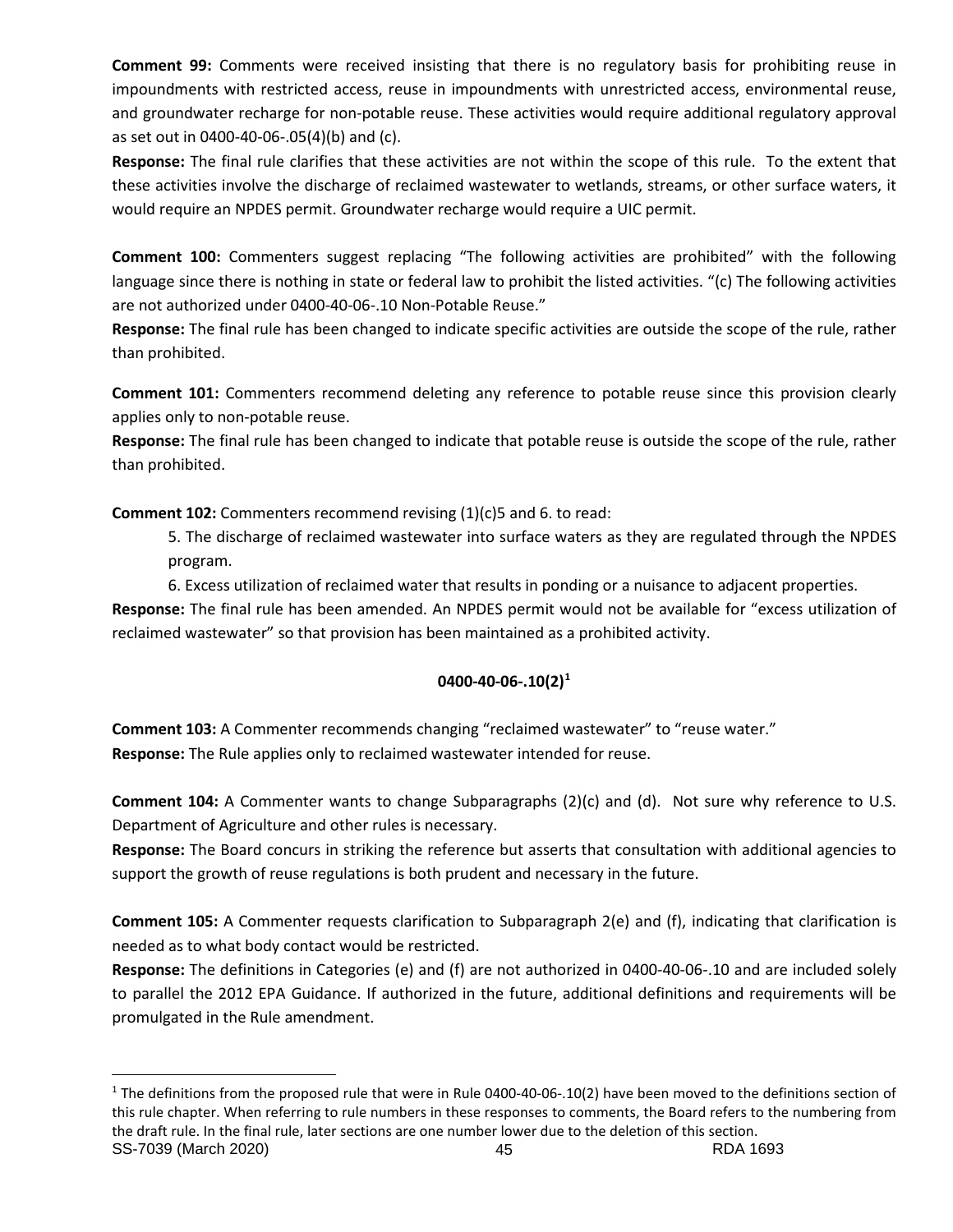**Comment 106:** A Commenter wants clarification in subparagraph 2(g) as to what receiving waters would preclude the use of reuse water in the NPDES provisions of Chapter 5.

**Response:** The environmental reuse category is outside the scope of this rule. The definition is provided to match the 2012 EPA Guidance categories of non-potable reuse. Reuse that involves a discharge to surface waters is subject to NPDES regulations.

**Comment 107:** A Commenter recommends the addition of a new paragraph. "Indirect Potable Reuse" is the augmentation of a drinking water source (surface or groundwater) with reclaimed water followed by an environmental buffer that precedes normal drinking water treatment.

**Response:** At this point, the Board is not ready to adopt rules for potable reuse. This is an area of high sensitivity, and requires further study, consideration, and stakeholder engagement. However, the final rule clarifies that potable reuse is not prohibited, but instead outside the scope of this rule at this time.

**Comment 108:** A Commenter recommends the addition of new paragraph. "Direct Potable Reuse" is the introduction of reclaimed water (with or without retention in an engineered storage buffer) directly into a water treatment plant, either collocated or remote from the advanced wastewater treatment system.<sup>3</sup> **Response:** Please see Response to Comment 241.

**Comment 109:** A Commenter thinks TDEC should clarify the meaning of "environmental reuse" of non-potable reclaimed wastewater.

**Response:** The definition tracks the 2012 EPA Guidance. The current rule does not foresee the permissibility of environmental reuse as an SOP. Environmental reuse may be allowable through the NPDES program, but would be subject to all applicable regulatory requirements.

**Comment 110:** Commenters suggest that the definitions of the non-potable use classifications be moved to 0400-40-05-.02 and modified.

**Response:** The Board does not concur. Section 0400-40-05 deals with NPDES permits.

# **0400-40-06-.10(3) Application and Review**

# **0400-40-06-.10(3)(a)**

**Comment 111:** A Commenter believes that the horizontal distances of 10 feet apart between potable water and reclaimed water is unnecessary with most piping other than concrete.

**Response:** The Board does not concur. This is a standard water and wastewater design and construction principle applied to reuse water distribution systems.

**Comment 112:** A Commenter recommends that construction standards should be clarified to prevent crosscontamination between non-potable reuse water and drinking water.

**Response:** No additional specific set of construction standards is necessary for reclaimed or reuse water. This paragraph incorporates the same principles as between drinking water distribution systems and wastewater collection/pumping systems that have proved effective for many years.

**Comment 113:** A Commenter recommends that TDEC also consider adopting a standard labeling practice for non-potable pipes, such as a purple color scheme.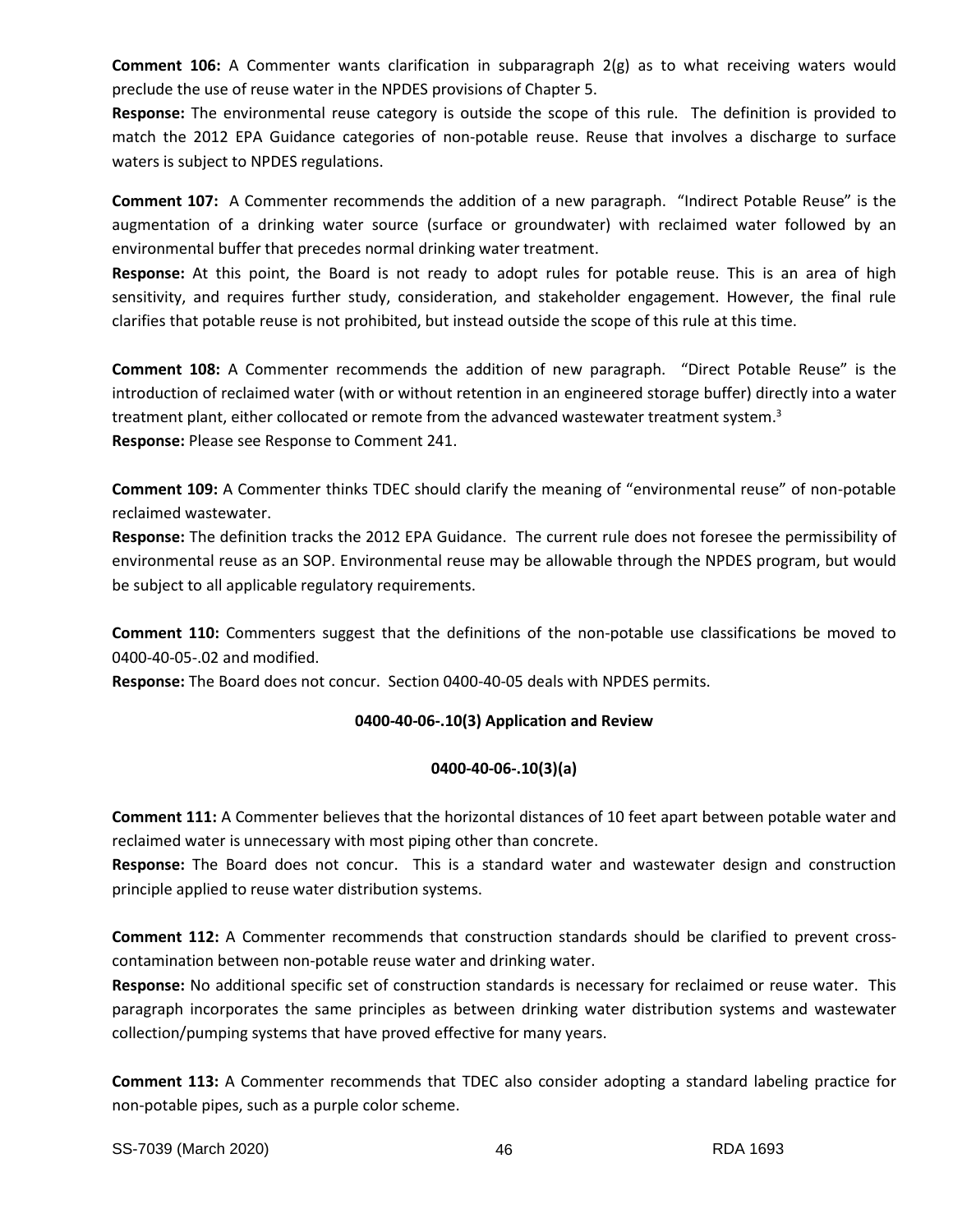**Response:** The final rule adds a reference to "purple pipe" as the standard identification method for reuse distribution systems.

**Comment 114:** Commenters are of the opinion that this provision does not distinguish between the quality of non-potable reclaimed wastewater from other wastewaters and should be revised to read as follows: "Nonpotable reclaimed wastewater and potable water systems should be located at least 10 feet horizontally, or at least 18 inches vertically, apart from each other if practicable. However, if the non-potable reclaimed wastewater and potable water systems are located within 10 feet horizontally and 18 inches vertically of each other, the non-potable reclaimed wastewater system shall be treated as if it were conveying wastewater that does not meet the treatment requirements of (4) (c)."

**Response:** This change has not been made in the final rule, which is sufficiently clear.

**Comment 115:** A Commenter recommends this provision be renamed Reclaimed Water Management Plan. **Response:** The rule refers to reclaimed wastewater, which is an accurate description.

**Comment 116:** A Commenter recommends deleting subdivision (b)1 in its entirety.

**Response:** The final rule has been changed to require a description of treatment for reuse, discharge, or land application.

**Comment 117:** Commenter wants the requirement that permit renewal applicants submit an updated Reclaimed Wastewater Management Plan (RWMP) if there is a "material change in end user requirements" should be clarified.

**Response:** The final rule states that a material change includes water quality, delivery pressure or location, and whenever the end user becomes a purveyor of reuse water himself.

**Comment 118:** A Commenter wants a definition of what constitutes a "material change," leaving considerable discretion to TDEC. Further, the wastewater could "change hands" more than once before reaching the end user. In such a case, it is unclear who needs to update their RWMP and when. TDEC needs to clarify what constitutes a "material change" and write this in a way that checks every stage "from cradle to grave." **Response:** Please see Response to Comment 251.

# **0400-40-06-.10(3)(c)**

**Comment 119:** A Commenter believes this section should be eliminated in its entirety. It is not an appropriate role for TDEC to review and approve each metered recipient's user contract or to specify any requirements for such agreements.

**Response:** The Board does not concur. End users must be aware of, and subject to, any limitations on the reuse of reclaimed wastewater.

**Comment 120:** A Commenter recommends that end users be educated as to best management practices to protect cross-contamination and improper use, including setbacks, and compliance should be monitored. **Response:** The Board concurs; this is the primary purpose of the End User Service Agreements.

# **0400-40-06-.10(3)(d)**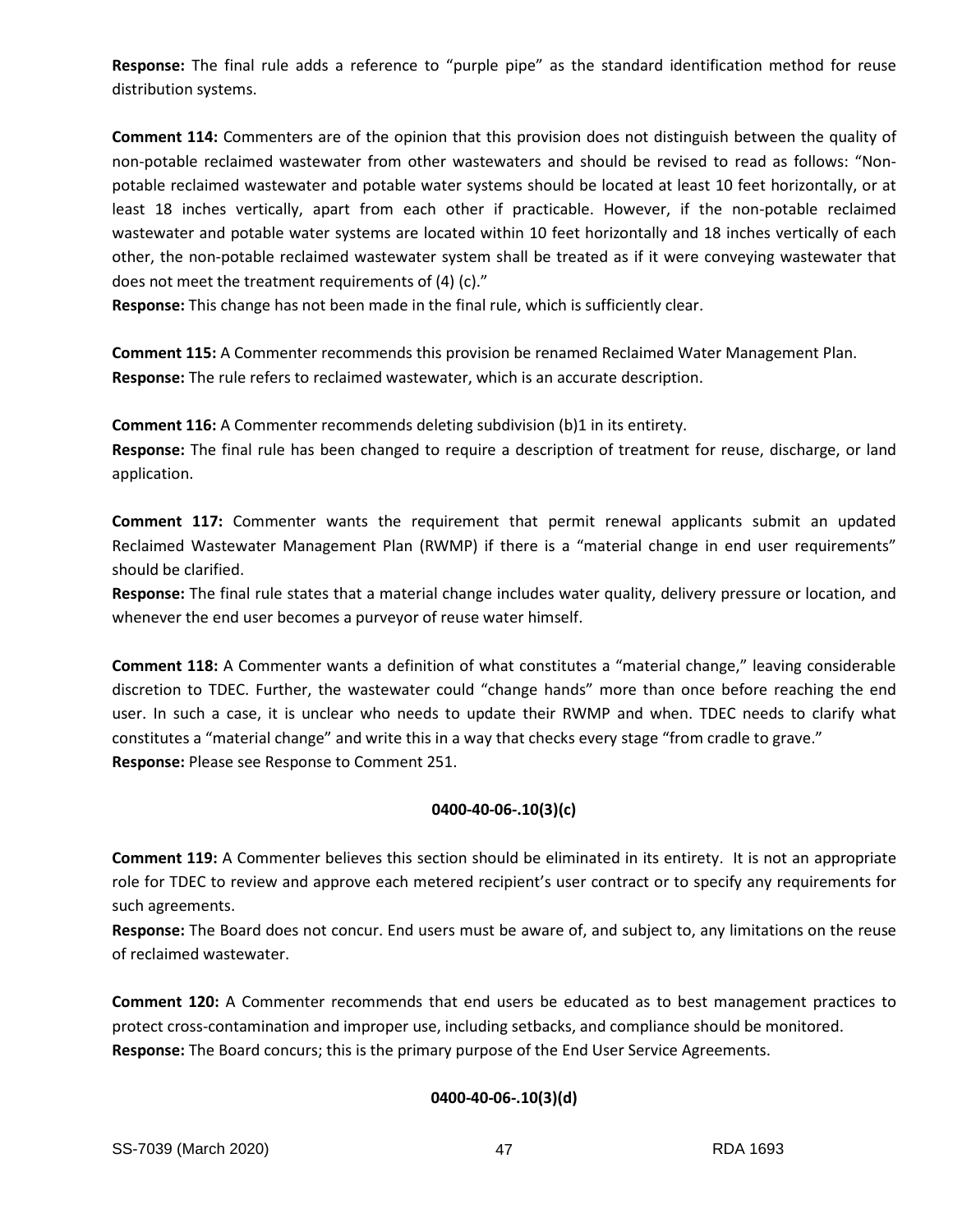**Comment 121:** A Commenter recommends elimination of part 2 of this subparagraph in its entirety, indicating that the stated language is simply unnecessary and is counterproductive to reuse. **Response:** Part 2 of this subparagraph has been eliminated from the final rule.

**Comment 122:** A Commenter indicates that the language in parts 1 and 2 of this subparagraph is circular. TDEC is placing restrictions on our ability to expand both our NPDES permit and our reuse system.

**Response:** Part 2 of this subparagraph has been eliminated from the final rule and the requirements to demonstrate a back-up plan in case the reuse option is no longer available have been clarified.

**Comment 123:** A Commenter indicates that the requirement for alternatives for reuse to be demonstrably available is necessary to protect water quality.

**Response:** The long-term benefits of resource preservation through reuse of reclaimed warrants its safe and environmentally protective expansion. Loss of reuse opportunities is not a valid reason for failure to meet NPDES permit or SOP requirements. The RWMP must address this issue.

**Comment 124:** A Commenter indicates that the SOP regulations do not clarify when the requirement to consider alternatives to discharge under T.C.A. § 69-3-108(3) apply to the non-potable reuse of reclaimed wastewater. **Response:** SOPs do not govern discharges. Those are regulated through the NPDES program, so this clarification is not appropriately placed in the SOP chapter. Moreover, the Commissioner has already established in guidance (Design Criteria) and in permit negotiations that expansion of discharges will only be considered in the context of a life cycle cost analysis of alternatives which must include land application and beneficial reuse of reclaimed wastewater as an alternative to a new or increased discharge.

**Comment 125:** A Commenter indicates that the only alternatives are land application permitted by an SOP or a NPDES-permitted discharge to surface waters. TDEC needs to explain why it is limiting alternatives to only these two options. Alternatively, if that's not the intention of TDEC, TDEC needs to incorporate some language like, "alternatives include, but are not limited to …."

**Response:** The Board has changed the language as recommended.

**Comment 126:** A Commenter indicates that since non-potable reuse and land application are both covered by SOPs, the application for the reuse SOP could also include a request to authorize both the land application contingency.

**Response:** Agreed. This process is in effect at this time; SOPs and NPDES permits may include land application and reuse provisions.

**Comment 127:** A Commenter questions whether this section refers to a permitted reuse activity that no longer has the proposed alternative.

**Response:** Yes, the Board intends that this applies to the potential loss of a water reuse opportunity. NPDES permits and SOPs presume a high degree of discharge or disposal ability. Reuse, especially if dependent on end users, inherently possesses less wasteload satisfaction guarantees. Accordingly, a contingency plan is necessary in case the reuse option becomes unavailable in the future.

**Comment 128:** A Commenter indicates that the plan should be able to be freely amended as necessary. In addition, it is not clear who will be the permittee. This should be clarified.

**Response:** The amendment process for SOPs and NPDES permits are specified in the existing permits themselves. The permits would not be amended in the case of the expansion of the reuse system appropriately authorized up to the capacity of the reclaimed water production. Permit modifications would not be necessary for distribution system expansion.

The permittee is the entity holding the SOP or NPDES permit for the treatment of the wastewater and, therefore, responsibility for the production and/or delivery of the reclaimed water to the end user. The SOP or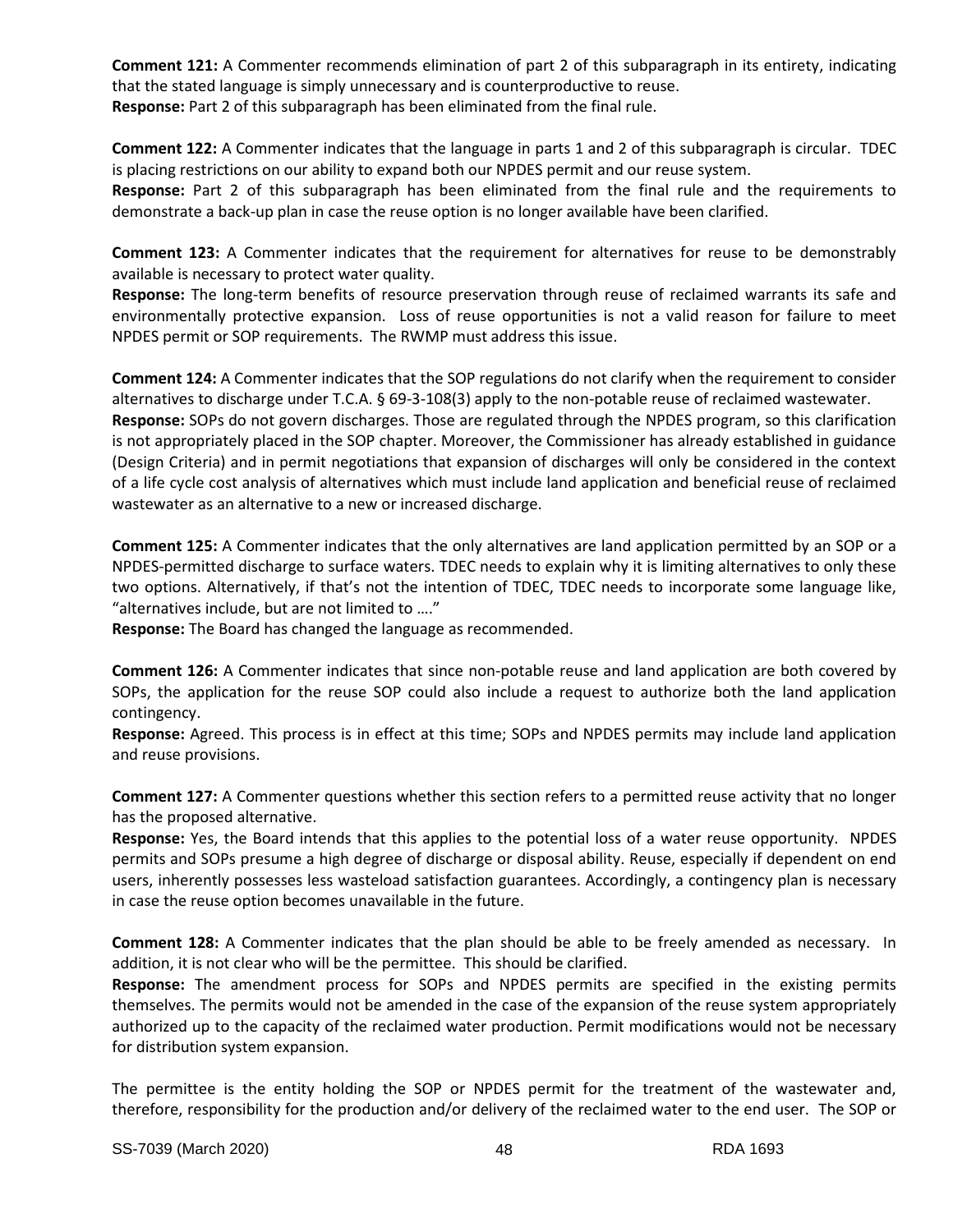NPDES permit holder may have the holder's own site or reclaimed water distribution system as a part of the holder's own system without separate and distinct end user customers. If an end user purchases reclaimed water for resale, that end user must obtain an SOP and all requirements of the reclaimed water permit holder applies to them; requirements would include the RWMP and engineering distribution system standards.

# **0400-40-06-.10(4)(c)**

**Comment 129:** Commenters would like to see sampling within the water system rather than at each end user. **Response:** The Board agrees that the primary responsibility of monitoring the quality of reuse water rests with the entity providing the reclaimed water and that the criticality of the reuse will dictate the need for point of delivery sampling. Unrestricted access of the public to reclaimed water requires periodic sampling to minimize exposure of pathogens to the public.

**Comment 130:** Commenters indicate that the effluent limitations should be more stringent to protect human health and water quality.

**Response:** Rule 0400-40-06-.10(4)(c) does not establish effluent limitations, which are defined in the Act as regulating discharges. Reuse of reclaimed wastewater pursuant to an SOP should not result in a discharge. The numeric standards in this rule have been tightened in accordance with the 2012 EPA Guidelines with the exception of applying *E. coli* limits instead of fecal coliforms.

**Comment 131:** A Commenter indicates that TDEC should require system operators to educate end users on the nutrient content of the reclaimed wastewater, and the consequences of over-application of nutrients (such as eutrophication and algal blooms in nearby surface water, such as ponds in golf courses). This could be incorporated into end user agreements in the section for the end user's responsibilities with respect to the appropriate and legal use of the reclaimed wastewater.

**Response:** Suggested minimum requirements and a template for the end user service agreements are more properly addressed through TDEC guidance than through rule.

**Comment 132:** A Commenter indicates that TDEC must also explain why the minimum standards and reporting frequencies in proposed Rule 0400-60-.10(4)(c) are protective of the State's waters.

**Response:** This rule does not authorize discharges to waters. Any such discharges must comply with NPDES (surface water) or UIC (groundwater) requirements. Moreover, reclaimed wastewater used in irrigation should not be applied in quantities exceeding vegetative update or evaporation; and it should not result in a discharge. Application rates will be reported on monthly MORs and excessive application amounts will be investigated. Research has indicated that overland flow, although not permitted in Tennessee, is almost as effective in removing contaminants as land application and the treatment standards for reuse exceed those for land application.

**Comment 133:** A Commenter requests the addition of, "Reuse in Impoundments, Environmental Reuse and Groundwater Recharge for Non-Potable Reuse" after "Agricultural Food Crops" in the table.

**Response:** Adding classifications or categories of reuse not authorized by this addition of the Rule would only be confusing.

**Comment 134:** A Commenter indicates that the minimum standards established for E. coli and chlorine residual for unrestricted reuse are less stringent than the existing requirements in some permits that allow unrestricted reuse.

SS-7039 (March 2020) 49 RDA 1693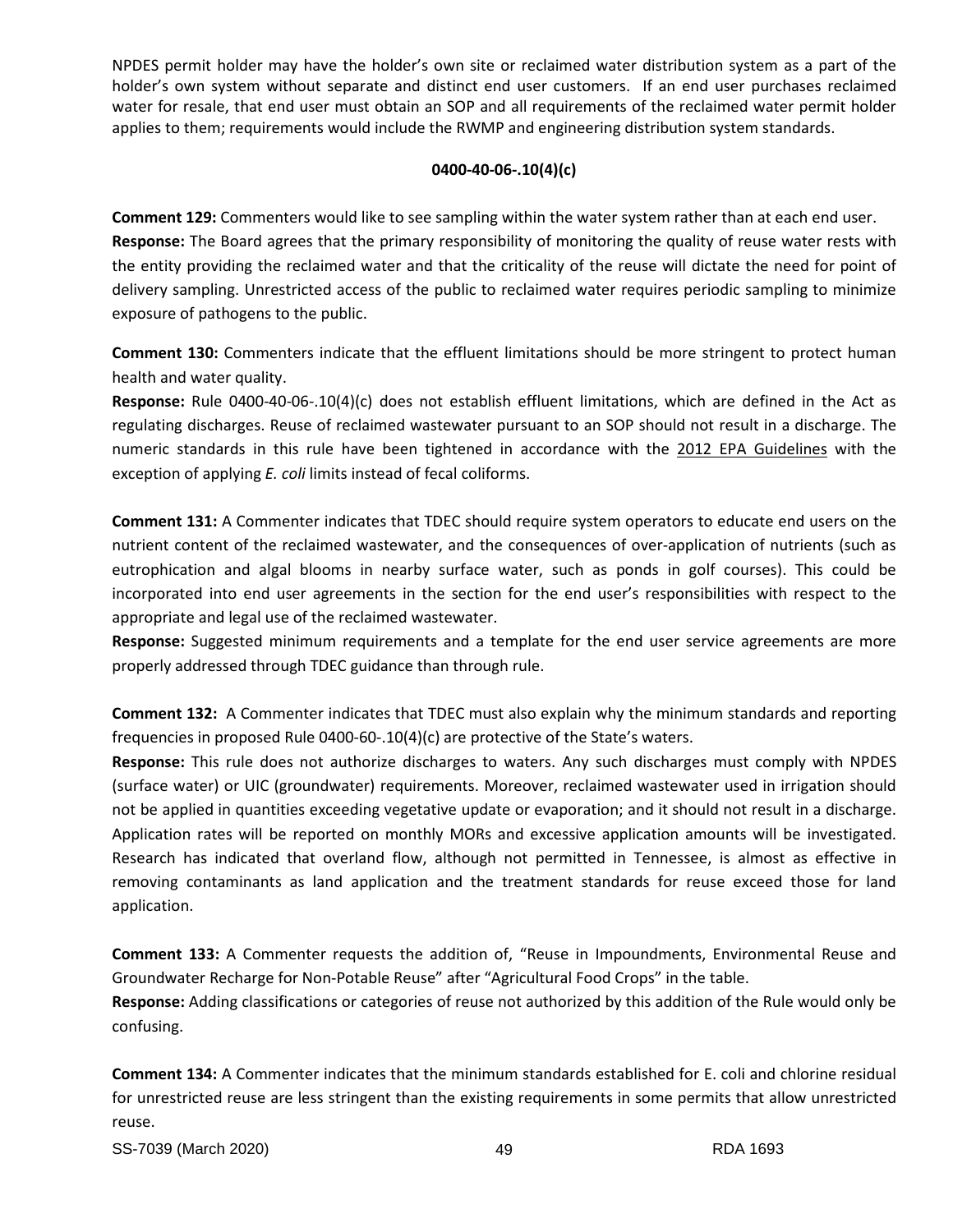**Response:** Please see response to Comment 264.

**Comment 135:** A Commenter provides that public acceptance of reuse is dependent upon a robust regulatory framework, and exceptional operation by practitioners. For this reason, it is recommended that the Board establish a 23 cfu/100 ml limit for *E. coli* and a minimum chlorine residual limit at 1 mg/l regardless of *E. coli* concentration; and require that a chlorine residual be maintained within the reuse transmission and distribution system.

**Response:** See response to Comment 264.

**Comment 136:** The monitoring location and the frequency of sampling and analysis such that samples are taken similar to the bacteriological sampling program with a potable water distribution system which does not require sampling at each end user; and that the current requirements are excessive.

**Response:** The Board concurs with the comment and remote or reuser sampling requirements must be patterned after drinking water bacteriological and chlorine residual sampling schemes.

**Comment 137:** Commenters insist that there is no need to be reporting consumption by individual users.

**Response:** The current 30-year experience of unrestricted urban reuse in the State of Tennessee reveals a tendency towards excessive irrigation. This classification of reuse cannot produce a discharge without violating the NPDES permit implementation. The Commissioner should require the reporting of the volume of water at least monthly to identify potential abusers of the requirement.

**Comment 138:** Commenters propose table revision as follows: (*Italicized wording different from the proposed text.)*

| Parameter         | <b>Urban Unrestricted Reuse</b> |                  | <b>Urban Restricted Reuse</b>         |            |
|-------------------|---------------------------------|------------------|---------------------------------------|------------|
|                   | <b>Agricultural Food Crops,</b> |                  | <b>Agricultural Processed Food or</b> |            |
|                   | Impoundments,<br>Reuse in       |                  | Non-food crops,                       |            |
|                   | <b>Environmental Reuse,</b>     |                  | <b>Industrial Reuse</b>               |            |
|                   | Groundwater Recharge for Non-   |                  |                                       |            |
|                   | <b>Potable Reuse</b>            |                  |                                       |            |
|                   | Daily Limit                     | Monitoring       | Daily Limit                           | Monitoring |
|                   |                                 | Frequency        |                                       | Frequency  |
|                   |                                 |                  |                                       |            |
| pH                | $6.0 - 9.0$                     | Weekly           | $.0 - 9.0$                            | Weekly     |
| CBOD <sub>5</sub> | $10$ [mg/L]                     | Weekly           | $30$ [mg/L]                           | Weekly     |
| NTU/TSS           | $5$ [NTU]/                      | Continuous/Daily | $-$ /30[mg/L]                         | Weekly     |
|                   | $5$ [mg/L]                      |                  |                                       |            |
| E. Coli           | 23 [cfu/100 mL]                 | Daily            | 200 [cfu/100 mL]                      | Daily      |
| Chlorine residual | Minimum of                      | Daily            | Minimum of                            | Daily      |
| (1)               | 1 [mg/L](1)                     |                  | $1$ [mg/L]                            |            |

*(1) The minimum chlorine residual limit of 1 [mg/L] shall be measured at the point of release form the reclamation system and the chlorine residual must be maintained within the distribution system as measured in accordance with the approved RWMP plan.*

*(2) Chlorine residual limits apply only upon failure to comply with E.Coli limits more than 10% of the time for the previous month after there is a demonstration that the system can meet the delivery standards.*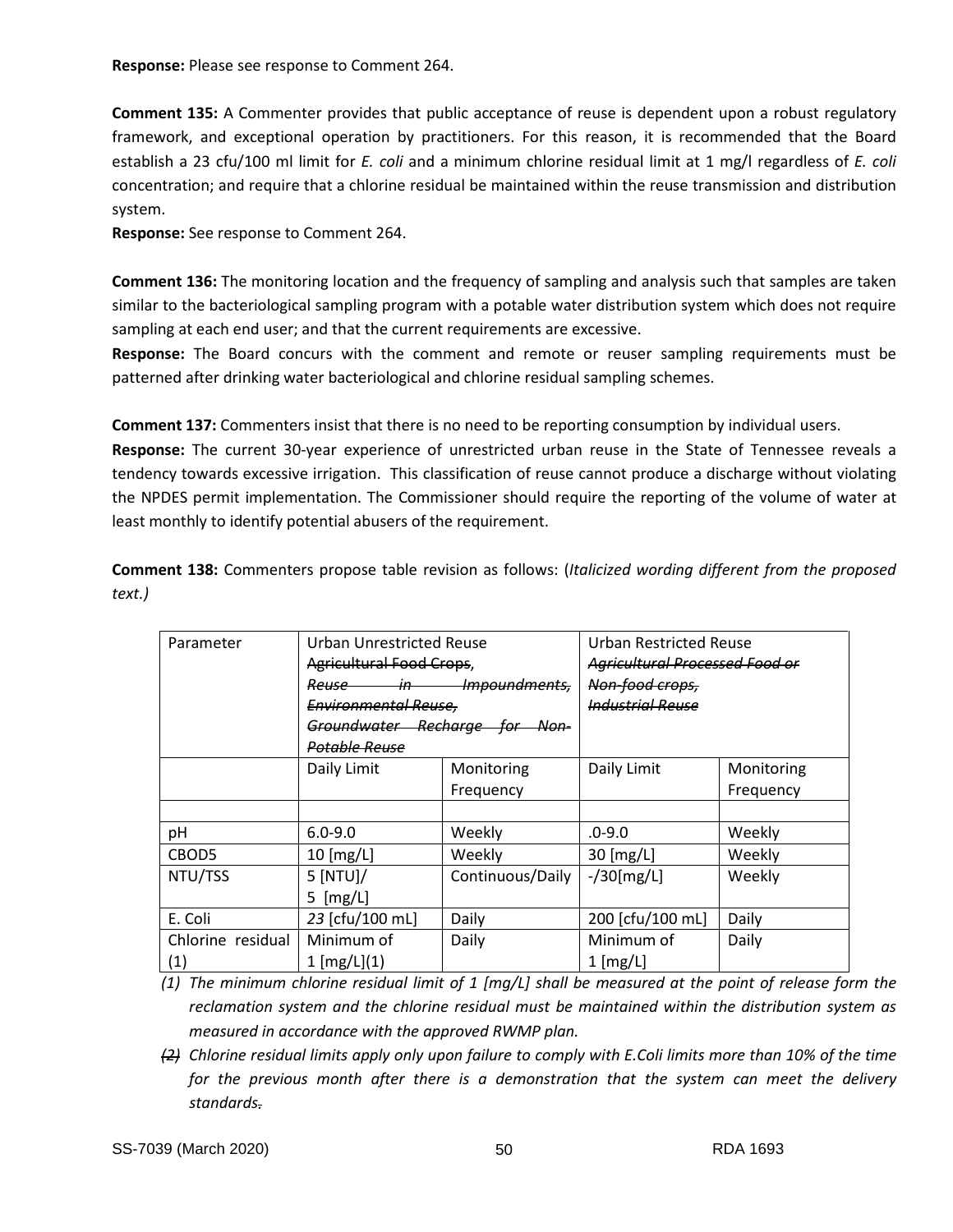**Response:** The Board agrees with the direction of the changes; however, it is the Board's position that additions to impoundments that discharge to groundwater or surface waters are covered by UIC or NPDES permits respectively.

# **0400-40-06-.10(4)(d)1.**

**Comment 139:** A Commenter indicates that (i) and (ii) should be deleted.

**Response:** The Board does not concur. Monitoring and reporting are core requirements of this rule, and provide both transparency and accountability.

**Comment 140:** Regarding subpart (iii) of this part, a Commenter respectfully recommends deletion of this section, stating that "…unaccounted for water from a reclaimed water system should not be considered discharges or releases…"

**Response:** The Board does not concur. Any discharges and releases must be reported. The discharge of reclaimed wastewater is not authorized by this rule and would require an NPDES permit.

**Comment 141:** A Commenter provides that although discharge of reclaimed water is not authorized under the proposed rules, it may be allowed under an NPDES permit. Therefore, the reporting requirement for discharges or releases, should distinguish between those that are included in the RWMP and those that are not. The language as written suggests that any release or discharge is a violation.

**Response:** A discharge of reclaimed water would be only allowed in accordance with the terms of an NPDES permit. Discharges and releases are also reportable under the NPDES rules.

# **0400-40-06-.10(4)(d)2.**

**Comment 142:** A Commenter indicates that this language should be deleted.

**Response:** The Board agrees it should be modified. The onus for enforcement should not be on the reclaimed wastewater provider although that is usually the case in other states. The wording has been changed to require reporting to the environmental field office in the event they become aware of a violation.

**Comment 143:** A Commenter recommends deletion of this section part (4)(d)(2), stating "…it is unreasonable for TDEC to require utilities to inspect and determine how reclaimed water is utilized beyond the customer meter." **Response:** Please see Response to Comment 276.

# **0400-40-06-.11 Bonds**

No comments were received related to this rule.

# **0400-40-06-.12 Duration and Reissuance of Permits**

**Comment 144:** A Commenter requests clarification whether and to what extent a permit renewal could be denied or restricted based on such review.

**Response:** If a permitted activity is conducted in accordance with the Tennessee Water Quality Control Act and these rules, and there are no significant changes to environmental conditions, permits are likely to be renewed.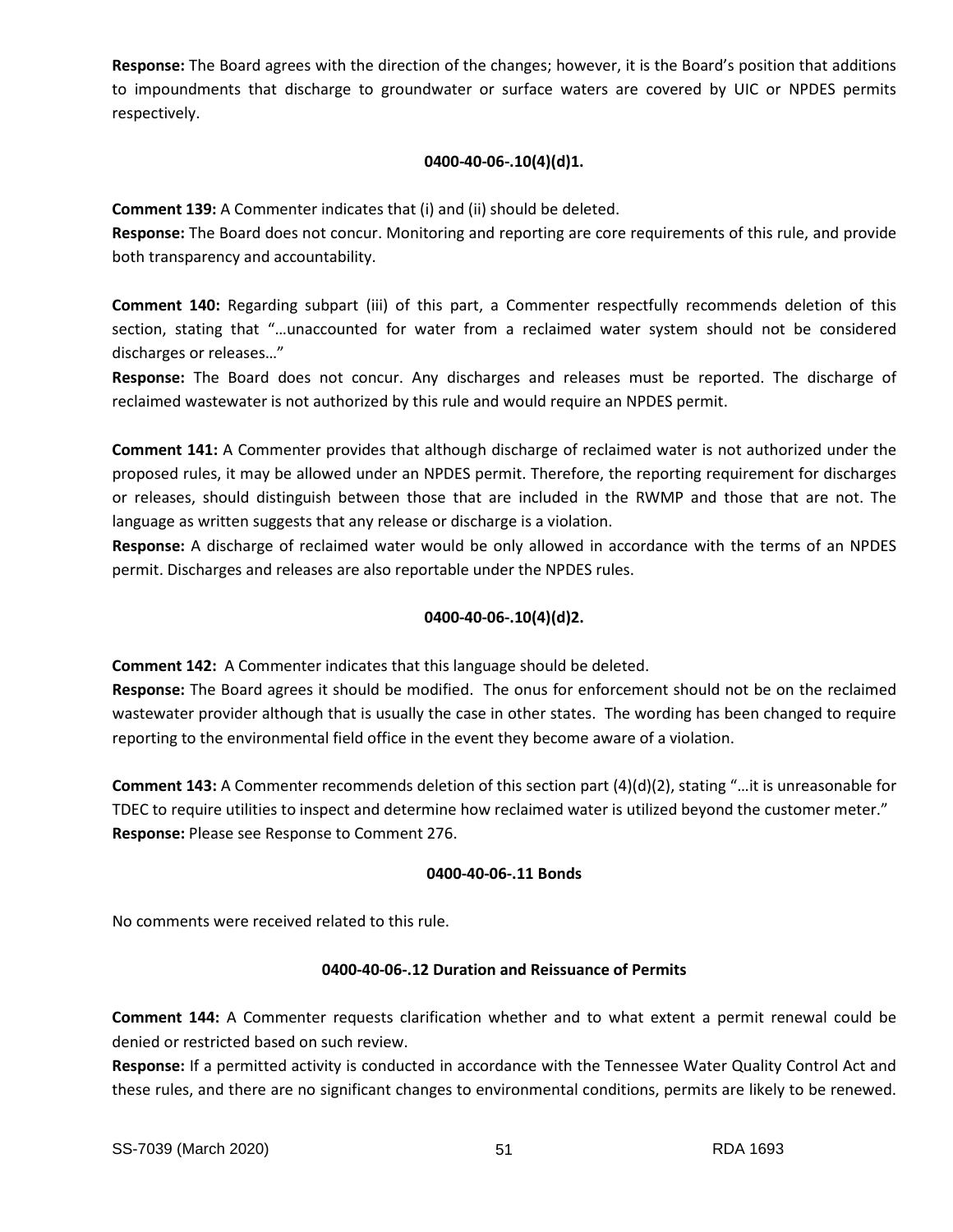However, the five-year permit limit is intended to ensure that the Commissioner can conduct a meaningful, regular review to ensure on-going compliance.

# **0400-40-06-.13 Appeals**

**Comment 145:** A Commenter indicates that TDEC should clarify that it will work with petitioners for appeal to ensure the standards for petitions for appeal are met.

**Response:** It is not TDEC's responsibility to assist petitioners to appeal a TDEC decision. However, TDEC has issued guidance on how to file appeals, which can be found at [https://www.tn.gov/content/dam/tn/environment/policy/documents/finalized-guidance/boe\\_filing-appeals](https://www.tn.gov/content/dam/tn/environment/policy/documents/finalized-guidance/boe_filing-appeals-and-petitions-for-declaratory-order-with-tdec.pdf)[and-petitions-for-declaratory-order-with-tdec.pdf.](https://www.tn.gov/content/dam/tn/environment/policy/documents/finalized-guidance/boe_filing-appeals-and-petitions-for-declaratory-order-with-tdec.pdf)

**Comment 146:** A Commenter provides that the proposed language in Rule 0400-40-06-.13(2) restricts appeals to a claim for relief based on an alleged violation of the Act. However, if a permit applicant appeals the decision of the Commissioner, it is for taking action that is not consistent with the Act as opposed to being in violation of the Act. The language should be clarified that the claim for relief should be based on an "applicable provision" of the Act or rules.

**Response:** The proposed language has been retained in the final rule. A permit condition that is inconsistent with the Act would violate the Act. The purpose of this provision is to clearly establish that appeals must address legitimate issues within the purview of the Act and its regulations. Petitioners regularly file appeals for reasons outside of the purview of this Board, and this rule is intended to make it clear that such appeals must be dismissed with prejudice for lack of subject-matter jurisdiction.

**Comment 147:** A Commenter suggests that petitions for appeal be accepted if filed by mail, hand delivery, or by any electronic means directed to the person specified in the public notice.

**Response:** TDEC has issued guidance on how to file appeals, which can be found at [https://www.tn.gov/content/dam/tn/environment/policy/documents/finalized-guidance/boe\\_filing-appeals](https://www.tn.gov/content/dam/tn/environment/policy/documents/finalized-guidance/boe_filing-appeals-and-petitions-for-declaratory-order-with-tdec.pdf)[and-petitions-for-declaratory-order-with-tdec.pdf.](https://www.tn.gov/content/dam/tn/environment/policy/documents/finalized-guidance/boe_filing-appeals-and-petitions-for-declaratory-order-with-tdec.pdf) Among other things, this guidance document provides information about how to file appeals, and provides an email address.

**Comment 148:** A commenter indicated that the right to appeal permit decisions was being removed from the Board.

**Response:** The appeal rights for permit applications remain the same. These rights are prescribed in T.C.A. § 69- 3-105(i). Reference to this law is included in the rule.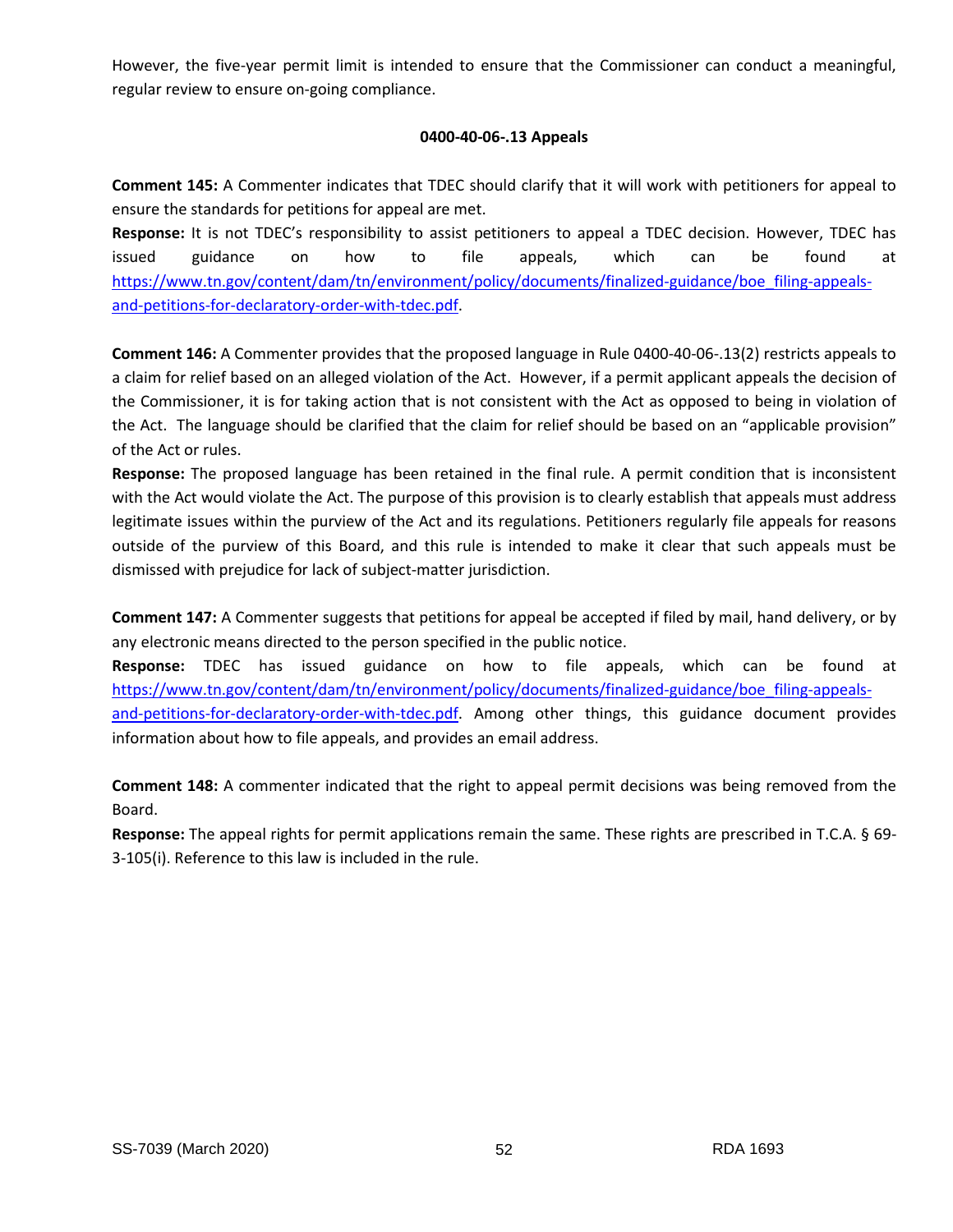## **Regulatory Flexibility Addendum**

Pursuant to T.C.A. §§ 4-5-401 through 4-5-404, prior to initiating the rule making process, all agencies shall conduct a review of whether a proposed rule or rule affects small business.

(1) The type or types of small business and an identification and estimate of the number of small businesses subject to the proposed rule that would bear the cost of, or directly benefit from the proposed rule.

## **0400-40-06-.07 Animal Feeding Operations**

The regulatory standards for Animal Feeding Operations in the proposed rule reflect standards previously housed in 0400-40-05, and mandates of Tennessee Code Annotated section 69‐3‐108(b)(7)(A)‐(C) which reduced the population of animal feeding operations required to obtain permit coverage. No additional expenditures are anticipated to owners of animal feeding operations.

## **0400-40-06-.09 Collection Systems**

The standards proposed in this rule are directly comparable to the industry and regulatory standards that have been used to design, construct, and operate these systems as identified in TDEC's Design Criteria. No additional expenditures are anticipated as a result of this portion of the proposed rule.

## **0400-40-06-.10 Non-Potable Beneficial Reuse of Reclaimed Wastewater**

Historically there have been no regulatory standards or design criteria addressing beneficial reuse of reclaimed wastewater in TN. Some utilities already have reuse programs and reuse is expected to become prevalent in many parts of the state in the next 5 to 10 years. Expenditures associated with this portion of the proposed rule will be borne by utilities that incorporate reuse into their wastewater management practices. However, incorporation of reuse will likely be pursued in order to provide more wastewater management capacity which in turn supports continued development and increasing ratepayer base.

(2) The projected reporting, recordkeeping, and other administrative costs required for compliance with the proposed rule, including the type of professional skills necessary for preparation of the report or record.

# **0400-40-06-.07 Animal Feeding Operations**

No additional reporting, recordkeeping or other administrative costs are expected as a result of this proposed rule. The skillset of current administrative staff is expected to be appropriate in support of this proposed rule.

## **0400-40-06-.09 Collection Systems**

No additional reporting, recordkeeping or other administrative costs are expected as a result of this proposed rule. The skillset of current administrative staff is expected to be appropriate in support of this proposed rule.

## **0400-40-06-.10 Non-Potable Beneficial Reuse of Reclaimed Wastewater**

Adoption of this portion of the proposed rule will require a utility that elects to offer treated wastewater for beneficial reuse to its customers to prepare a Reclaimed Wastewater Management Plan to be submitted with their application and updated with any substantial changes.

The proposed rule also prescribes monitoring and reporting requirements that are specific to the reuse component of the utility's reuse program. These monitoring and reporting requirements are not unlike the monitoring and reporting currently conducted by the utility, therefore while there will be additional monitoring and reporting if the utility elects to incorporate reuse, having a permitted reuse component ultimately benefits the utility and ratepayers

(3) A statement of the probable effect on impacted small businesses and consumers.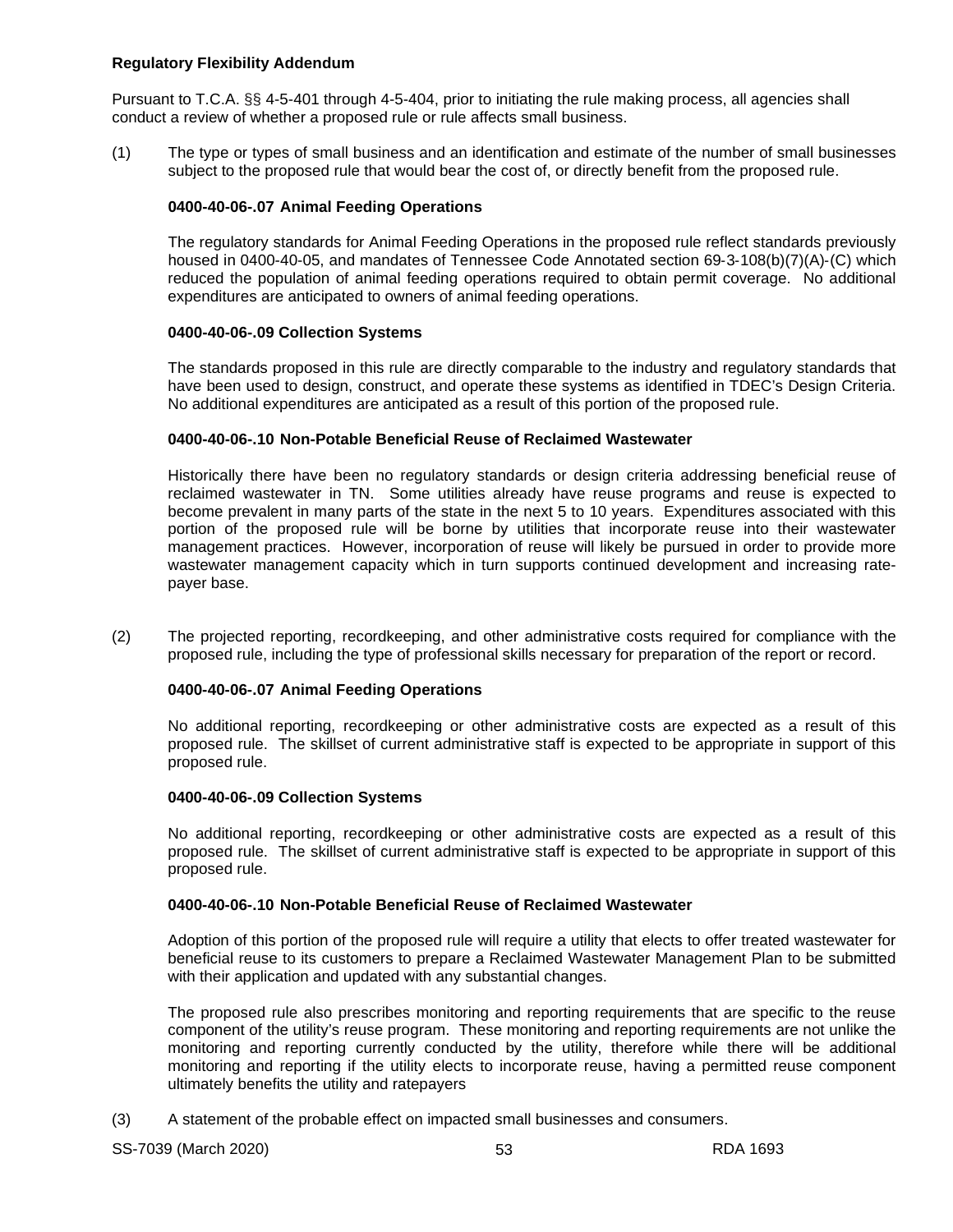#### **0400-40-06-.07 Animal Feeding Operations**

No effect on small businesses and consumers is anticipated in association with this portion of the proposed rule.

#### **0400-40-06-.09 Collection Systems**

No effect on small businesses and consumers is anticipated in association with this portion of the proposed rule.

#### **0400-40-06-.10 Non-Potable Beneficial Reuse of Reclaimed Wastewater**

Adoption of this portion of the proposed rule is anticipated to benefit small businesses and consumers if a utility elects to incorporate reuse into its wastewater management structure. This benefit will be realized through the expanded capacity of the utility. Adoption of a reuse program by a utility will reduce its reliance on stream discharge capacities and/or the purchase of land application areas.

(4) A description of any less burdensome, less intrusive or less costly alternative methods of achieving the purpose and objectives of the proposed rule that may exist, and to what extent the alternative means might be less burdensome to small business.

## **0400-40-06-.07 Animal Feeding Operations**

The Tennessee Legislature defined the population of animal feeding operations required to obtain permit coverage. Permit coverage of the type established in this rule has been in place for decades and places no additional burden on owners of animal feeding operations. As such, this rule is the least burdensome, least intrusive, and least costly method of achieving the objectives of this rule.

#### **0400-40-06-.09 Collection Systems**

Standards pertaining to collection systems have been in practice for years. This rule does not propose standards beyond what is currently in practice. As such, this rule is the least burdensome, least intrusive, and least costly method of achieving the objectives of this rule.

## **0400-40-06-.10 Non-Potable Beneficial Reuse of Reclaimed Wastewater**

Adoption and integration of reuse of reclaimed wastewater is an option that a utility may utilize to manage wastewater. These rules only apply if the utility elects to incorporate reuse; therefore, rather than being burdensome, the rules establish standards by which a utility can expand their capacity. The rules do not force utilities to adopt reuse. As such, this rule is the least burdensome, least intrusive, and least costly method of achieving the objectives of this rule.

## (5) A comparison of the proposed rule with any federal or state counterparts.

## **0400-40-06-.07 Animal Feeding Operations**

Recent legislation in Tennessee reduced the population of animal feeding operations required to obtain permit coverage. The population is however still larger than the population identified through federal rule. With respect to animal feeding operations that discharge wastewater, the Tennessee rules mirror the federal rules.

#### **0400-40-06-.09 Collection Systems**

There is no federal or state counterparts to this program.

## **0400-40-06-.10 Non-Potable Beneficial Reuse of Reclaimed Wastewater**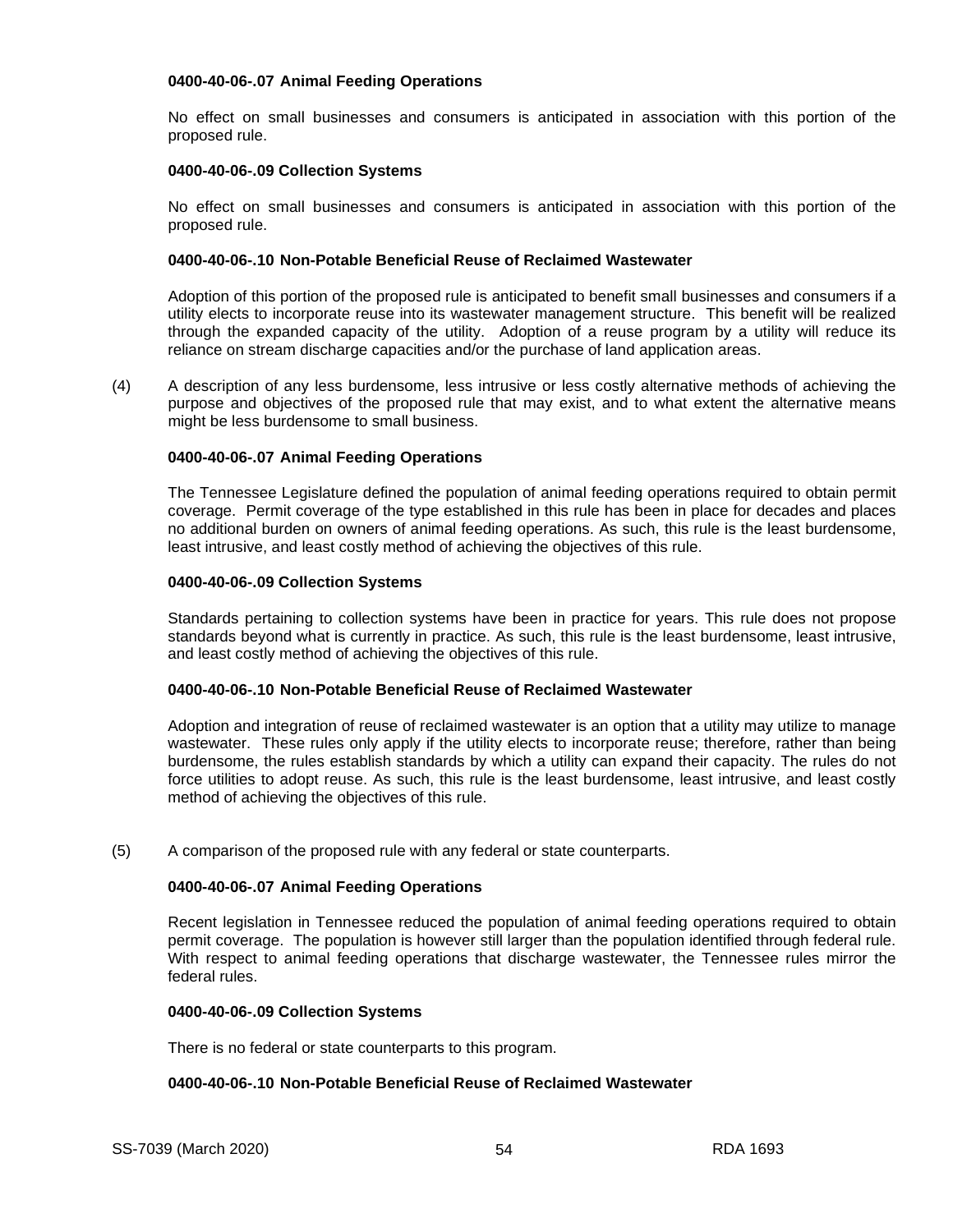There is no federal or state counterparts to this program. There is guidance provided from the federal level but there are no federal rules governing beneficial reuse of reclaimed wastewater. This is an emerging water conservation activity.

(6) Analysis of the effect of the possible exemption of small businesses from all or any part of the requirements contained in the proposed rule.

#### **0400-40-06-.07 Animal Feeding Operations**

This rule reduces the population of animal feeding operations required to obtain permit coverage.

#### **0400-40-06-.09 Collection Systems**

Exempting utilities from the requirement to operate under a valid permit would conflict with the TN Water Quality Control Act. Standards for collection systems proposed in this rule are the same as historically practiced. In fact, collection systems have always been subject to the state's rules; this rule simply brings those standards under a designated rule section.

## **0400-40-06-.10 Non-Potable Beneficial Reuse of Reclaimed Wastewater**

Exemption of the utilities electing to incorporate beneficial reuse of reclaimed wastewater from being subject to this rule would result in a patchwork pattern of reuse across the state with some of the variables having direct potential to effect public health. These rules are intended to support beneficial reuse, rather than restrict its use. The effect on small businesses is expected to be minimal, but positive in that additional non-potable water resources would be available to them.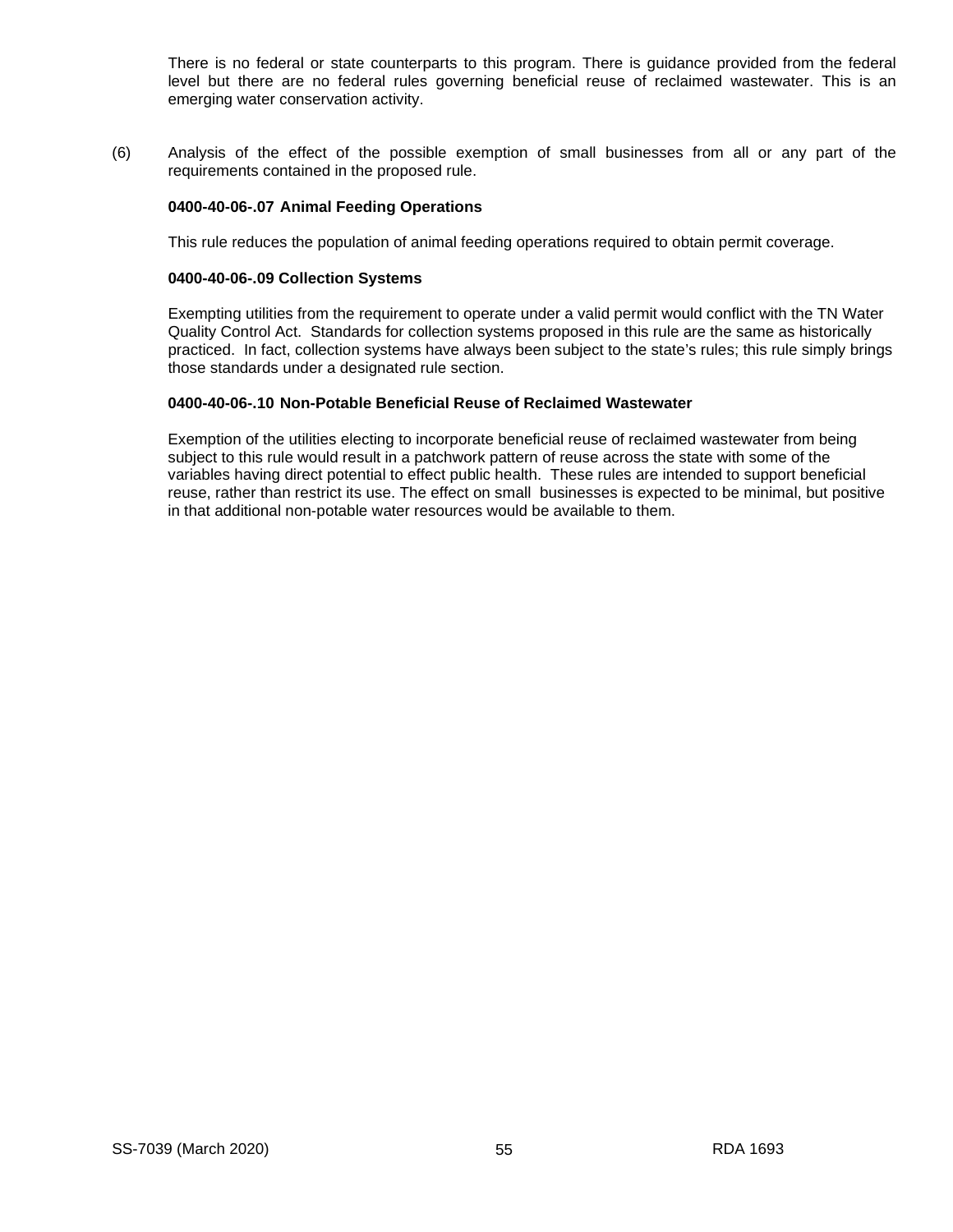## **Impact on Local Governments**

Pursuant to T.C.A. §§ 4-5-220 and 4-5-228 "any rule proposed to be promulgated shall state in a simple declarative sentence, without additional comments on the merits of the policy of the rules or regulation, whether the rule or regulation may have a projected impact on local governments." (See Public Chapter Number 1070 [\(http://publications.tnsosfiles.com/acts/106/pub/pc1070.pdf\)](http://publications.tnsosfiles.com/acts/106/pub/pc1070.pdf) of the 2010 Session of the General Assembly)

The Board does not anticipate that these new rules will have a financial impact on local governments.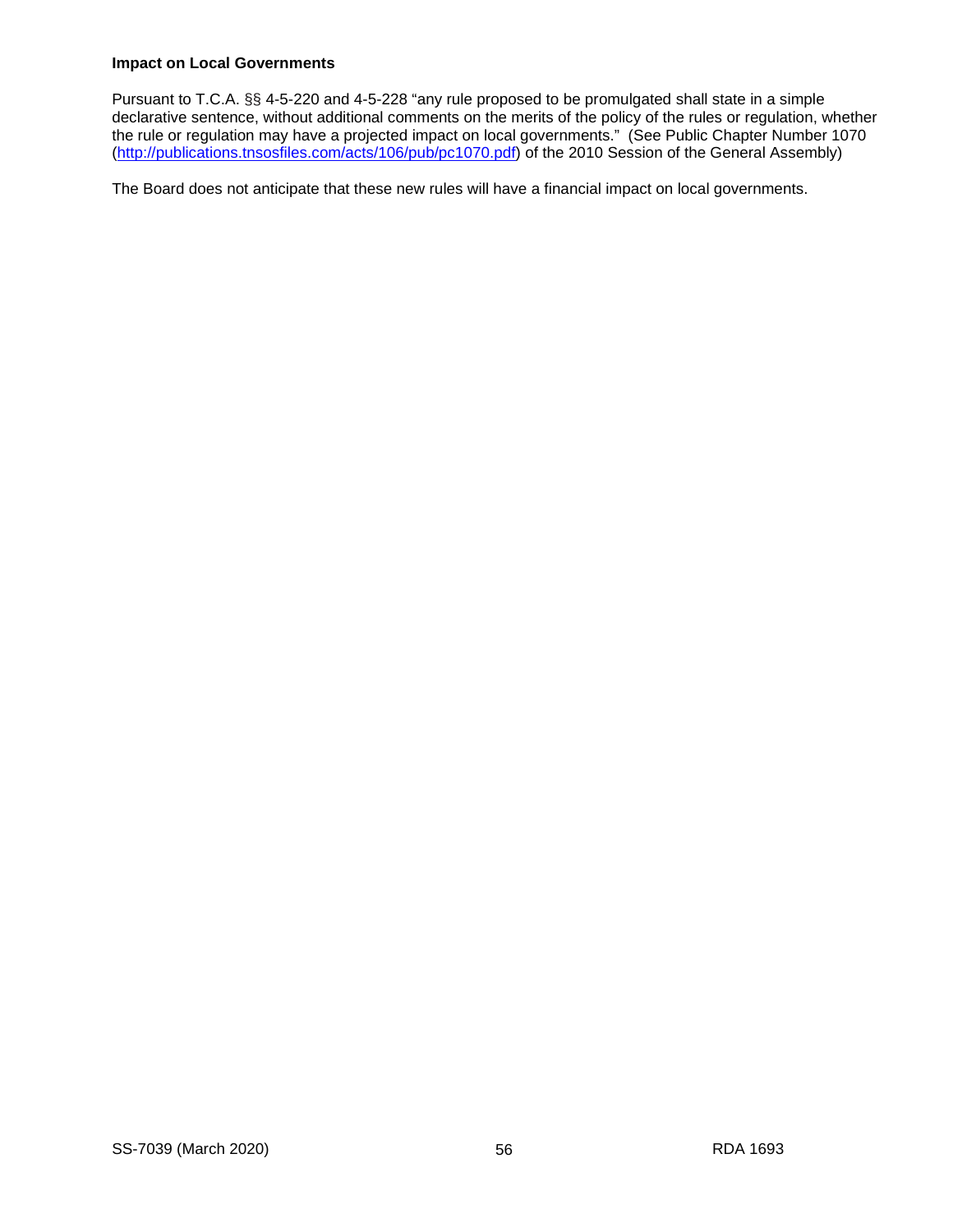# **Additional Information Required by Joint Government Operations Committee**

All agencies, upon filing a rule, must also submit the following pursuant to T.C.A. § 4-5-226(i)(1).

**(A)** A brief summary of the rule and a description of all relevant changes in previous regulations effectuated by such rule;

These rules are specific to activities that require permit coverage as identified in the Tennessee Water Quality Control Act. These activities were historically governed through rules that were originally promulgated in support of direct discharging wastewater systems. Systems subject to this rule are non-discharging systems and these activities are permitted through by State Operating Permits. These systems were previously regulated through Rule Chapter 0400-40-05.

## **0400-40-06-.07 Animal Feeding Operations**

This rule is proposed in response to recent state legislation that identified the population of animal feeding operations subject to permit coverage through the State Operating Permit program.

## **0400-40-06-.09 Collection Systems**

This rule allows utilities to operate aspects of their systems that are not subject to federal NPDES permitting standards. Collection systems have always required permit coverage, this rule simply houses these permits in a new chapter specific to State Operating Permits.

## **0400-40-06-.10 Non-Potable Beneficial Reuse of Reclaimed Wastewater**

This rule establishes standards of construction, monitoring and reporting of this component of wastewater management. Utilities that elect to incorporate reuse into their wastewater program will now be subject to a consistent state standard that minimizes the threat to public health and water quality impacts.

**(B)** A citation to and brief description of any federal law or regulation or any state law or regulation mandating promulgation of such rule or establishing guidelines relevant thereto;

## State Law

T.C.A. § 69-3-105(a)(1) Establishes the Water Quality, Oil, and Gas Board power, duty and responsibility to establish and adopt standards of quality for all waters of the state.

T.C.A. § 69-3-105(b) The board has and shall exercise the power, duty, and responsibility to adopt, modify, repeal, and promulgate, after due notice and enforce rules and regulations that the board deems necessary for the proper administration of this part…

T.C.A. § 69-3-107(g) The commissioner may grant permits authorizing the discharges or activities including, but not limited to, land application of wastewater…

T.C.A. § 69-3-108(b)(3) Any person proposing to construct, install, modify or operate any treatment works must have a valid permit…

T.C.A. § 69-3-108(b)(7) Pertains to animal feeding operations obligated to obtain permit coverage.

T.C.A. § 69-3-108(c) Requires permits for sewerage systems.

**(C)** Identification of persons, organizations, corporations or governmental entities most directly affected by this rule, and whether those persons, organizations, corporations or governmental entities urge adoption or rejection of this rule;

Promulgation of the animal feeding operation component of these rules is a direct outgrowth of recent legislation. Several commenters (non-governmental environmental organizations) were not supportive of the rule governing animal feeding operations because it was reducing the population of operations obligated to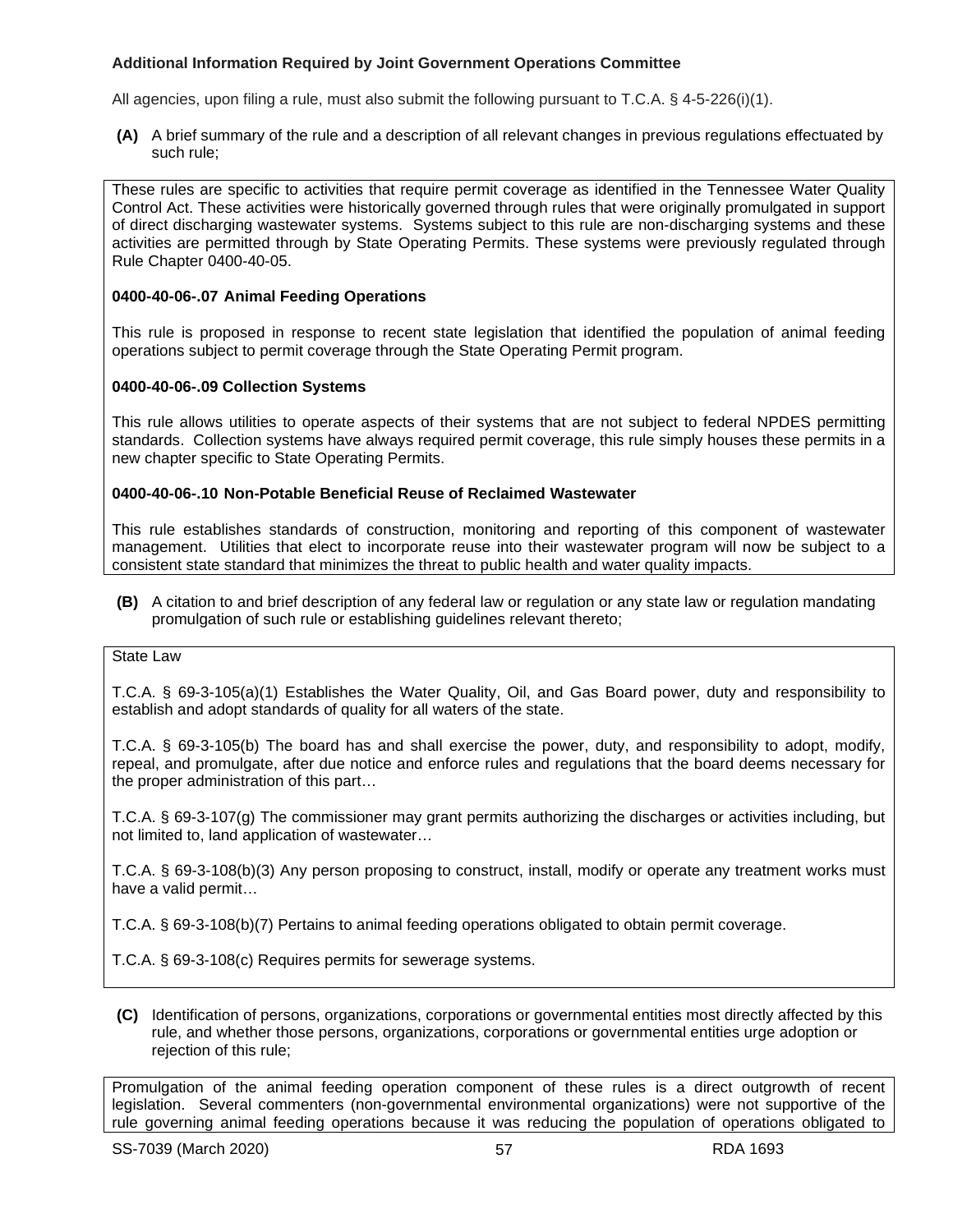obtain permit coverage. However, this change is mandated by statute.

Minimal comments were received regarding the collection system component of the rule. Standards identified in this portion of the rule were already in practice. There are no known entities that are either urging adoption or rejection of this rule.

The beneficial reuse of reclaimed wastewater component of the rule received many comments from concerned utilities, primarily those that already had reuse components as part of their program. Significant revisions were adopted based on feedback received. These rules do not preclude any activity that was currently being conducted by these utilities.

**(D)** Identification of any opinions of the attorney general and reporter or any judicial ruling that directly relates to the rule or the necessity to promulgate the rule;

The Board is not aware of any.

**(E)** An estimate of the probable increase or decrease in state and local government revenues and expenditures, if any, resulting from the promulgation of this rule, and assumptions and reasoning upon which the estimate is based. An agency shall not state that the fiscal impact is minimal if the fiscal impact is more than two percent (2%) of the agency's annual budget or five hundred thousand dollars (\$500,000), whichever is less;

No state fee structure is being modified by this rule. No population of permitted activities is being increased. The population of animal feeding operations required to obtain permit coverage is being reduced by this rule; therefore, collected permit fees will be reduced. The impact of this reduction is minimal in that it is less than either 2% of the annual budget or five hundred thousand dollars. Moreover, this change is mandated by statute.

**(F)** Identification of the appropriate agency representative or representatives, possessing substantial knowledge and understanding of the rule;

Britton Dotson TDEC DWR Environmental Fellow 615-308-0734 [Britton.dotson@tn.gov](mailto:Britton.dotson@tn.gov)

**(G)** Identification of the appropriate agency representative or representatives who will explain the rule at a scheduled meeting of the committees;

Horace Tipton Legislative Liaison Office of General Counsel Stephanie Durman Senior Associate Counsel Office of General Counsel

**(H)** Office address, telephone number, and email address of the agency representative or representatives who will explain the rule at a scheduled meeting of the committees; and

Office of General Counsel Tennessee Department of Environment and Conservation William R. Snodgrass Tennessee Tower 312 Rosa L. Parks Avenue, 2nd Floor Nashville, Tennessee 37243 (615) 253-1965 [Horace.Tipton@tn.gov](mailto:Horace.Tipton@tn.gov)

SS-7039 (March 2020) 58 RDA 1693 **(I)** Any additional information relevant to the rule proposed for continuation that the committee requests.